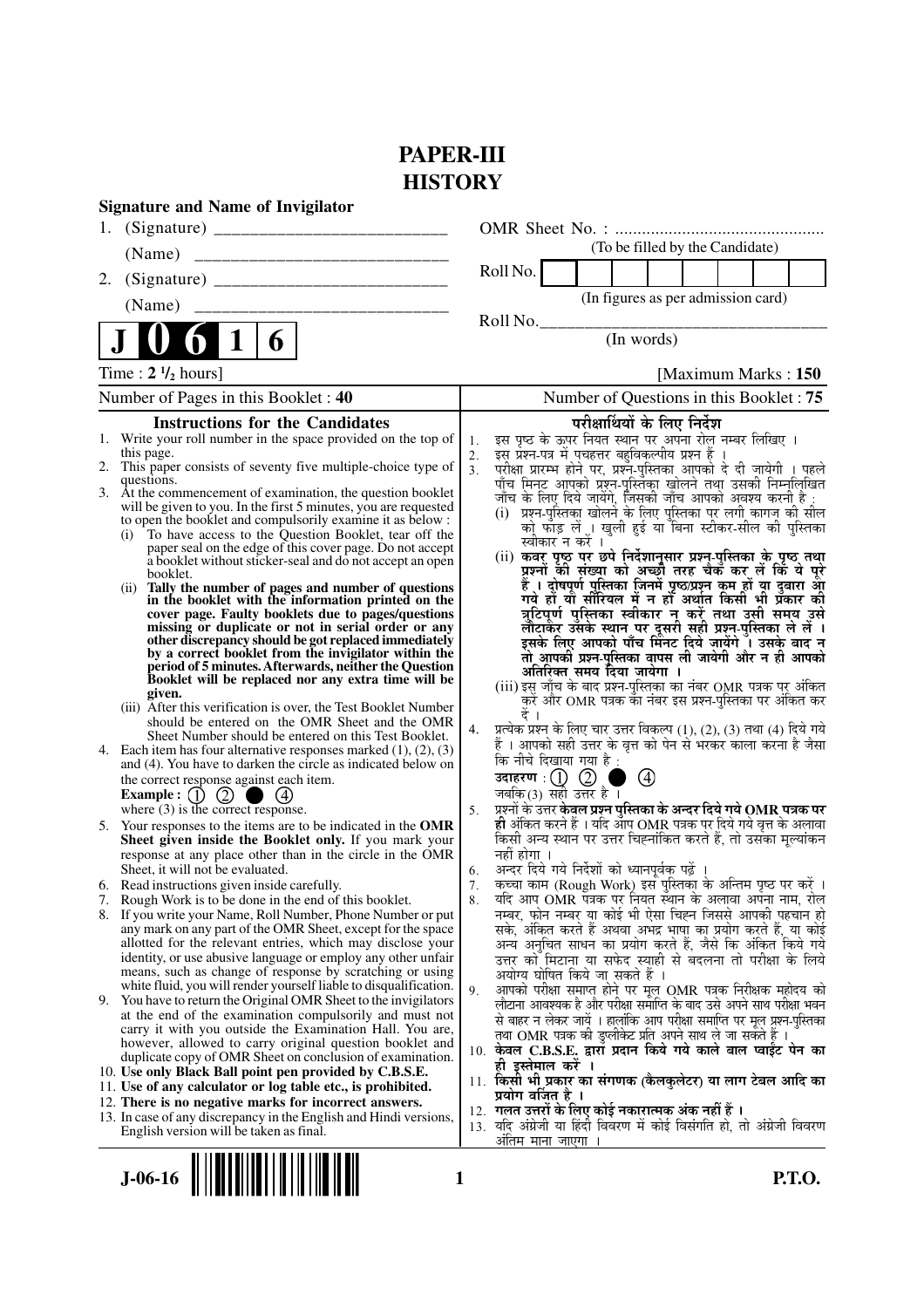# **HISTORY**

# **Paper – III**

|    |           | All questions are compulsory.                          |                   |             |                  | Note: This paper contains seventy five (75) objective type questions of two (2) marks each. |           |
|----|-----------|--------------------------------------------------------|-------------------|-------------|------------------|---------------------------------------------------------------------------------------------|-----------|
| 1. |           |                                                        |                   |             |                  | The first evidence of hearth occurs in the upper Palaeolithic context of                    |           |
|    | (1)       | Bhimbetka                                              |                   |             | (2)              | Billasargam                                                                                 |           |
|    | (3)       | Hunsgi                                                 |                   |             | (4)              | Paisra                                                                                      |           |
| 2. |           |                                                        |                   |             |                  | Which of the following prehistoric sites has produced a large number of microliths?         |           |
|    | (1)       | Adamgarh                                               |                   |             | (2)              | <b>Bagor</b>                                                                                |           |
|    | (3)       | Nalagonda                                              |                   |             | (4)              | Sanganakallu                                                                                |           |
| 3. |           |                                                        |                   |             |                  | Which of the following Harappan sites have brought to light fire altars?                    |           |
|    | (a)       | Banawali                                               |                   |             | (b)              | Rakhigarhi                                                                                  |           |
|    | (c)       | Kalibangan                                             |                   |             | (d)              | Lothal                                                                                      |           |
|    |           | Select the correct answer from the code given below :  |                   |             |                  |                                                                                             |           |
|    | (1)       | $(a)$ and $(b)$                                        |                   |             | (2)              | $(c)$ and $(d)$                                                                             |           |
|    | (3)       | $(b)$ , $(c)$ and $(d)$                                |                   |             | (4)              | $(a), (b), (c)$ and $(d)$                                                                   |           |
| 4. |           |                                                        |                   |             |                  | A terracotta set of chessmen has been found from the Harappan site of                       |           |
|    | (1)       | Lothal                                                 |                   |             | (2)              | Banawali                                                                                    |           |
|    | (3)       | Kalibangan                                             |                   |             | (4)              | Rojdi                                                                                       |           |
| 5. |           | Which of the following pairs is not correctly matched? |                   |             |                  |                                                                                             |           |
|    |           | (Upanishadic Ruler)                                    |                   | (Territory) |                  |                                                                                             |           |
|    | (1)       | Ajatasatru                                             |                   | Kasi        |                  |                                                                                             |           |
|    | (2)       | Asvapati                                               |                   | Kekaya      |                  |                                                                                             |           |
|    | (3)       | Janaka                                                 |                   | Videha      |                  |                                                                                             |           |
|    | (4)       | Pravahana Jaivali                                      | $\qquad \qquad -$ | Usinara     |                  |                                                                                             |           |
|    | Paper-III |                                                        |                   |             | $\boldsymbol{2}$ |                                                                                             | $J-06-16$ |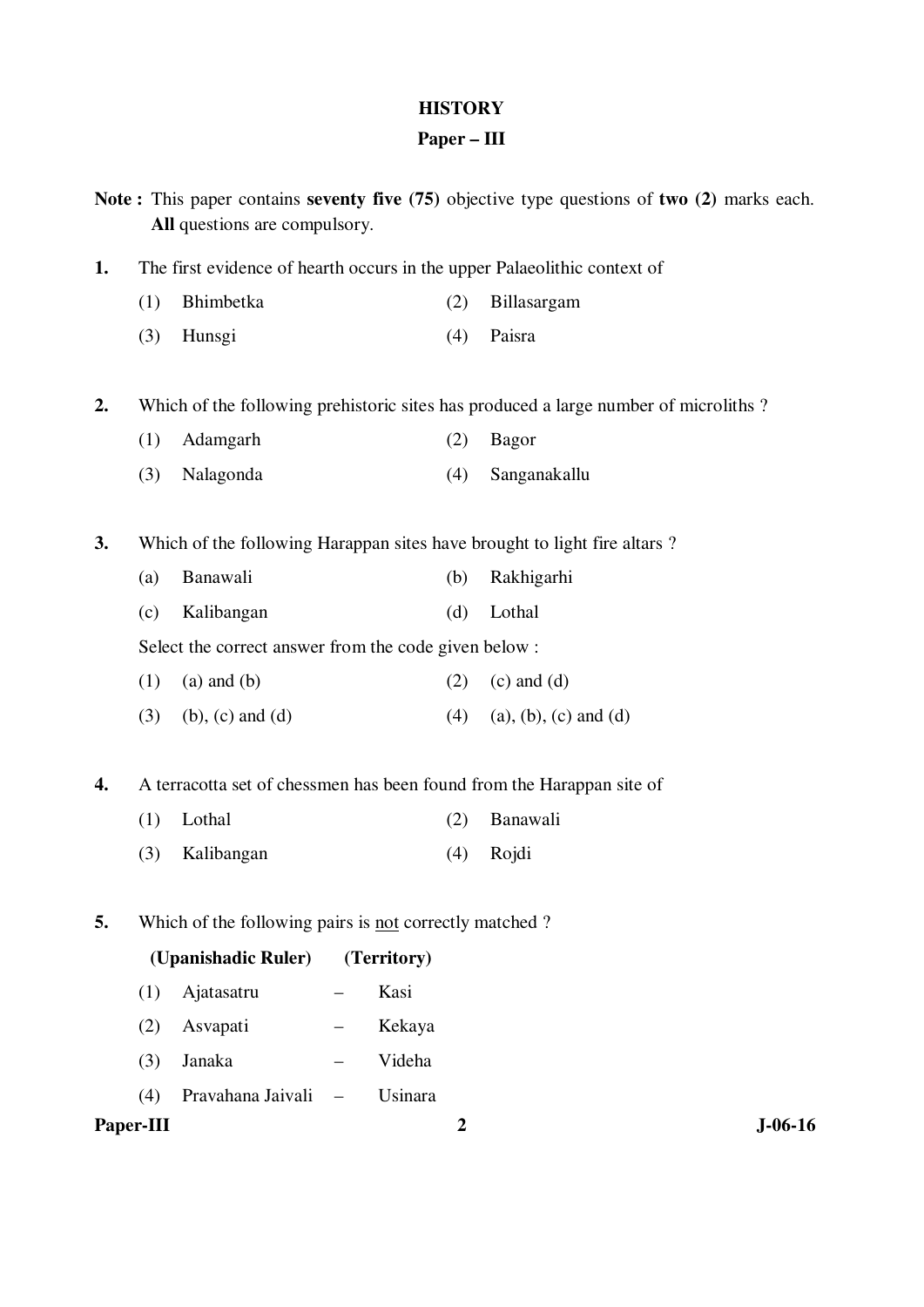# इतिहास $\,$ प्रश्नपत्र – III

|               |     |                                                                              |           |     | निर्देश : इस प्रश्नपत्र में पचहत्तर (75) बहु-विकल्पीय प्रश्न हैं । प्रत्येक प्रश्न के दो (2) अंक हैं । सभी प्रश्न अनिवार्य हैं । |  |
|---------------|-----|------------------------------------------------------------------------------|-----------|-----|----------------------------------------------------------------------------------------------------------------------------------|--|
| 1.            |     | उच्च पुरापाषाणकालीन संदर्भ में चूल्हे का पहला साक्ष्य कहाँ प्राप्त होता है ? |           |     |                                                                                                                                  |  |
|               | (1) | भीमबैटका                                                                     |           | (2) | बिल्लासर्गम                                                                                                                      |  |
|               | (3) | हुंसगी                                                                       |           | (4) | पैसरा                                                                                                                            |  |
| 2.            |     |                                                                              |           |     | निम्नलिखित प्रागैतिहासिक स्थलों में से कहाँ बड़ी संख्या में लघुपाषाणिक उपकरण बनाये गये ?                                         |  |
|               | (1) | आदमगढ                                                                        |           | (2) | बागोर                                                                                                                            |  |
|               | (3) | नलगोंडा                                                                      |           | (4) | संगनकल्लु                                                                                                                        |  |
| 3.            |     | निम्नलिखित किन हड़प्पीय स्थलों से अग्नि वेदिकाएँ प्रकाश में आयी हैं ?        |           |     |                                                                                                                                  |  |
|               | (a) | बणावली                                                                       |           |     |                                                                                                                                  |  |
|               | (b) | राखीगढी                                                                      |           |     |                                                                                                                                  |  |
|               | (c) | कालीबंगा                                                                     |           |     |                                                                                                                                  |  |
|               | (d) | लोथल                                                                         |           |     |                                                                                                                                  |  |
|               |     | नीचे दिए कूट से सही उत्तर का चयन कीजिए :                                     |           |     |                                                                                                                                  |  |
|               | (1) | (a) एवं $(b)$                                                                |           | (2) | (c) एवं $(d)$                                                                                                                    |  |
|               |     | $(3)$ (b), (c) एवं (d)                                                       |           | (4) | $(a), (b), (c)$ एवं $(d)$                                                                                                        |  |
| 4.            |     |                                                                              |           |     | किस हड़प्पीय स्थल से पकी मिट्टी के बने शतरंज के मुहरों का एक समूह पाया गया है ?                                                  |  |
|               | (1) | लोथल                                                                         |           | (2) | बणावली                                                                                                                           |  |
|               | (3) | कालीबंगा                                                                     |           | (4) | रोजदी                                                                                                                            |  |
| 5.            |     | निम्नलिखित में कौन सा एक युग्म सही सुमेलित <u>नहीं</u> है ?                  |           |     |                                                                                                                                  |  |
|               |     | (उपनिषद्कालीन राजा)                                                          | (क्षेत्र) |     |                                                                                                                                  |  |
|               | (1) | अजातशत्रु                                                                    | काशी      |     |                                                                                                                                  |  |
|               | (2) | अश्वपति                                                                      | केकय      |     |                                                                                                                                  |  |
|               | (3) | जनक                                                                          | विदेह     |     |                                                                                                                                  |  |
|               | (4) | प्रवाहण जैवलि                                                                | उशीनर     |     |                                                                                                                                  |  |
| $J - 06 - 16$ |     |                                                                              |           | 3   | Paper-III                                                                                                                        |  |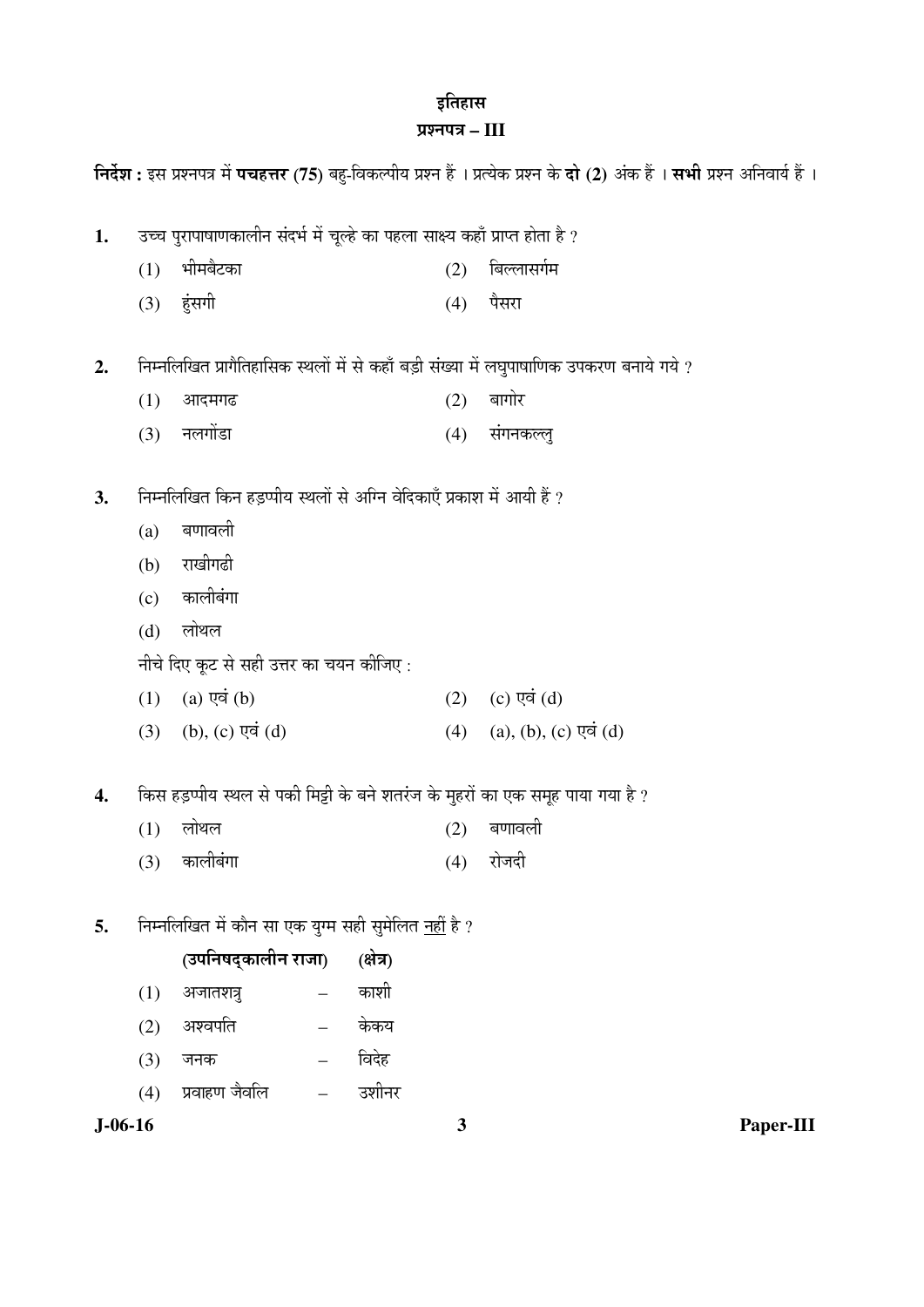- **6.** Given below are two statements, one labelled as Assertion (A) and the other labelled as Reason (R) :
	- **Assertion (A) :** In the Vedic Society during the Sutra period punishment in the same matter differed from caste to caste.
	- **Reason (R) :** Gautama Dharmasutra prescribes highest punishment for theft to a Brahmana.

In the context of the above two statements which of the following is correct ?

- (1) Both (A) and (R) are true and (R) is the correct explanation of (A).
- (2) Both (A) and (R) are true, but (R) is not the correct explanation of (A).
- (3) (A) is true, but  $(R)$  is false.
- (4) (A) is false, but  $(R)$  is true.

**7.** Arrange the following tirthankaras in a sequence as accepted by the Jain tradition :

- (i) Aranatha (ii) Kunthunatha
- (iii) Mallinatha (iv) Santinatha

Select the correct answer from the code given below :

- (1) (i), (ii), (iii), (iv) (2) (ii), (iii), (iv), (i)
- (3) (iii), (iv), (i), (ii) (4) (iv), (ii), (iii)
- **8.** The Matsya and Chedi janas (people) are mentioned for the first time in
	- (1) Anguttara Nikaya (2) Bhagavati Sutra
	- (3) Aitareya Brahmana (4) Rigveda
- **9.** Given below are two statements one labelled as Assertion (A) and the other labelled as Reason (R) :

**Assertion (A) :** Prasenjit, the ruler of Kosala, claimed a share in the relics of Gautama Buddha after his Parinirvana.

**Reason (R) :** Prasenjit's queen Mallika and his two sisters Soma and Sakula were Buddha's lay devotees.

In the context of the above two statements which of the following is correct ?

- (1) Both (A) and (R) are true and (R) is the correct explanation of (A).
- (2) Both (A) and (R) are true, but (R) is not the correct explanation of (A).
- (3) (A) is true, but  $(R)$  is false.
- (4) (A) is false, but  $(R)$  is true.

#### Paper-III **1** J-06-16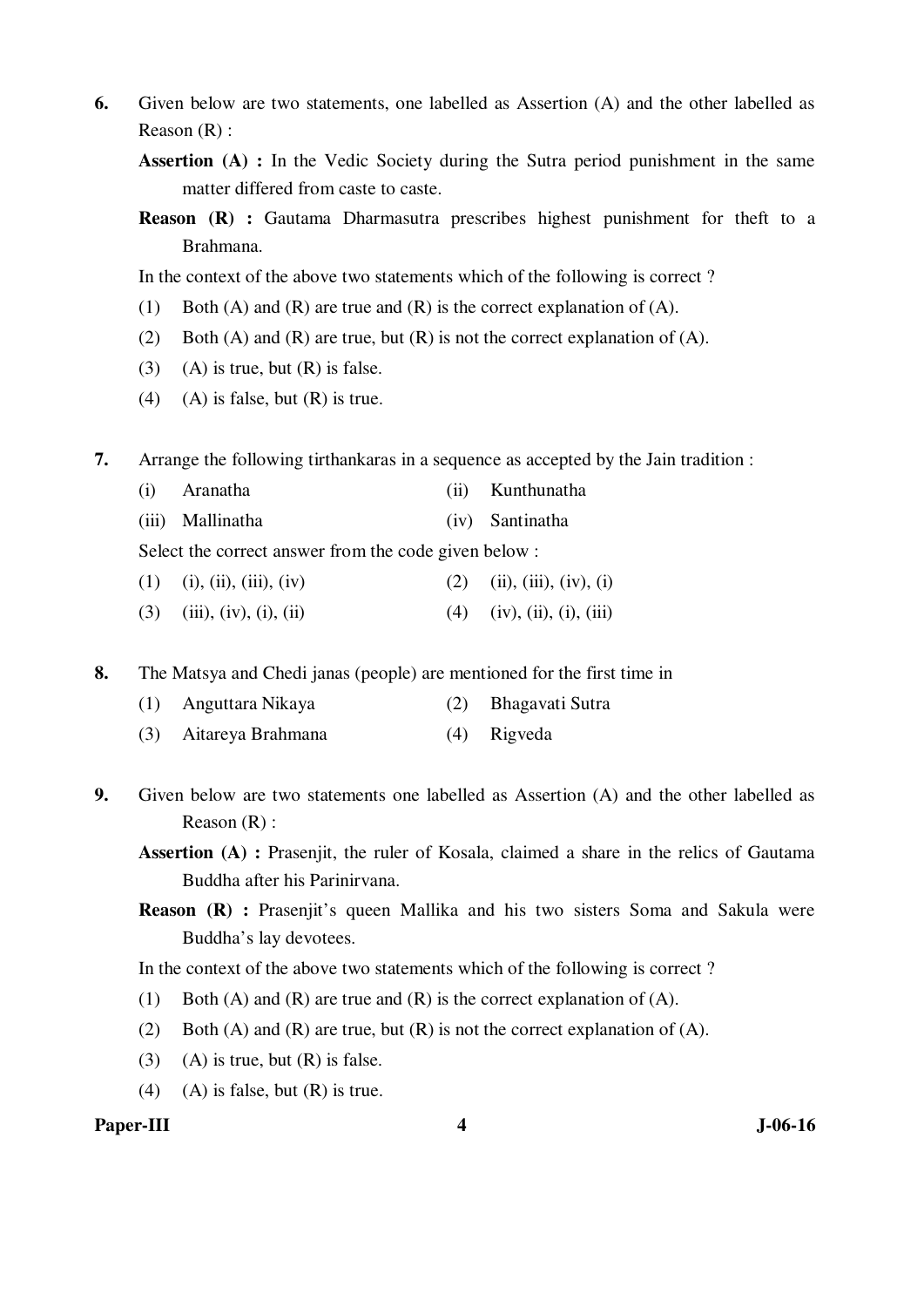- **6.** नीचे दो वक्तव्य दिये गए हैं । एक को कथन (A) और दूसरे को कारण (R) कहा गया है : **कथन (A) :** सुत्रकालीन वैदिक समाज में एक ही मामले में जातिभेद से दंड अलग-अलग था । **कारण (R) :** गौतम धर्मसूत्र में चोरी के मामले में ब्राह्मण के लिए सर्वाधिक दंड का विधान किया गया है । उपर्युक्त दोनों वक्तव्यों के संदर्भ में निम्नलिखित में से कौन सही है ?
	- (1) (A) और (R) दोनों सही हैं तथा (A) की सही व्याख्या (R) है ।
	- (2) (A) और (R) दोनों सही हैं, किन्तु (A) की सही व्याख्या (R) नहीं है ।
	- (3) (A) सही है, किन्तु (R) गलत है।
	- (4) (A) गलत है, किन्तु (R) सही है।
- 7. Fiम्नॉकित तीर्थंकरों को जैन परम्परा में स्वीकृत अनुक्रम में व्यवस्थित कीजिए :
	- $(i)$  अरनाथ
	- $(ii)$  कुंथुनाथ
	- (iii) मल्लिनाथ
	- $(iv)$  शान्तिनाथ

नीचे दिए गए कूट से सही उत्तर का चयन कीजिए :

- (1) (i), (ii), (iii), (iv) (2) (ii), (iii), (iv), (i)
- (3) (iii), (iv), (i), (ii) (4) (iv), (ii), (iii)

8. TRA एवं चेदि जनों (लोगों) का सर्वप्रथम उल्लेख कहाँ मिलता है ?

| $(1)$ अंगुत्तर निकाय | (2) भगवती सूत्र |
|----------------------|-----------------|
| (3) ऐतरेय ब्राह्मण   | (4) ऋग्वेद      |

**9.** नीचे दो वक्तव्य दिये गए हैं । एक को कथन (A) और दूसरे को कारण (R) कहा गया है : **कथन (A) :** कोशल के राजा प्रसेनजित ने गौतम बुद्ध के परिनिर्वाण के पश्चात उनकी धातुओं में हिस्सा मांगा । **कारण (R) :** प्रसेनजित की रानी मल्लिका और दो बहने सोमा एवं सकुला बुद्ध की उपासिकाएँ थीं । उपर्युक्त दोनों वक्तव्यों के संदर्भ में निम्नलिखित में से कौन सही है ?

- (1) (A) और (R) दोनों सही हैं तथा (A) की सही व्याख्या (R) है ।
- (2) (A) और (R) दोनों सही हैं किन्तु (A) की सही व्याख्या (R) नहीं है ।
- (3) (A) सही है, किन्तु (R) गलत है।
- (4) (A) गलत है, किन्तु (R) सही है ।

**J-06-16 5 Paper-III**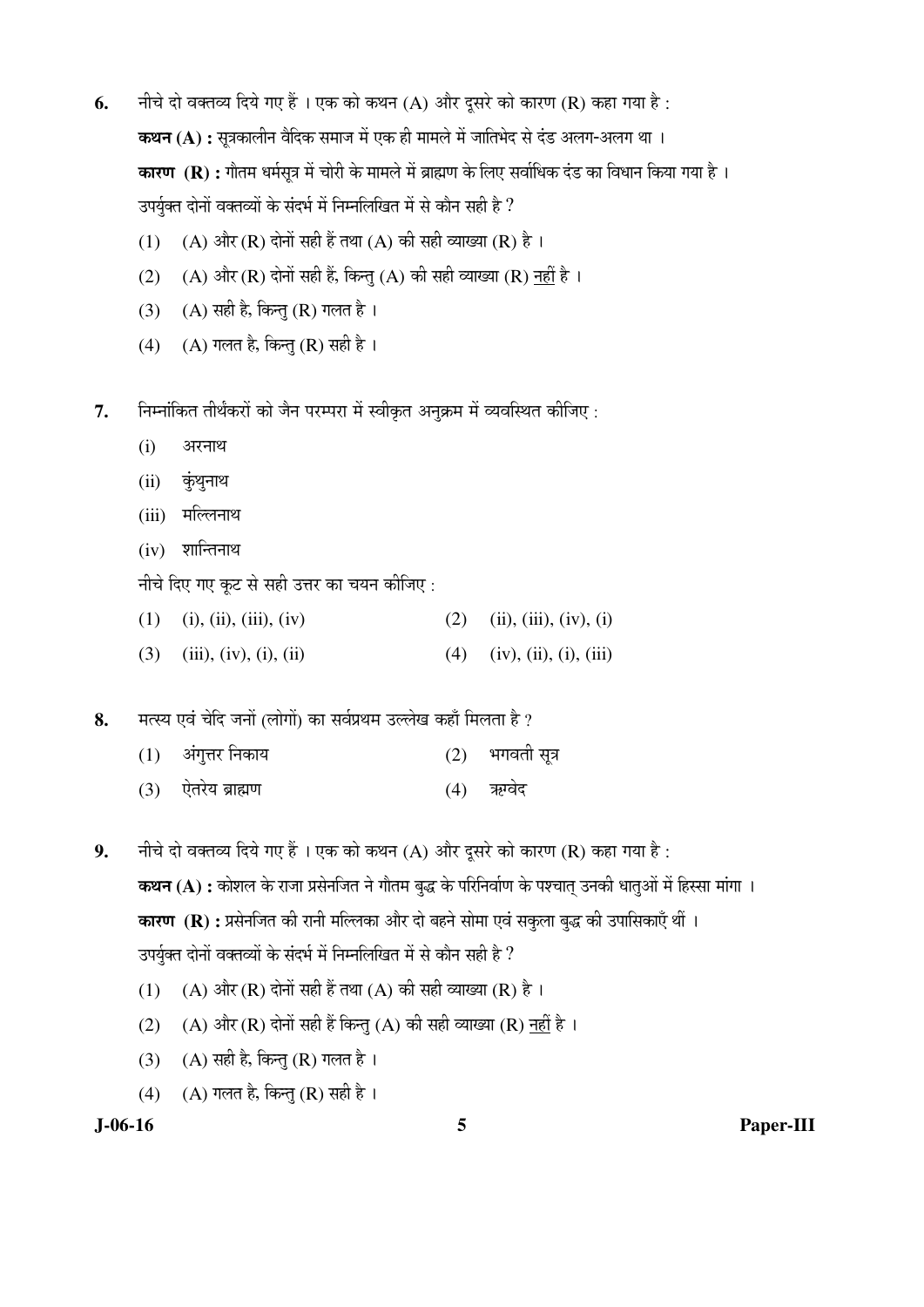**10.** Match List-I with List-II and select the correct answer from the code given below the lists :

|               |           | $List-I$ |                              |       | $List - II$          |             |  |
|---------------|-----------|----------|------------------------------|-------|----------------------|-------------|--|
|               |           |          | (Rivers mentioned by Greeks) |       | (Their modern names) |             |  |
| (a)           | Akesines  |          |                              |       | (i)                  | <b>Beas</b> |  |
| (b)           | Hydaspes  |          |                              |       | (ii)                 | Chenab      |  |
| (c)           | Hydraotes |          |                              |       | (iii)                | Jhelum      |  |
| (d)           | Hyphasis  |          |                              |       | (iv)                 | Ravi        |  |
| <b>Codes:</b> |           |          |                              |       |                      |             |  |
|               | (a)       | (b)      | (c)                          | (d)   |                      |             |  |
| (1)           | (i)       | (ii)     | (iii)                        | (iv)  |                      |             |  |
| (2)           | (ii)      | (iii)    | (iv)                         | (i)   |                      |             |  |
| (3)           | (iii)     | (iv)     | (i)                          | (ii)  |                      |             |  |
| (4)           | (iv)      | (i)      | (ii)                         | (iii) |                      |             |  |
|               |           |          |                              |       |                      |             |  |

- **11.** Who among the following had sent an ambassador called Dionysius to the Mauryan Court ?
	- (1) Seleuchus Nikator (2) Antiochus I Soter
	- (3) Ptolemy Philadelphus (4) Antigonus Gonatas

### **12.** Who wrote Maduraikkanji ?

| (1) Avur Mulangilar |  | (2) Kalladanar |
|---------------------|--|----------------|
|---------------------|--|----------------|

- (3) Mangudi Marudan (4) Nakkirar
- **13.** Given below are two statements one labelled as Assertion (A) and the other labelled as Reason (R) :

**Assertion (A) :** Buddhist sangha received land-grants from Satavahan rulers.

**Reason (R) :** Names of several granted villages find mention in the Satavahana Copper Plate inscriptions.

In the context of the above two statements which of the following is correct ?

- (1) Both (A) and (R) are true and (R) is the correct explanation of (A).
- (2) Both (A) and (R) true, but (R) is not the correct explanation of (A).
- (3) (A) is true, but  $(R)$  is false.
- $(4)$  (A) is false, but  $(R)$  is true.

# Paper-III 6 J-06-16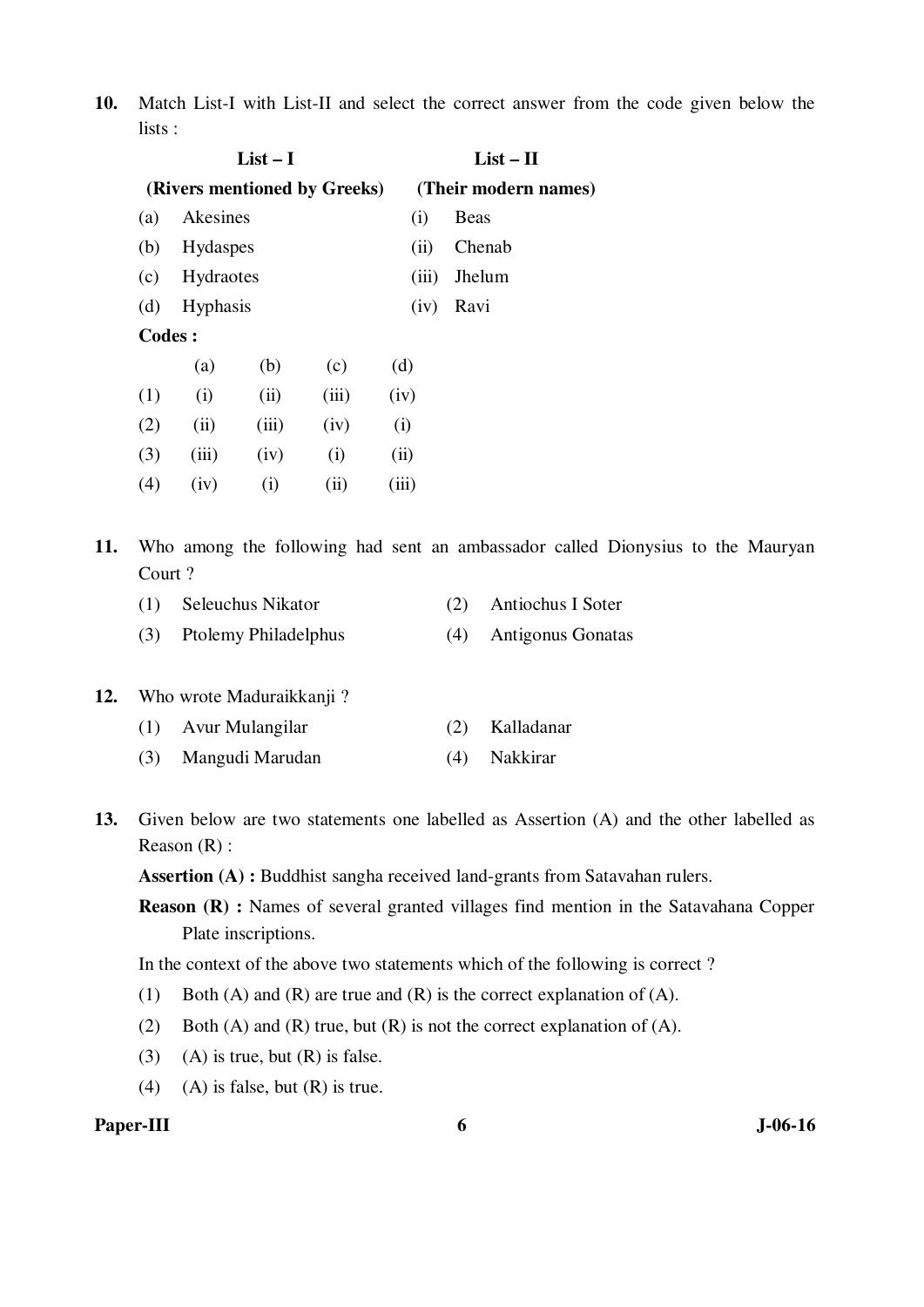$10.$  सूची – I को सूची – II से सुमेलित कीजिए तथा सूचियों के नीचे दिए कूट से सही उत्तर का चयन कीजिए :

|     |       |                  | सूची – I          |                                                                       |       | सूची – II |     |                                                                                         |
|-----|-------|------------------|-------------------|-----------------------------------------------------------------------|-------|-----------|-----|-----------------------------------------------------------------------------------------|
|     |       |                  |                   | (यवनों द्वारा उल्लिखित नदियाँ) (उनके आधुनिक नाम)                      |       |           |     |                                                                                         |
|     | (a)   | अकेसिनीज         |                   |                                                                       | (i)   | ब्यास     |     |                                                                                         |
|     |       | (b) हाईडेस्पीज   |                   |                                                                       | (ii)  | चेनाब     |     |                                                                                         |
|     |       | (c) हाईड्रेओट्स  |                   |                                                                       | (iii) | झेलम      |     |                                                                                         |
|     | (d)   | हाईफेसिस         |                   |                                                                       | (iv)  | रावी      |     |                                                                                         |
|     | कूट : |                  |                   |                                                                       |       |           |     |                                                                                         |
|     |       | (a)              | (b)               | (c)                                                                   | (d)   |           |     |                                                                                         |
|     | (1)   | (i)              | (ii)              | (iii)                                                                 | (iv)  |           |     |                                                                                         |
|     | (2)   | (ii)             | (iii)             | (iv)                                                                  | (i)   |           |     |                                                                                         |
|     | (3)   | (iii)            | (iv)              | (i)                                                                   | (ii)  |           |     |                                                                                         |
|     | (4)   | (iv)             | (i)               | (ii)                                                                  | (iii) |           |     |                                                                                         |
| 11. |       |                  |                   |                                                                       |       |           |     | निम्नलिखित में से किसने मौर्य दरबार में डायोनीसियस नामक दूत भेजा था ?                   |
|     | (1)   |                  | सेल्यूकस निकेटर   |                                                                       |       |           | (2) | एण्टिओकस I सोटर                                                                         |
|     | (3)   |                  | टालेमी फिलाडेल्फस |                                                                       |       |           | (4) | ऐण्टीगोनस गोनटास                                                                        |
| 12. |       |                  |                   | मदुरैकांजि का लेखन किसने किया ?                                       |       |           |     |                                                                                         |
|     | (1)   |                  | आवूर मूलंगिलार    |                                                                       |       |           | (2) | कल्लाडनार                                                                               |
|     |       | (3) मांगुडिमरुदन |                   |                                                                       |       |           | (4) | नक्कीरर                                                                                 |
|     |       |                  |                   |                                                                       |       |           |     |                                                                                         |
| 13. |       |                  |                   |                                                                       |       |           |     | नीचे दो वक्तव्य दिये गए हैं । एक को कथन (A) और दूसरे को कारण (R) कहा गया है :           |
|     |       |                  |                   | <b>कथन (A) :</b> बौद्ध संघ को सातवाहन राजाओं से भूमिदान प्राप्त हुए । |       |           |     |                                                                                         |
|     |       |                  |                   |                                                                       |       |           |     | <b>कारण (R) :</b> सातवाहन ताम्रपत्र अभिलेखों में अनेक प्रदत्त ग्रामों का नाम मिलता है । |
|     |       |                  |                   |                                                                       |       |           |     | उपर्युक्त दोनों वक्तव्यों के संदर्भ में निम्नलिखित में से कौन सही <u>नहीं</u> है ?      |
|     | (1)   |                  |                   |                                                                       |       |           |     | (A) और (R) दोनों सही हैं तथा (A) की सही व्याख्या (R) है ।                               |
|     | (2)   |                  |                   |                                                                       |       |           |     | (A) और (R) दोनों सही हैं किन्तु (A) की सही व्याख्या (R) <u>नहीं</u> है ।                |
|     | (3)   |                  |                   | (A) सही है, किन्तु (R) गलत है ।                                       |       |           |     |                                                                                         |
|     | (4)   |                  |                   | $(A)$ गलत है, किन्तु (R) सही है ।                                     |       |           |     |                                                                                         |

**J-06-16 7 Paper-III**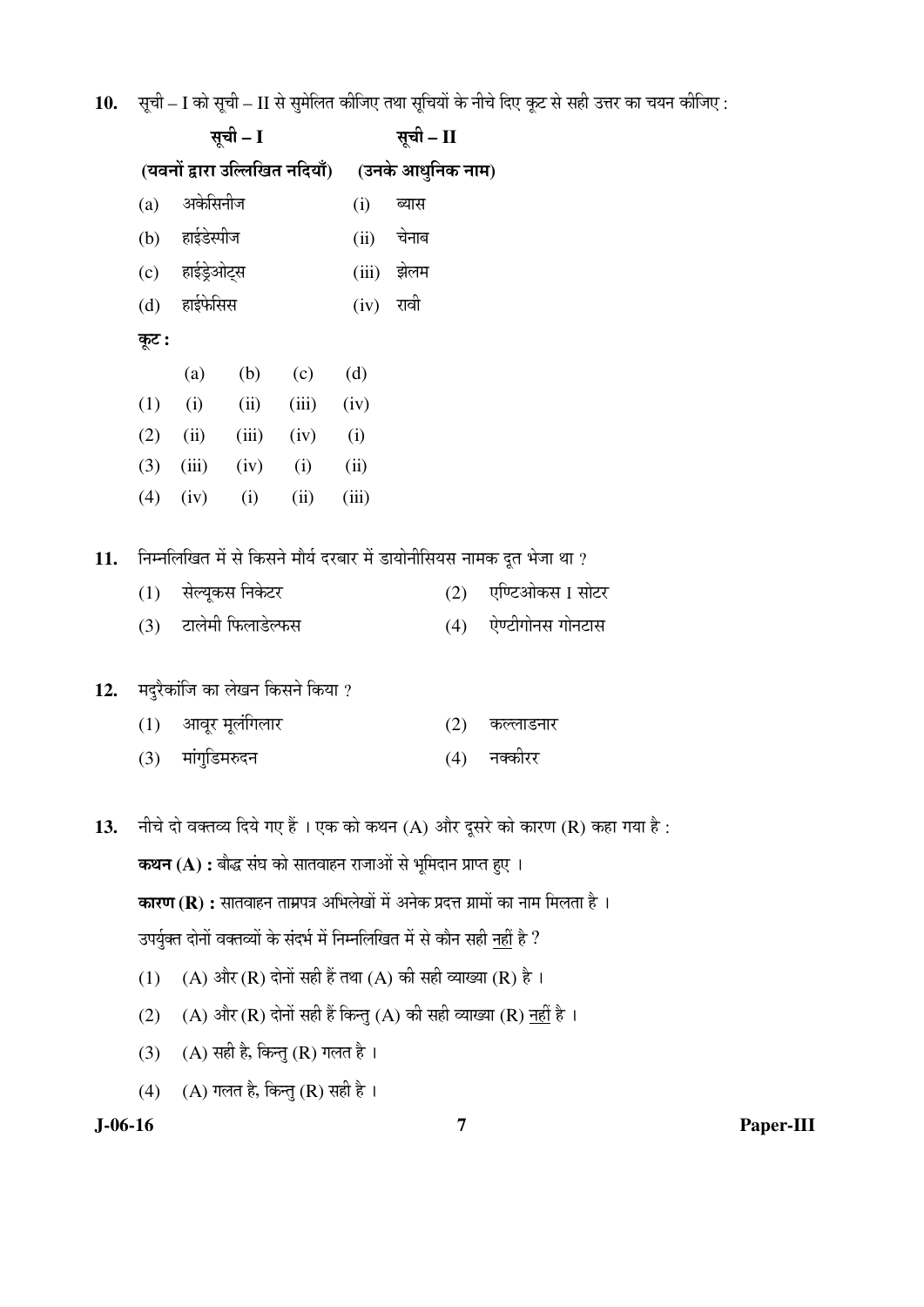**14.** Who among the following Gupta rulers issued Lyre-Player type of gold coins ?

|  | (a) Samudragupta |  | (b) Chandragupta II |
|--|------------------|--|---------------------|
|--|------------------|--|---------------------|

(c) Kumaragupta I (d) Skandagupta

Select the correct answer from the code given below :

- (1) (a) and (b) (2) (b) and (c)
- (3) (c) and (d)  $(4)$  (a) and (c)
- **15.** Who among the following Chinese travellers visited Nalanda Mahavihara and studied there for some time ?
	- (a) Fa Hien (b) Yuan Chwang
	- (c) I Tsing (d) Taou Hin (known as silaprabha)

Select the correct answer from the code given below :

- (1) (a) and (b) (2) (b) and (c)
- (3) (a), (b) and (c) (4) (b), (c) and (d)

**16.** Arrange the following eras in a chronological order beginning from the earliest :

- (a) Harsha era (b) Kalachuri era
- (c) Saka era (d) Valabhi era

Select the correct answer from the code given below :

- (1) (a), (b), (d), (c) (2) (b), (c), (a), (d)
- (3) (c), (b), (d), (a) (4) (d), (a), (c), (b)

**17.** Who among the following rulers set up the Rashtrakuta Capital at Manyakheta ?

- (1) Dantidurga (2) Dhruva Dharavarsha
- (3) Govinda III (4) Amoghavarsha

| <b>Paper-III</b> | $J-06-16$ |
|------------------|-----------|
|                  |           |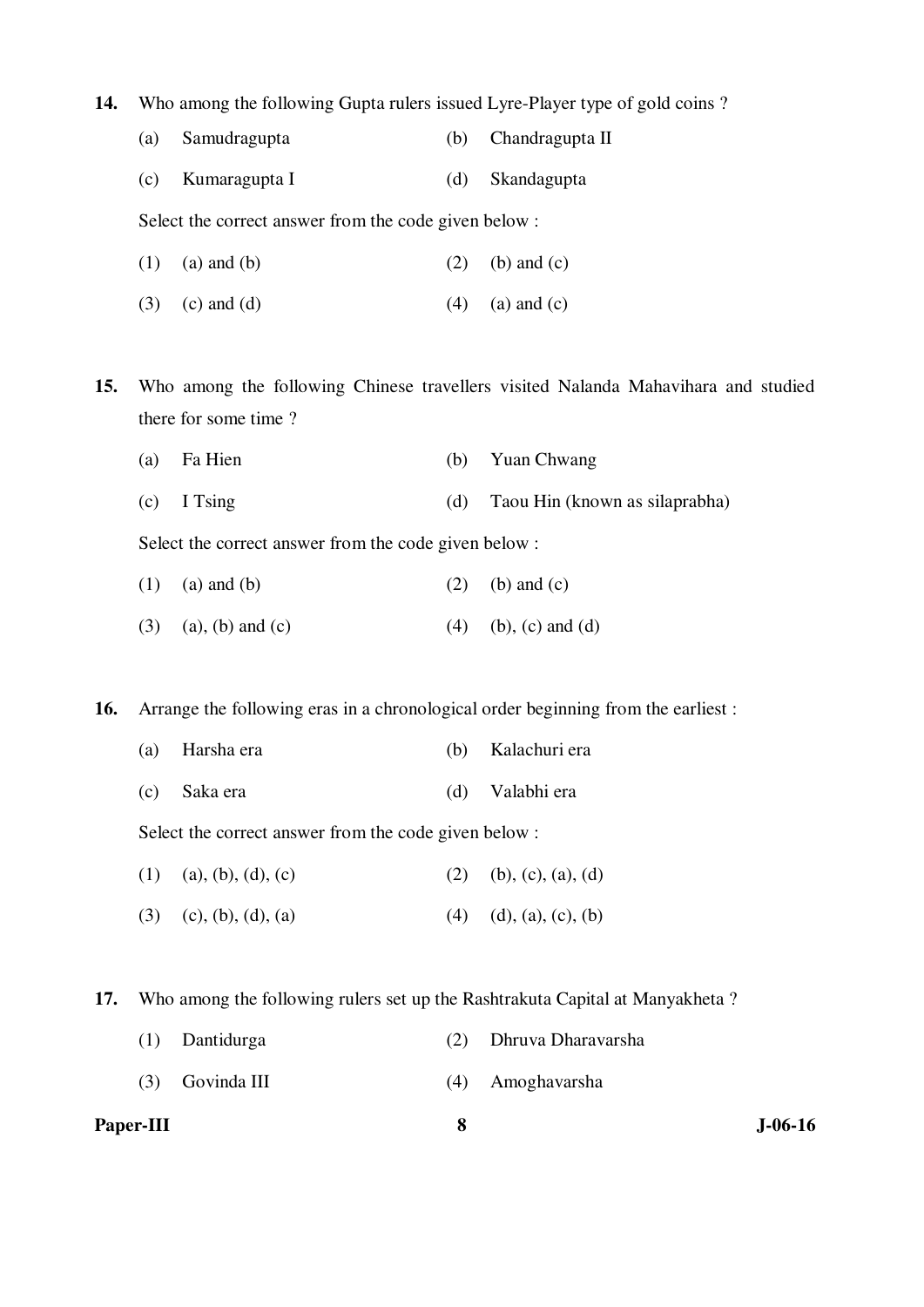14. निम्नलिखित में से किन गुप्त राजाओं ने वीणा-वादक प्रकार के सुवर्ण सिक्के प्रचलित किये ?

- (a) समुद्रगुप्त
- (b) चन्द्रगुप्त II
- $(c)$  कुमारगुप्त I
- (d) स्कन्दगुप्त

नीचे दिए गए कूट से सही उत्तर का चयन कीजिए :

- $(1)$   $(a)$   $\nabla \dot{a}$   $(b)$   $(2)$   $(b)$   $\nabla \dot{a}$   $(c)$
- (3) (c)  $\nabla \vec{q}$  (d)  $(4)$  (a)  $\nabla \vec{q}$  (c)

15. निम्नलिखित में से कौन से चीनी यात्री नालन्दा महाविहार गए और वहाँ उन्होंने कुछ समय अध्ययन किया ?

- $(a)$  फाह्यान
- (b) युवान च्वांग
- $(c)$  इत्सिंग
- $(d)$  ताओहिन (शीलप्रभ के रूप में ख्यात)

नीचे दिए गए कूट से सही उत्तर का चयन कीजिए :

- (1) (a)  $\nabla \vec{q}$  (b)  $(\vec{b})$  (c)  $(\vec{b})$   $\nabla \vec{q}$  (c)
- (3) (a), (b)  $\nabla \vec{a}$  (c) (4) (b), (c)  $\nabla \vec{a}$  (d)

16. निम्नलिखित संवतों को प्राचीनतम से आरम्भ करके कालक्रमानुसार व्यवस्थित कीजिए :

- (a) हर्ष संवत्
- (b) कलचुरि संवत्
- (c) शक संवत्
- (d) वलभी संवत्

नीचे के कूट से सही उत्तर का चयन कीजिए :

- (1) (a), (b), (d), (c) (2) (b), (c), (a), (d)
- (3) (c), (b), (d), (a) (4) (d), (a), (c), (b)

17. निम्नलिखित में से किस राजा ने मान्यखेट में राष्ट्रकूट राजधानी स्थापित की ?

- $(1)$  दन्तिदुर्ग  $(2)$  भ्रुव धारावर्ष
- $(3)$  गोविन्द III and  $(4)$  अमोघ वर्ष

**J-06-16 9 Paper-III**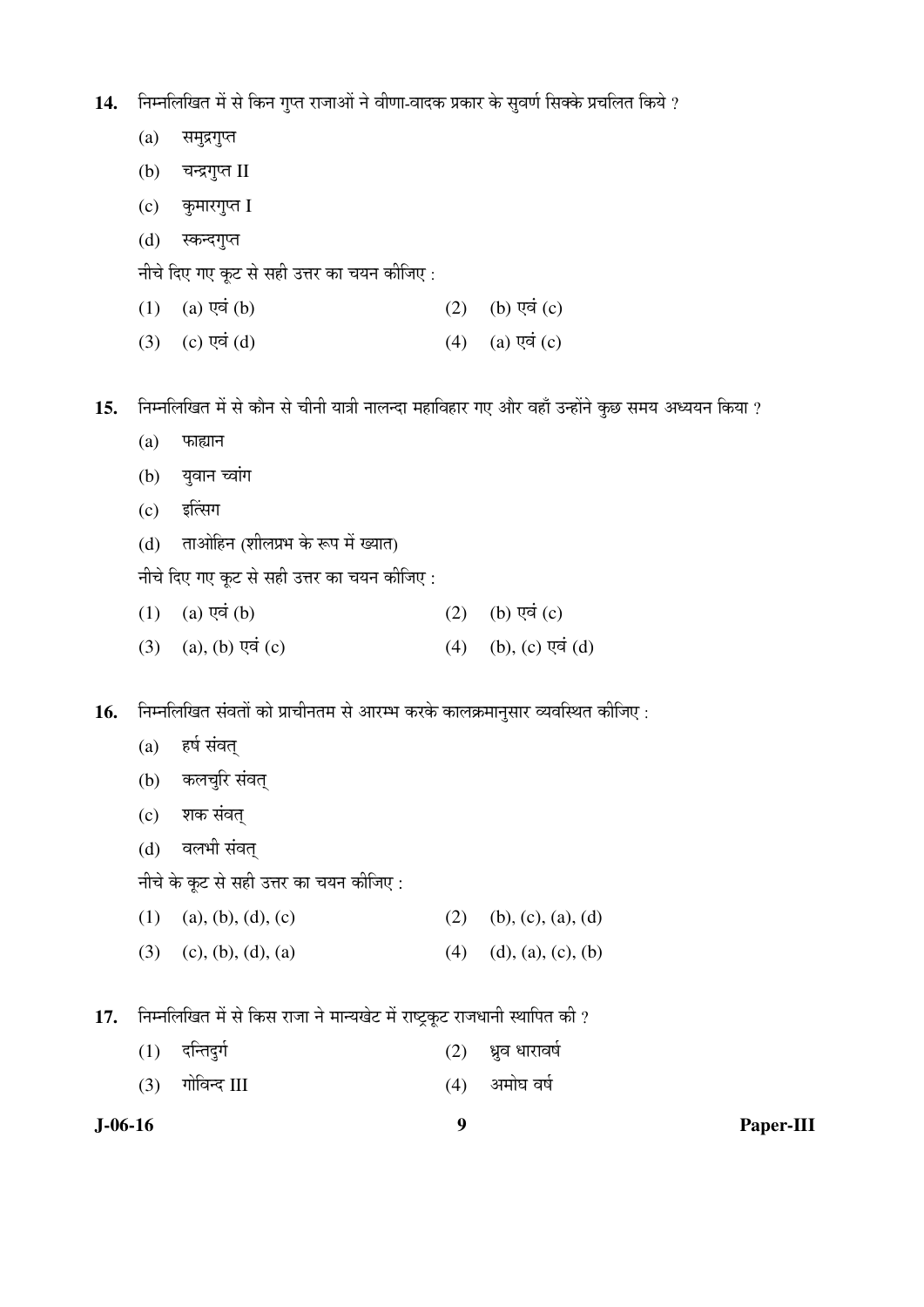- **18.** Determine the correct chronological sequence of the following rulers :
	- (a) Pala King Devapala
	- (b) Rashtrakuta King Dhruva Dharavarsha
	- (c) Paramara King Bhoja
	- (d) Pratihara King Mahendrapala

Select the correct answer from the code given below :

- (1) (a), (b), (c), (d) (2) (b), (a), (d), (c)
- (3) (c), (d), (a), (b) (4) (d), (c), (b), (a)
- **19.** Match List-I with List-II and select the correct answer from the code given below the lists :

|               |                | $List-I$           |       |       | $List - II$           |
|---------------|----------------|--------------------|-------|-------|-----------------------|
|               |                | (Authors)          |       |       | (Works)               |
| (a)           | <b>Bilhana</b> |                    |       | (i)   | Kirtikaumudi          |
| (b)           | Padmagupta     |                    |       | (ii)  | Navasahasankacharita  |
| (c)           |                | Sandhyakara Nandin |       | (iii) | Ramacharita           |
| (d)           |                | Someswaradatta     |       |       | Vikramankadevacharita |
| <b>Codes:</b> |                |                    |       |       |                       |
|               | (a)            | (b)                | (c)   |       | (d)                   |
| (1)           | (ii)           | (i)                | (iv)  |       | (iii)                 |
| (2)           | (iv)           | (iii)              | (i)   |       | (ii)                  |
| (3)           | (iii)          | (iv)               | (i)   |       | (ii)                  |
| (4)           | (iv)           | (ii)               | (iii) |       | (i)                   |

**20.** Arrange the following Chandella temples in a chronological sequence

- (a) Chausatha yogini temple, Khajuraho
- (b) Lakshana temple, Khajuraho
- (c) Viswanath temple, Khajuraho
- (d) Nilakantha temple, Kalinjar

Select the correct answer from the code given below :

- (1) (a), (b), (c), (d) (2) (d), (a), (b), (c)
- (3) (a), (d), (c), (b) (4) (d), (a), (c), (b)

Paper-III **10** J-06-16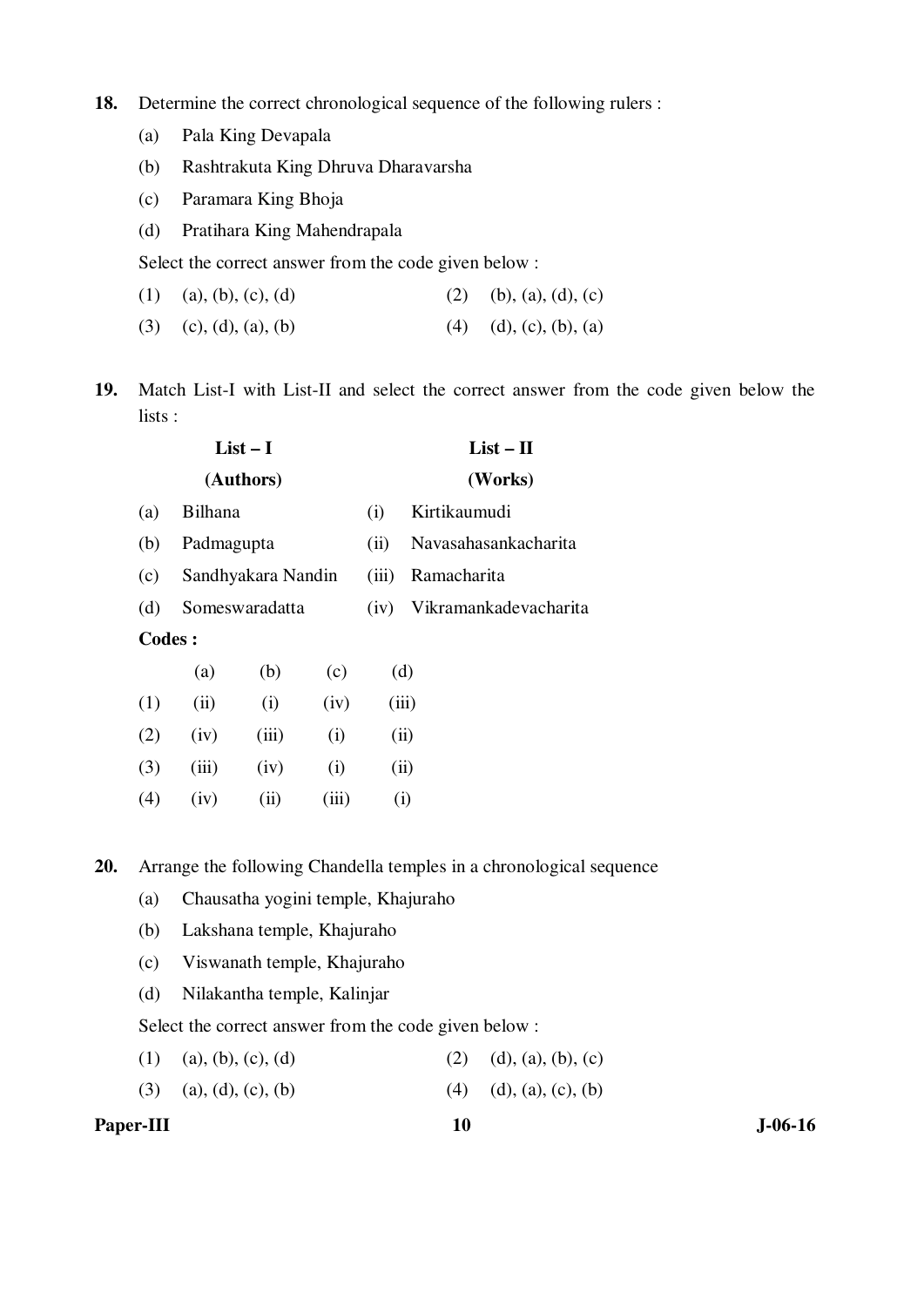- 18. Fiम्नलिखित राजाओं का सही कालानुक्रम निर्धारित कीजिए:
	- $(a)$  पाल राजा देवपाल
	- (b) राष्ट्रकूट राजा ध्रुव धारावर्ष
	- $(c)$  परमार राजा भोज
	- (d) प्रतीहार राजा महेन्द्रपाल

नीचे के कूट से सही उत्तर का चयन कीजिए :

| $(1)$ (a), (b), (c), (d) | $(2)$ (b), (a), (d), (c)   |
|--------------------------|----------------------------|
| $(3)$ (c), (d), (a), (b) | $(4)$ $(d), (c), (b), (a)$ |

19. सूची – I को सूची – II से सुमेलित कीजिए तथा सूचियों के नीचे दिए कूट से सही उत्तर का चयन कीजिए :

|        |       |                                                                     | सूची – II        |
|--------|-------|---------------------------------------------------------------------|------------------|
|        |       |                                                                     | (रचनाएँ)         |
| बिल्हण |       | (i)                                                                 | कीर्तिकौमुदी     |
|        |       | (ii)                                                                | नवसाहसांकचरित    |
|        |       | (iii)                                                               | रामचरित          |
|        |       | (iv)                                                                | विक्रमांकदेवचरित |
|        |       |                                                                     |                  |
| (a)    | (b)   | (c)                                                                 | (d)              |
| (ii)   | (i)   | (iv)                                                                | (iii)            |
| (iv)   | (iii) | (i)                                                                 | (ii)             |
| (iii)  | (iv)  | (i)                                                                 | (ii)             |
| (iv)   | (ii)  | (iii)                                                               | (i)              |
|        |       |                                                                     |                  |
|        |       | सूची – I<br>(लेखक)<br>पद्मगुप्त<br>संध्याकर नन्दिन्<br>सोमेश्वरदत्त |                  |

20. **निम्नलिखित चन्देल मन्दिरों को कालानुक्रम** में व्यवस्थित कीजिए:

- $(a)$  चौसठ योगिनी मन्दिर, खजुराहो
- (b) लक्ष्मण मन्दिर, खजुराहो
- (c) विश्वनाथ मन्दिर, खजुराहो
- (d) नीलकंठ मन्दिर, कालिंजर

नीचे के कूट से सही उत्तर का चयन कीजिए :

(1) (a), (b), (c), (d) (2) (d), (a), (b), (c)

(3) (a), (d), (c), (b) (4) (d), (a), (c), (b)

**J-06-16 11 Paper-III**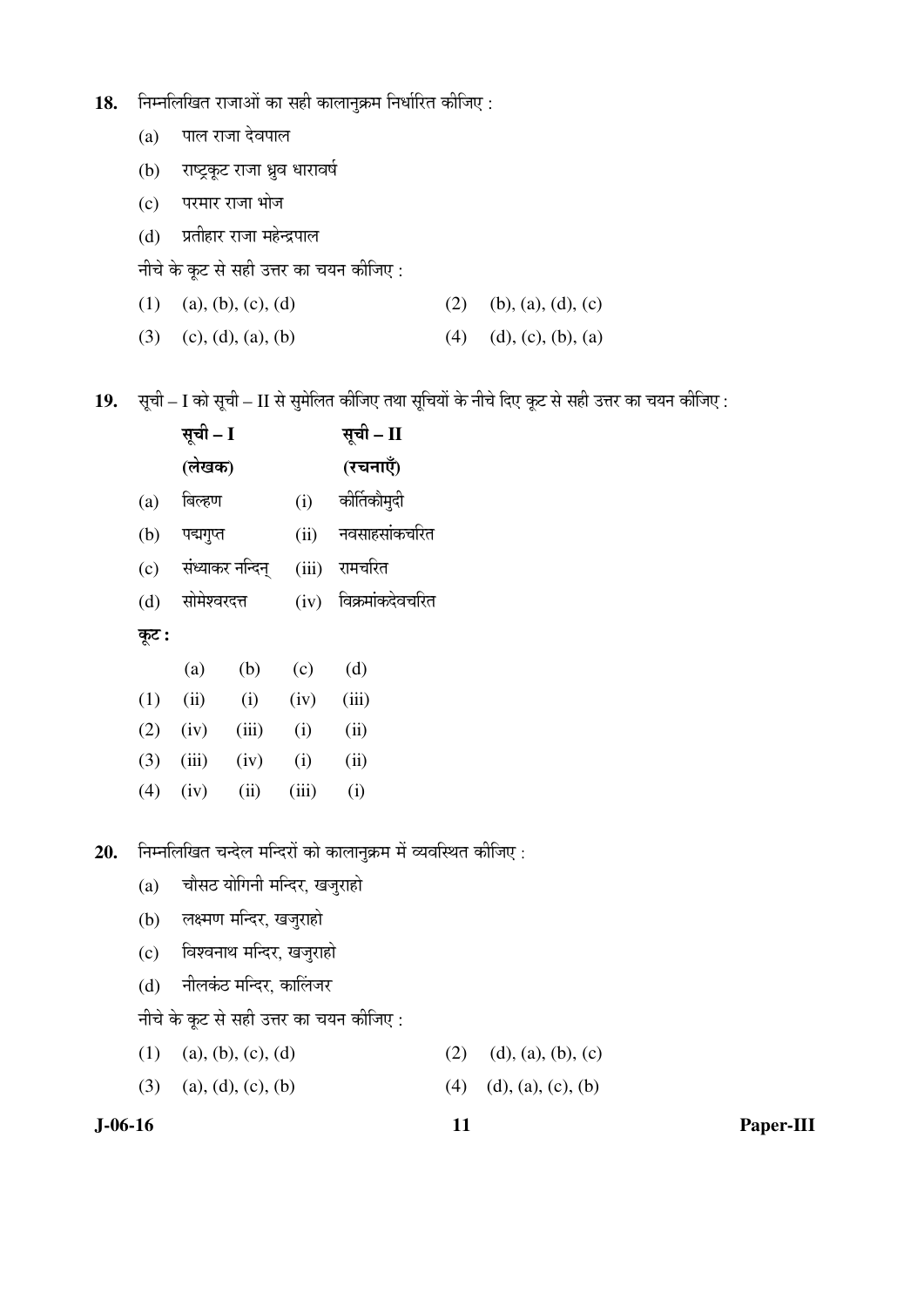**21.** Match List-I with List-II and select the correct answer from the code given below the lists.

|       |       | $List-I$ |                                 | $List - II$                        |       |                   |
|-------|-------|----------|---------------------------------|------------------------------------|-------|-------------------|
|       |       |          | (Temples)                       |                                    |       | (Builders)        |
| (a)   |       |          |                                 | Anantavasudeva temple, Bhubanesvar | (i)   | Chandradevi       |
| (b)   |       |          |                                 | Brahmesvara temple, Bhubanesvar    | (ii)  | Koladevi          |
| (c)   |       |          | Mallikarjuna temple, Pattadakal |                                    | (iii) | Lokamahadevi      |
| (d)   |       |          | Virupaksha temple, Pattadakal.  |                                    | (iv)  | Trailokyamahadevi |
| Code: |       |          |                                 |                                    |       |                   |
|       | (a)   | (b)      | (c)                             | (d)                                |       |                   |
| (1)   | (ii)  | (i)      | (iii)                           | (iv)                               |       |                   |
| (2)   | (i)   | (ii)     | (iv)                            | (iii)                              |       |                   |
| (3)   | (iii) | (iv)     | (i)                             | (ii)                               |       |                   |
| (4)   | (iv)  | (i)      | (ii)                            | (iii)                              |       |                   |
|       |       |          |                                 |                                    |       |                   |

**22.** Which of the following pairs regarding the rulers of Kashmir is not correctly matched ?

- (1) Chandrapida Vajraditya (2) Tarapida Udayaditya
- (3) Muktapida Lalitaditya (4) Jayapida Pratapaditya
- **23.** Given below are two statements one labelled as Assertion (A) and the other labelled as Reason (R) :

**Assertion (A) :** Rajaraja Chola cooperated in the construction of the Chudamani Vihara, a Buddhist monastery at Negapatam by the Sailendra King Maravijayottunga Varman.

**Reason (R) :** Rajaraja was devoted to Siva.

In the context of the above two statements which of the following is correct ?

- (1) Both (A) and (R) are true and (R) is the correct explanation of (A).
- (2) Both (A) and (R) are true, but (R) is not the correct explanation of (A).
- (3) (A) is true, but  $(R)$  is false.
- (4) (A) is false, but  $(R)$  is true.
- **24.** According to the chronicles of Arakan, the first Indian royal dynasty was founded by the son of a king of
	- (1) Amaravati (2) Kanchi
	- (3) Mathura (4) Varanasi

Paper-III **12** J-06-16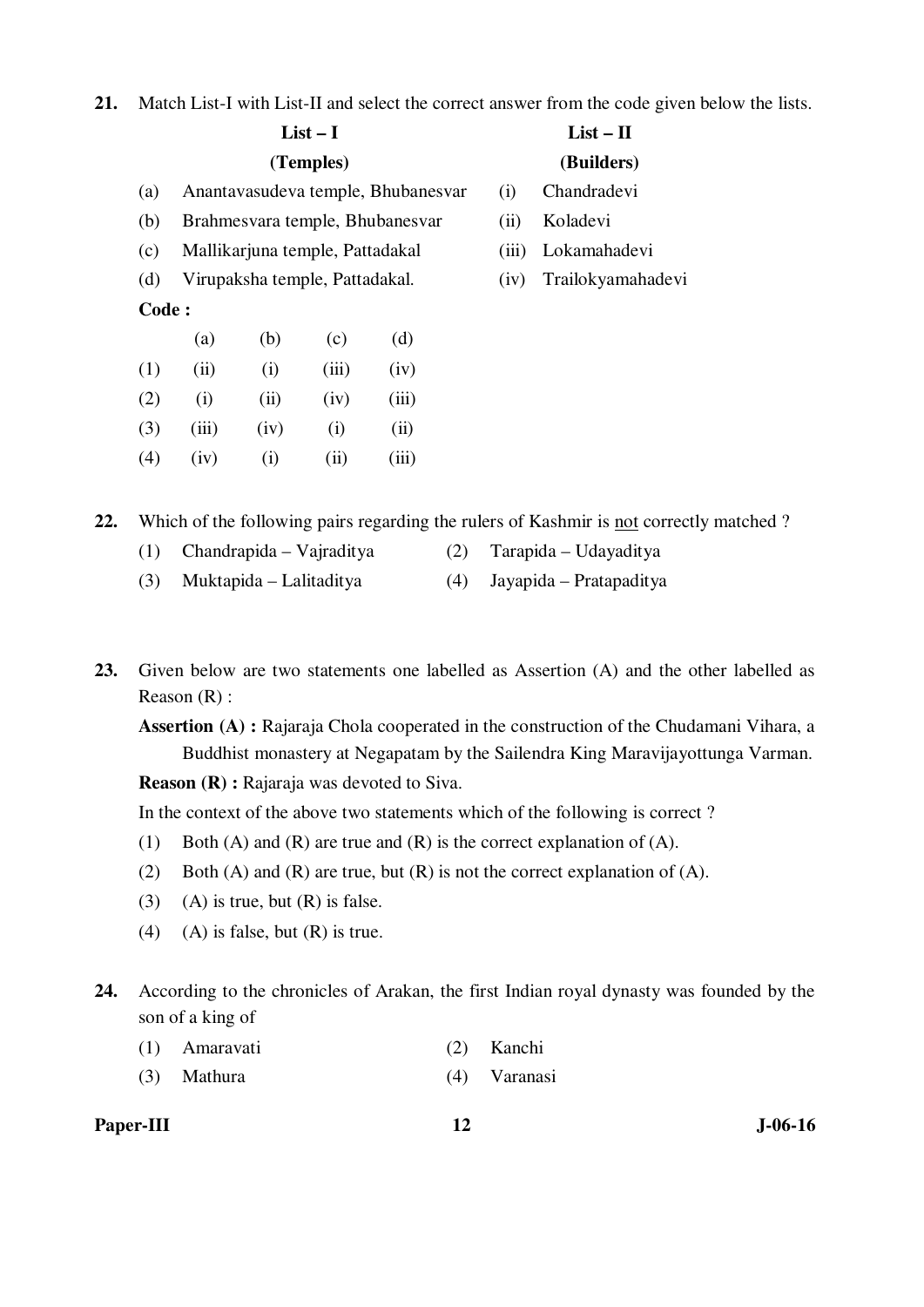$21.$   $\,$  सूची – I को सूची – II से सुमेलित कीजिए तथा सूचियों के नीचे दिए कूट से सही उत्तर का चयन कीजिए :

|     |          |         |                                 |       |       |       | <b>The set of a contribution of the solution of the set of the second contribution of the set of the set of the set of the set of the set of the set of the set of the set of the set of the set of the set of the set of the s</b> |
|-----|----------|---------|---------------------------------|-------|-------|-------|-------------------------------------------------------------------------------------------------------------------------------------------------------------------------------------------------------------------------------------|
|     | सूची – I |         |                                 |       |       |       | सूची – II                                                                                                                                                                                                                           |
|     |          |         | (मन्दिर)                        |       |       |       | (निर्माता)                                                                                                                                                                                                                          |
|     | (a)      |         | अनन्त वासुदेव मन्दिर, भुवनेश्वर |       |       | (i)   | चन्द्रादेवी                                                                                                                                                                                                                         |
|     | (b)      |         | ब्रह्मेश्वर मन्दिर, भुवनेश्वर   |       |       | (ii)  | कोलादेवी                                                                                                                                                                                                                            |
|     | (c)      |         | मल्लिकार्जुन मन्दिर, पट्टदकल    |       |       | (iii) | लोक महादेवी                                                                                                                                                                                                                         |
|     | (d)      |         | विरूपाक्ष मन्दिर, पट्टदकल       |       |       | (iv)  | त्रैलोक्यमहादेवी                                                                                                                                                                                                                    |
|     | कूट :    |         |                                 |       |       |       |                                                                                                                                                                                                                                     |
|     |          | (a)     | (b)                             | (c)   | (d)   |       |                                                                                                                                                                                                                                     |
|     | (1)      | (ii)    | (i)                             | (iii) | (iv)  |       |                                                                                                                                                                                                                                     |
|     | (2)      | (i)     | (ii)                            | (iv)  | (iii) |       |                                                                                                                                                                                                                                     |
|     | (3)      | (iii)   | (iv)                            | (i)   | (ii)  |       |                                                                                                                                                                                                                                     |
|     | (4)      | (iv)    | (i)                             | (ii)  | (iii) |       |                                                                                                                                                                                                                                     |
|     |          |         |                                 |       |       |       |                                                                                                                                                                                                                                     |
| 22. |          |         |                                 |       |       |       | कश्मीर के राजाओं से सम्बन्धित कौन सा निम्नलिखित युग्म सही सुमेलित <u>नहीं</u> है ?                                                                                                                                                  |
|     | (1)      |         | चन्द्रापीड – वज्रादित्य         |       |       |       | तारापीड – उदयादित्य<br>(2)                                                                                                                                                                                                          |
|     | (3)      |         | मुक्तापीड – ललितादित्य          |       |       |       | जयापीड – प्रतापादित्य<br>(4)                                                                                                                                                                                                        |
|     |          |         |                                 |       |       |       |                                                                                                                                                                                                                                     |
| 23. |          |         |                                 |       |       |       | नीचे दो वक्तव्य दिये गए हैं । एक को कथन (A) और दूसरे को कारण (R) कहा गया है :                                                                                                                                                       |
|     |          |         |                                 |       |       |       | कथन (A) : शैलेन्द्र राजा मारविजयोत्तुंग वर्मन् द्वारा नेगपटम में चूड़ामणि विहार नामक बौद्ध विहार के निर्माण में राजराज                                                                                                              |
|     |          |         | चोल ने सहयोग किया ।             |       |       |       |                                                                                                                                                                                                                                     |
|     |          |         | कारण (R): राजराज शिवभक्त था।    |       |       |       |                                                                                                                                                                                                                                     |
|     |          |         |                                 |       |       |       | उपर्युक्त दोनों वक्तव्यों के संदर्भ में निम्नलिखित में से कौन सही है ?                                                                                                                                                              |
|     | (1)      |         |                                 |       |       |       | (A) और (R) दोनों सही हैं तथा (A) की सही व्याख्या (R) है ।                                                                                                                                                                           |
|     | (2)      |         |                                 |       |       |       | (A) और (R) दोनों सही हैं, किन्तु (A) की सही व्याख्या (R) <u>नहीं</u> है ।                                                                                                                                                           |
|     | (3)      |         | (A) सही है, किन्तु (R) गलत है । |       |       |       |                                                                                                                                                                                                                                     |
|     | (4)      |         | (A) गलत है, किन्तु (R) सही है । |       |       |       |                                                                                                                                                                                                                                     |
|     |          |         |                                 |       |       |       |                                                                                                                                                                                                                                     |
| 24. |          |         |                                 |       |       |       | : अरकान के इतिवृत्तों के अनुसार कहाँ के एक राजकुमार ने वहाँ प्रथम भारतीय राजवंश की स्थापना की थी                                                                                                                                    |
|     | (1)      | अमरावती |                                 |       |       |       | कांची<br>(2)                                                                                                                                                                                                                        |
|     |          |         |                                 |       |       |       |                                                                                                                                                                                                                                     |

 $(3)$  मथुरा  $(4)$  वाराणसी

**J-06-16 13 Paper-III**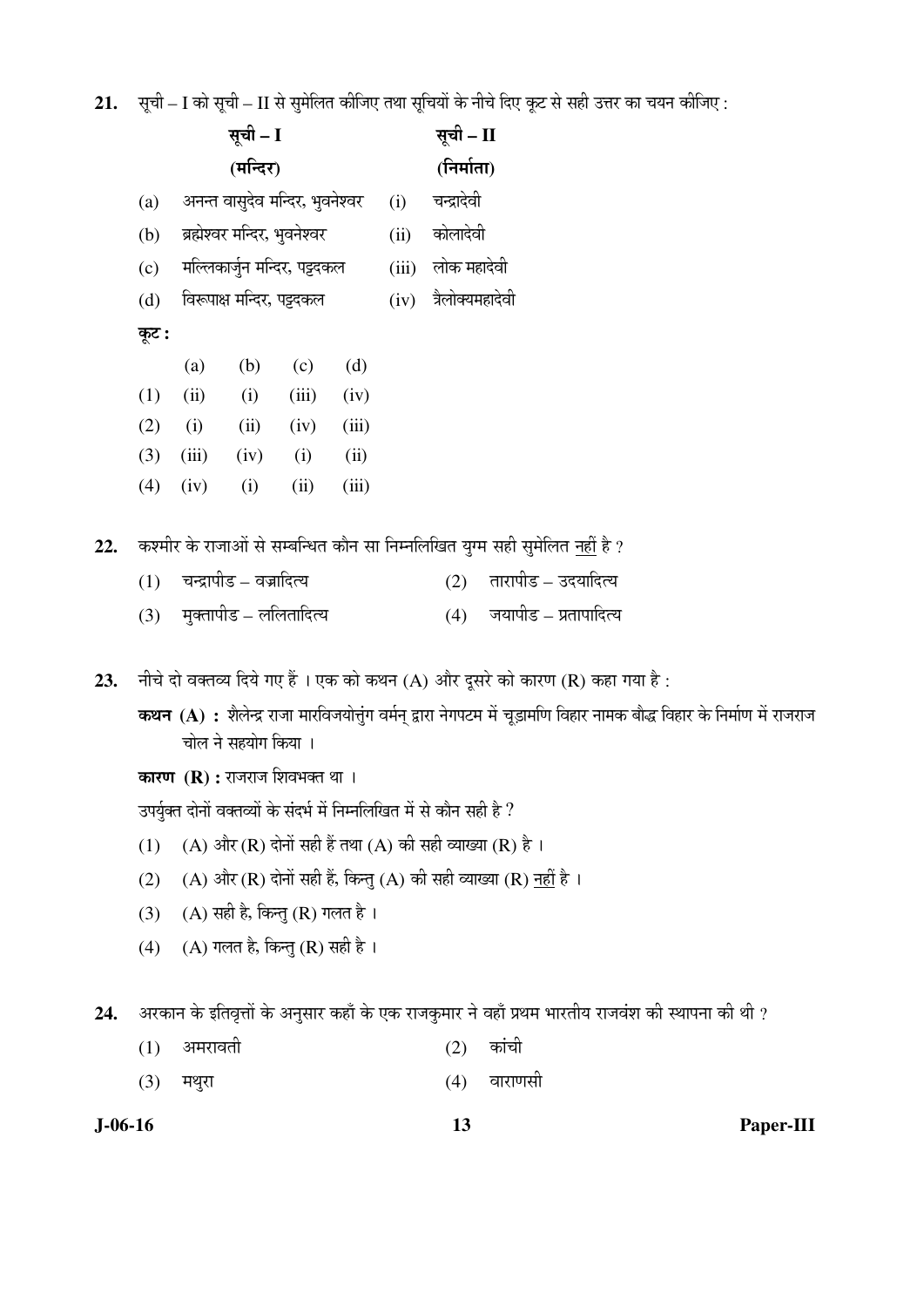- **25.** Which of the following Indian eras has been mentioned in Sanskrit inscriptions of several South-east Asian Kingdoms ?
	- (1) Vikrama era (2) Saka era
	- (3) Valabhi era (4) Saptarshi era

**26.** Which of the following contemporary historians has given the account of the horse as the chief instrument of war and his condemnation of feudal levies reveals the strength of the Turkish and the weakness of the Indian armies from a purely military point of view ?

- (1) Hasan Nizami (2) Minhaj Siraj
- (3) Ziauddin Barani (4) Fakhr-i Mudabbir
- **27.** Read the following passage and name the author who has written this :

 'Muslims and Hindus travelled 100-200 kurohs to catch a glimpse of the court, and the pomp and splendour of the cavalcade of Sultan Balban, and were wonderstruck and amazed at the spectacle. Hearing about the awe, majesty and grandeur of the court and cavalcade, the insurgents of distant lands turned obedient'.

- (1) Amir Khusrau (2) Yahya bin Ahmad Sirhindi
- (3) Ziauddin Barani (4) Shams-i Siraj Afif
- **28.** Match List-I with List-II and select the correct answer with the help of the code given below.

|               | $List-I$             |       |       | $List - II$                                 |  |  |
|---------------|----------------------|-------|-------|---------------------------------------------|--|--|
| (a)           | Iqta-i Tamlik<br>(i) |       |       | Holder of igta assignments                  |  |  |
| (b)           | Iqta-i Istighlal     |       | (ii)  | Iqta assignment order                       |  |  |
| (c)           | <b>Itlaq</b>         |       | (iii) | Igta related to stipends                    |  |  |
| (d)           | Muqtis/Walis         |       | (iv)  | Iqtas covered land (cultivated, cultivable, |  |  |
|               |                      |       |       | fallow or mines)                            |  |  |
| <b>Codes:</b> |                      |       |       |                                             |  |  |
|               | (a)                  | (b)   | (c)   | (d)                                         |  |  |
| (1)           | (iv)                 | (iii) | (ii)  | (i)                                         |  |  |
| (2)           | (iii)                | (iv)  | (ii)  | (i)                                         |  |  |
| (3)           | (iv)                 | (i)   | (ii)  | (iii)                                       |  |  |
| (4)           | (ii)                 | (iv)  | (i)   | (iii)                                       |  |  |

#### Paper-III **14** J-06-16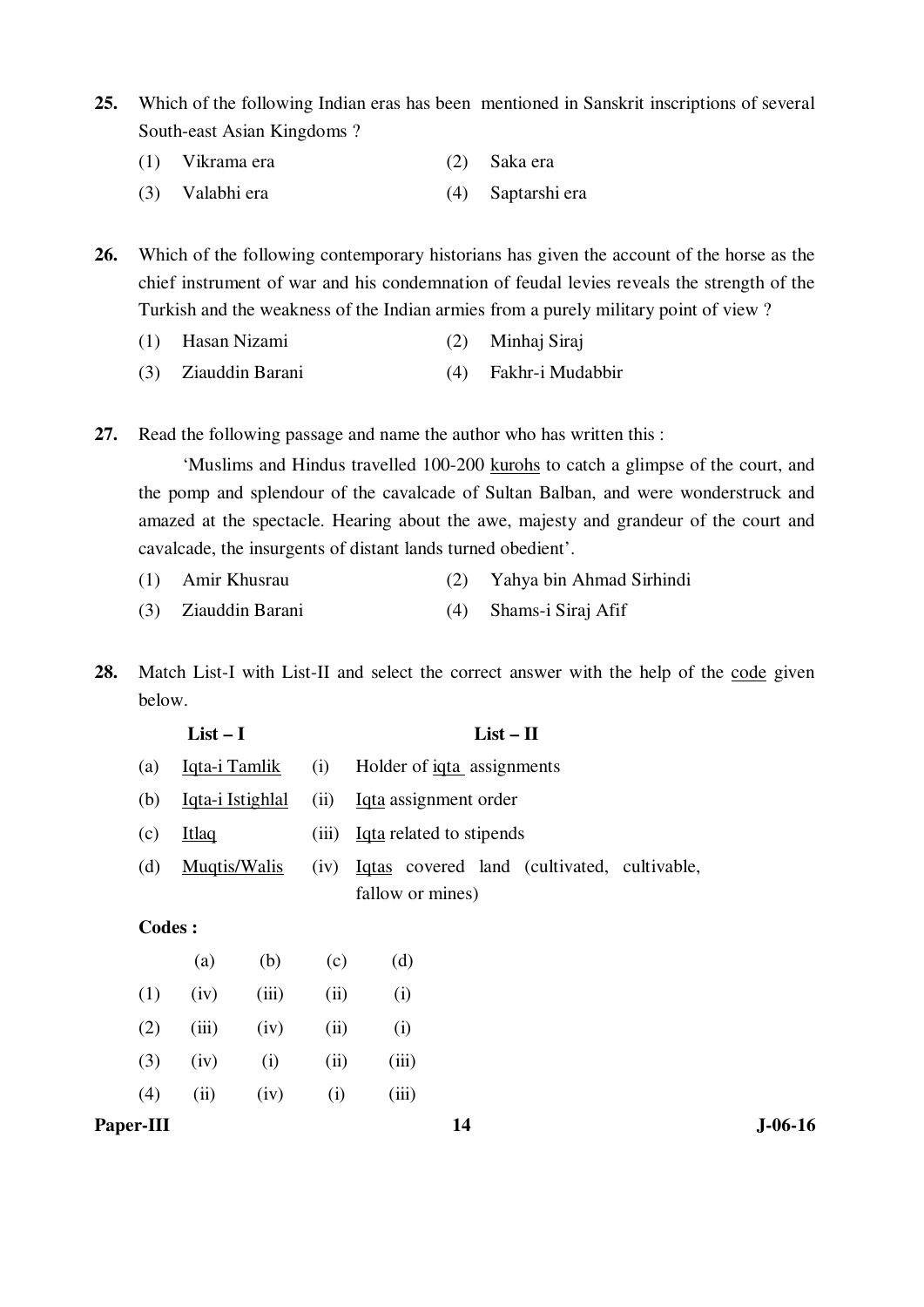25. दक्षिण पूर्व एशिया में कई राज्यों के संस्कृत अभिलेखों में निम्नलिखित में से किस भारतीय संवत् का उल्लेख हुआ है ?

- (1) ×¾ÖÛÎú´Ö ÃÖÓ¾ÖŸÖËü (2) ¿ÖÛú ÃÖÓ¾ÖŸÖË
- (3) वलभी संवत् (4) सप्तर्षि संवत्

26. किस समकालीन इतिहासकार ने घोड़ों को युद्ध के लिए सबसे उपयोगी बताया था और भाड़े के सैनिकों की उसकी आलोचना यह स्पष्ट करती है कि विशुद्ध सैनिक दृष्टिकोण से किस तरह घोड़े तुर्की सेना के लिए एक ताकत थे, जबकि भाड़े के सैनिक हिंदुस्तानी सेनाओं के लिए एक कमज़ोरी ?

- $(1)$  हसन निज़ामी  $(2)$  मिन्हाज सिराज
- $(3)$  जियाउद्दीन बर्नी  $(4)$  फ़ख्ने मदब्बिर
- 27. FHH TERRY THE SHE ERRY END FOR THE THE

'हिंदू और मुसलमान सुल्तान बलबन की शोभायात्रा की भव्यता और चमक-दमक तथा उसके दरबार की एक झलक पाने के लिए सौ-दो-सौ <u>कुरोह</u> तक चलकर आते थे और वह दृश्य देखकर आश्चर्यचकित तथा स्तब्ध रह जाते थे । उस शोभायात्रा तथा दरबार के विस्मयकारी ऐश्वर्य और उसकी महिमा देखकर दूर-दराज के अनेक बगावती उसके आज्ञाकारी बन गए ।'

| अमीर खुसरो |  | याह्या बिन अहमद सरहिंदी |
|------------|--|-------------------------|
|            |  |                         |

 $(3)$  जियाउद्दीन बर्नी (4) शम्स-ए-सिराज अफीफ

**28.** सूची – I का सूची – II से मिलान करें और कूट की सहायता से सही उत्तर का चयन करें :

| सूची - I                           |              |       |      |       |       | सूची – II                                                        |
|------------------------------------|--------------|-------|------|-------|-------|------------------------------------------------------------------|
| <u>इक्ता-ए-तमलीक</u><br>(a)        |              |       |      |       | (i)   | धारक<br><u>इक्ता</u>                                             |
| <u>_इक्ता-ए-इस्तिग़लाल_</u><br>(b) |              |       |      |       | (ii)  | <u>इक्ता</u> अनुदान आदेश                                         |
| (c)<br><u>इतलाक</u>                |              |       |      |       | (iii) | वेतन से संबंधित <u>इक्ता</u>                                     |
| (d)                                | मुक़्ती /वली |       |      |       | (iv)  | भूमि (कृषित, कृषि योग्य, बंजर भूमि और खदान्) संबंधी <u>इक्ता</u> |
| कूट :                              |              |       |      |       |       |                                                                  |
|                                    | (a)          | (b)   | (c)  | (d)   |       |                                                                  |
| (1)                                | (iv)         | (iii) | (ii) | (i)   |       |                                                                  |
| (2)                                | (iii)        | (iv)  | (ii) | (i)   |       |                                                                  |
| (3)                                | (iv)         | (i)   | (ii) | (iii) |       |                                                                  |
| (4)                                | (ii)         | (iv)  | (i)  | (iii) |       |                                                                  |

**J-06-16 15 Paper-III**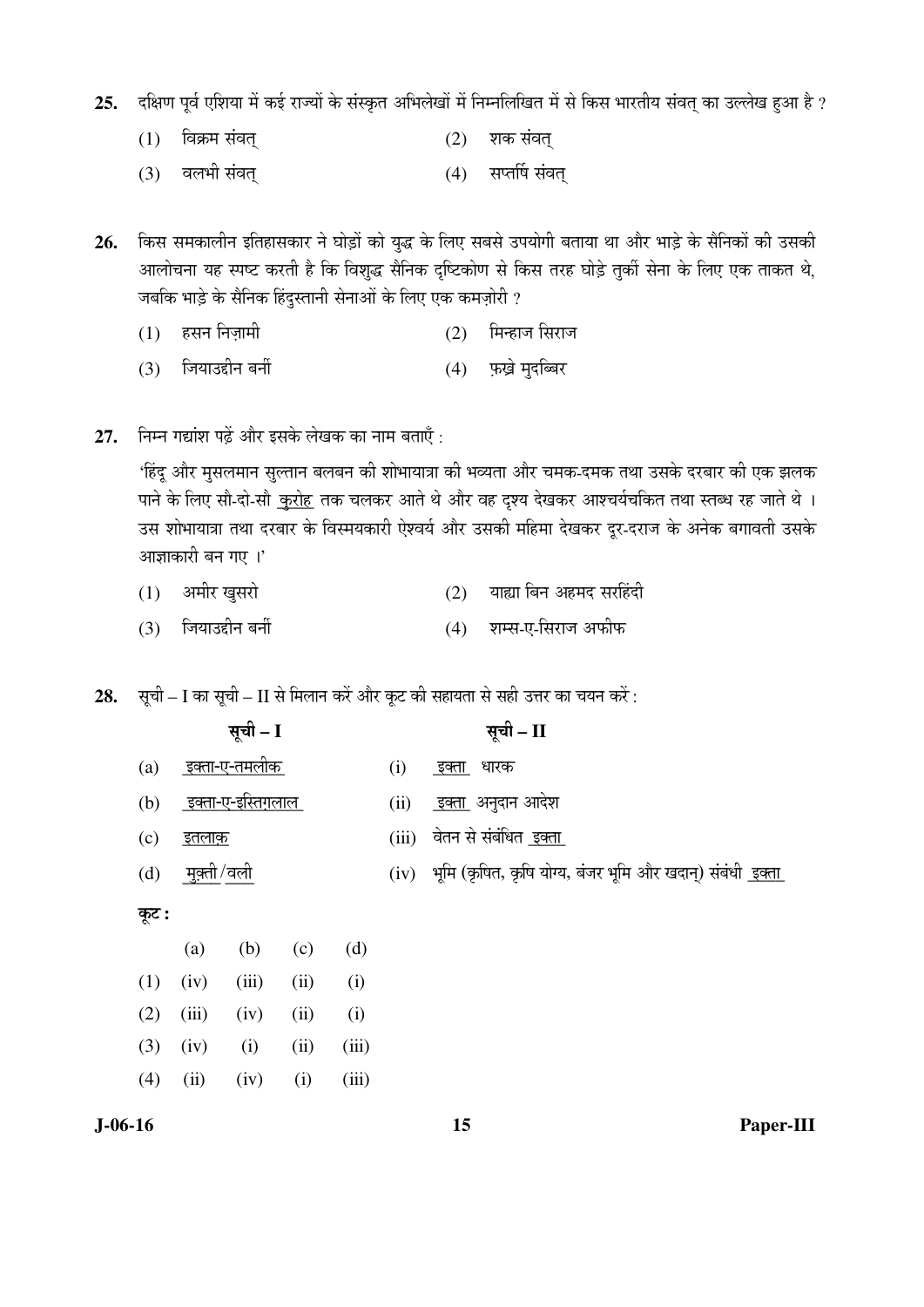- **29.** Khwaja Ziyauddin Nakhshabi translated which of the following Sanskrit works into Persian ?
	- (1) Suka-Saptati and Rati Rahasya
	- (2) Suka-Saptati and Brhatsamhita
	- (3) Amrit-kund and Brhatsamhita
	- (4) Rati Rahasya and Adya-Parichaya
- **30.** Which of the following region is addressed as dozakh-i pur naimat by Moroccan traveller Ibn Battuta ?
	- (1) Jaunpur (2) Bengal
	- (3) Malwa (4) Gujarat
- **31.** Given below are two statements, one is labelled as Assertion (A) and other labelled as Reason (R).

**Assertion (A) :** Sultan Zainul Abidin constructed a network of canals and the entire valley, including the arid regions locally known as Udars which had till then depended for their productivity entirely on rainfall, which was fitful and independable, was irrigated.

**Reason (R)** : There was abundance of rice and enormous increase in the wealth of the Sultanate. The new canals were cut from rivers which were perennially fed by snow.

In the context of the above two statements which of the following is correct ?

- (1) Both (A) and (R) are true and (R) is the correct explanation of (A).
- (2) Both (A) and (R) are true, but  $(R)$  is not the correct explanation of (A).
- (3) (A) is true, but  $(R)$  is false.
- (4) (A) is false, but  $(R)$  is true.
- **32.** Which one of the following pairs is not correctly matched ?
	- (1) Jagannath Pandita Rasgangadhara
	- (2) Ballalasena Anangoranga
	- (3) Nilakantha –Tajikanilakanthi
	- (4) Banarsidas Ardhakathanaka
- **33.** Given below are two statements, one labelled as Assertion (A) and the other labelled as Reason (R).

**Assertion (A) :** The Egyptian and Gujarati fleets were routed by the Portuguese in 1509.

# **Reason (R)** : Mahmud Begarha realised the invincibility of the Portuguese at sea and opened negotiations for peace with Albuquerque.

In the context of the above two statements which one of the following is correct ?

- (1) Both (A) and (R) are true and (R) is the correct explanation of (A).
- (2) Both (A) and (R) are true, but (R) is not the correct explanation of (A).
- (3) (A) is true, but  $(R)$  is false.
- (4) (A) is false, but  $(R)$  is true.

# Paper-III **16** J-06-16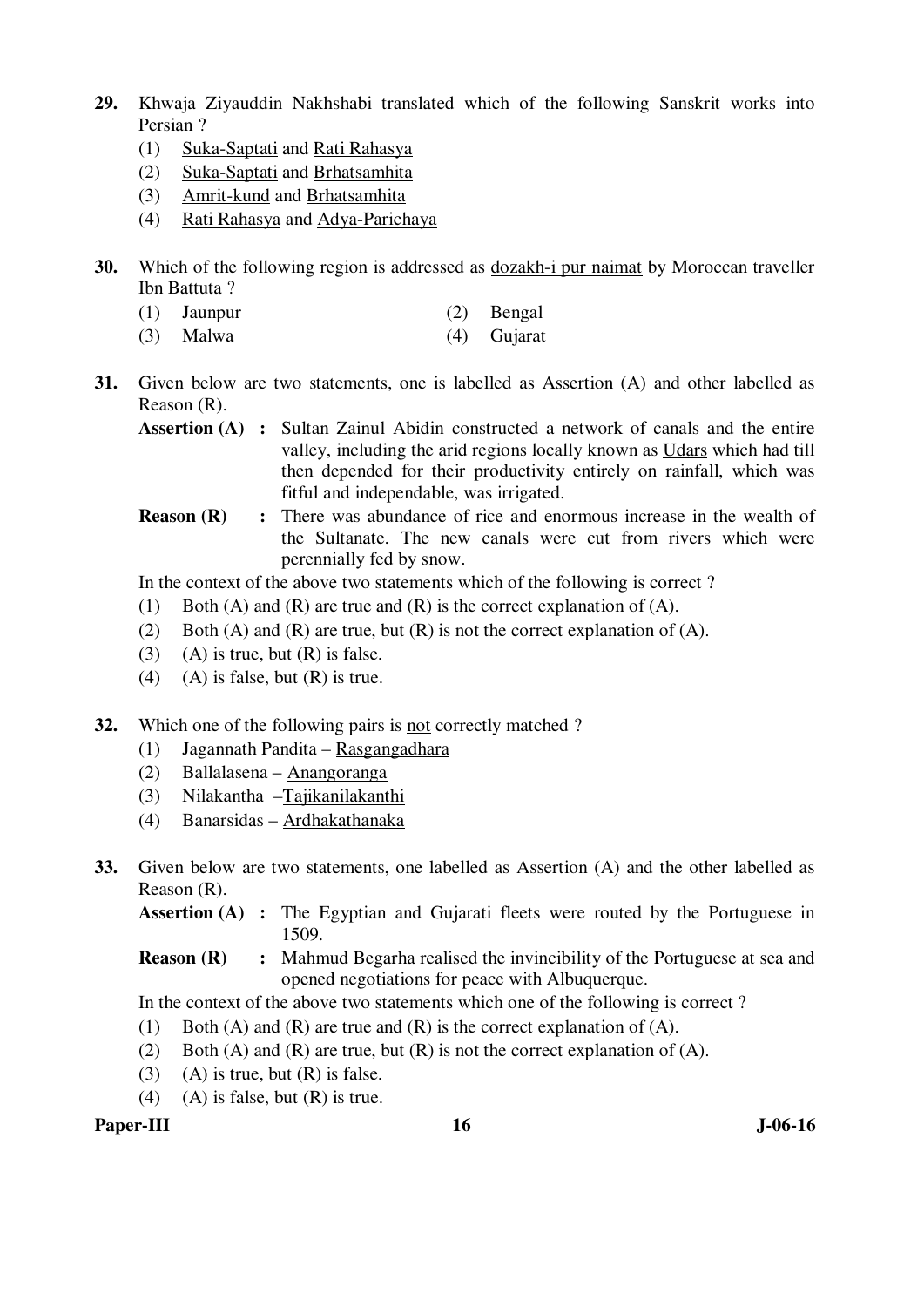29. ख्वाजा ज़ियाउद्दीन नक्शबी ने संस्कृत की किन पुस्तकों का फारसी में अनुवाद किया था ?

- (1) <u>शक सप्तती</u> और <u>रति रहस्य</u> (2) <u>शुक सप्तती</u> और <u>बृहत संहिता</u>
- (3) तथुमत कुंड और बृहत संहिता (4) रति रहस्य और आदय परिचय

30. <sup>`</sup>मोरक्को यात्री इब्न बतुता ने किस क्षेत्र को दोज़ख-ए-पुर नेमत का नाम दिया था ?

- (1) जौनपुर (2) बंगाल
- (3) मालवा (4) गुजरात

**31.** • नीचे दिए दो वक्तव्यों में से एक कथन (A) तथा दूसरे को कारण (R) कहा गया है :

**कथन (A) :** सल्तान जैनल आबिदीन ने नहरों का जाल बिछाया । इससे स्थानीय तौर पर उदर कहे जाने वाले शष्क क्षेत्रों सहित पूरी घाटी को सिंचाई की सुविधा प्राप्त हो गई । इसके पहले वह पूरा क्षेत्र अपनी पैदावार के लिए बारिश पर निर्भर था और अनिश्चित तथा गैरभरोसेमंद था ।

**कारण (R) :** वहाँ चावल की बहतायत थी और सल्तनत की संपत्ति में काफी इजाफा हुआ । नई नहरें नदियों से काटकर निकाली गई थीं, जिनमें बर्फ पिघलने से हमेशा पानी भरा रहता था ।

उपर्युक्त दोनों वक्तव्यों के संदर्भ में निम्न में से कौन सा उत्तर सही है ?

- $(1)$   $(A)$  और  $(R)$  दोनों सही हैं तथा  $(R)$ ,  $(A)$  की सही व्याख्या है ।
- (2) (A) और (R) दोनों सही हैं, पर (R), (A) की सही व्याख्या नहीं है ।
- (3) (A) सही है, पर (R) गलत है।
- (4) (A) गलत है, पर (R) सही है।

32. ਜਿਸ में से कौन सा सही सुमेलित नहीं है ?

- $(1)$  जगन्नाथ पंडित  $-$  रसगंगाधर
- (2) बल्लालसेन अनंगरंग
- $(3)$  नीलकंट ताजिकनीलकंठी
- (4) ²Ö®ÖÖ¸üÃÖß ¤üÖÃÖ \_\_\_\_\_\_\_\_\_\_ †¬ÖÔ Ûú£ÖÖ®ÖÛú
- **33.** Fira aक्तव्यों में से एक कथन (A) तथा दुसरा कारण (R) है:

**कथन (A) :** 1509 में पुर्तगालियों ने मिस्री और गुजराती जहाजी बेड़ों को तहस-नहस कर दिया ।

**कारण (R) :** महमूद बेगड़ा ने महसूस किया कि समुद्र में पुर्तगाली अपराजेय हैं और इसलिए अलबुकर्क के साथ शांति वार्ता शुरू की ।

उपर्युक्त वक्तव्यों के संदर्भ में निम्नलिखित में से कौन सा उत्तर सही है ?

- $(1)$   $(A)$  और  $(R)$  दोनों सही हैं तथा  $(R)$ ,  $(A)$  की सही व्याख्या है ।
- $(2)$   $(A)$  और  $(R)$  दोनों सही हैं, लेकिन  $(R)$ ,  $(A)$  की सही व्याख्या नहीं है ।
- $(3)$   $(A)$  सही है, लेकिन  $(R)$  गलत है।
- $(4)$   $(A)$  गलत है, लेकिन  $(R)$  सही है ।

**J-06-16 17 Paper-III**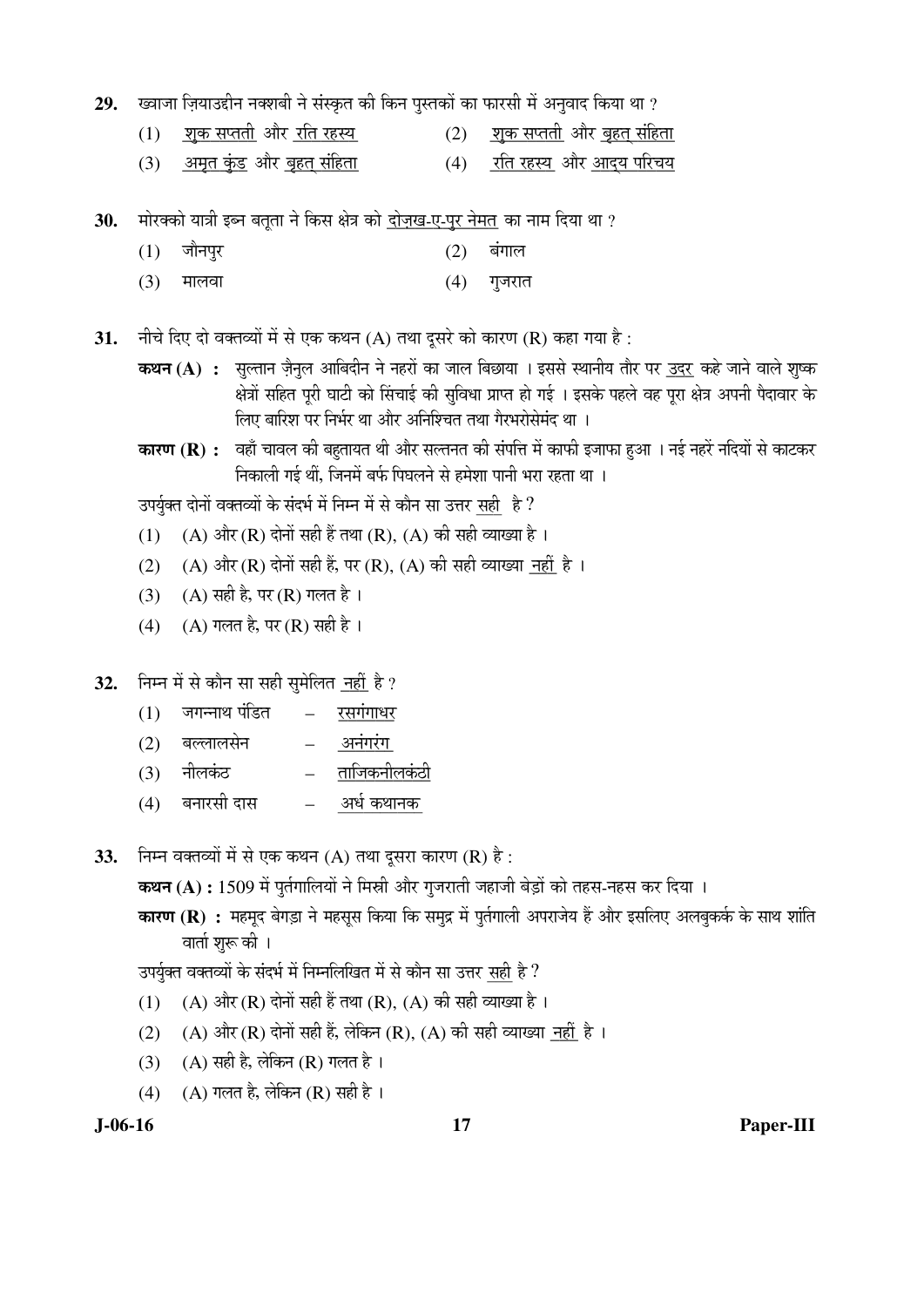- **34.** Consider the following statements about Nabi-Bangasa :
	- (a) It was written by Saiyyid Sultan in the late  $16<sup>th</sup>$  century in Bengal.
	- (b) It mentions Hindu Gods Brahma, Vishnu, Shiva, Rama, Krishna as successive Prophets of Gods followed by Adam, Noah, Abraham, Moses, Jesus and Muhammad.
	- (c) The Poet identifies Islamic concept of Prophet (nabi) [a messenger sent by God] with the Hindu avatar [incarnation of God].
	- (d) The four Vedas are rejected as successive revelation; instead it proclaim Quran as the only revealed scripture.

Select the correct answer from the code given below :

- (1) (a) and (b) are correct. (2) (c) and (d) are correct.
- (3) (a), (b) and (c) are correct. (4) (a), (c) and (d) are correct.
- **35.** Which of the following statements are correct ?
	- (a) Vallabhacharya propagated pushtimarga.
	- (b) Kabir owed allegiance to pushtimarga.
	- (c) Pushtimarga obtained some popularity in Gujarat and Rajasthan.
	- (d) The Radha Vallabhis assigned to Radha the more crucial position in the Duality of Divine.

Select your answer from the code given below :

#### **Codes :**

| (1) (a), (b), (c) and (d) | (2) (b), (c) and (d)   |
|---------------------------|------------------------|
| $(3)$ (a), (b) and (c)    | $(4)$ (a), (c) and (d) |

- **36.** Given below are two statements, one labelled as Assertion (A) and the other labelled as Reason (R).
	- **Assertion (A) :** In spite of his admiration for Indian craftsmen, Babur was concerned that the overall design of his structures in India should be modelled on Khurasani, that is Timurid examples.
	- **Reason (R)** : Two artisans from central Asia came to work for Babur in India. One was Mir Mirak Ghiyas, second was Ustad Shah Muhammad.

In the context of the above statements which of the following is correct ?

- (1) Both (A) and (R) are true and (R) is the correct explanation of (A).
- (2) Both (A) and (R) are true, but (R) is not the correct explanation of (A).
- (3) (A) is true, but  $(R)$  is false.
- (4) (A) is false, but  $(R)$  is true.

#### Paper-III **18** J-06-16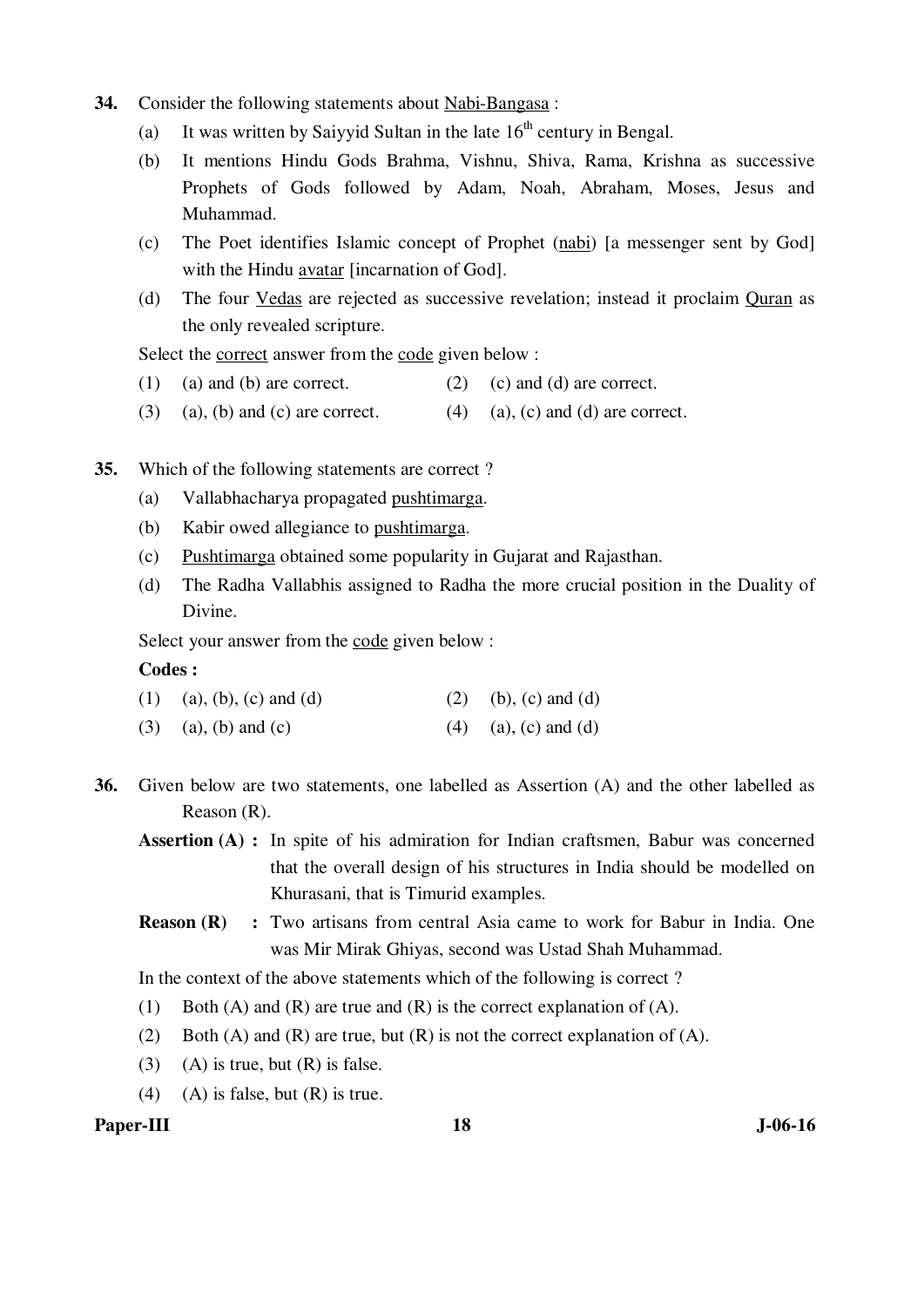- 34. <sup>—</sup>नबी बंगश के संबंध में निम्न वक्तव्यों पर विचार करें :
	- (a) दूसे बंगाल में 16वीं सदी के उत्तरार्ध में सैय्यद सुल्तान ने लिखा था ।
	- (b) इसमें हिंदु देवता ब्रह्मा, विष्णु, शिव, राम, कृष्ण को ईश्वर का क्रमिक पैगंबर माना गया है, जिस परम्परा में बाद में आदम, नृह, अब्राहम, मृसा, ईसा और मोहम्मद आए ।
	- (c) इसमें रचनाकार पैगंबर (नबी) की इस्लामिक अवधारणा (कि वे ईश्वर के भेजे हुए दुत हैं) और अवतार की हिंदु अवधारणा (जिसमें ईश्वर स्वयं अवतरित होते हैं) को अभिन्न मानता है ।
	- (d) इसमें चारों वेदों के क्रमिक प्राकट्य की अवधारणा को खारिज किया गया और यह दावा किया गया कि सिर्फ कुरान ही ऐसी किताब है, जिसका प्राकट्य हुआ ।

नीचे दिए गए कटों में सही उत्तर की पहचान करें:

- (1) (a) और (b) सही हैं ।  $(2)$  (c) और (d) सही हैं ।
- (3) (a), (b) और (c) सही हैं ।  $(4)$  (a), (c) और (d) सही हैं ।
- 35. FHमलिखित कथनों में से कौन सा सही है ?
- (a) वल्लभाचार्य ने <u>पुष्टिमार्ग</u> का प्रचार किया ।<br>————————————————————
- (b) कबीर ने पुष्टिमार्ग के प्रति अपनी निष्ठा प्रकट की ।<br>————————————————————
- (c) पुष्टिमार्ग को गुजरात और राजस्थान में कुछ लोकप्रियता मिली ।
	- (d) राधा वल्लभी की धारणा द्वैत में राधा को अधिक महत्त्वपूर्ण स्थान देते हैं ।

नीचे दिए गए कूटों में सही उत्तर का चयन कीजिए :

#### कूट:

- (1) (a), (b), (c)  $\frac{d}{dt}(d)$  (2) (b), (c)  $\frac{d}{dt}(d)$
- (3) (a), (b)  $3\vec{R}$  (c) (4) (a), (c)  $3\vec{R}$  (d)

**36.** नीचे दिए दो वक्तव्यों में से एक कथन (A) तथा दूसरा कारण (R) है:

- **कथन (A) :** भारतीय कारीगरों के प्रति प्रशंसा का भाव होने के बावजूद बाबर चाहता था कि भारत में उसके भवनों के निर्माण खरासानी अर्थात तैमरी शैली में हों ।
- **कारण (R) :** बाबर के सेवार्थ मध्य एशिया से दो कारीगर भारत आए, जिनमें एक मीर मीरक गियास और दूसरा उस्ताद शाह मुहम्मद था ।

उपर्युक्त वक्तव्यों के संदर्भ में निम्नलिखित में से कौन सा उत्तर सही है ?

- (1) (A) और (R) दोनों सही हैं तथा (R), (A) की सही व्याख्या है ।
- (2) (A) और (R) दोनों सही हैं, पर (R), (A) की सही व्याख्या नहीं है ।
- (3) (A) सही है, और (R) गलत है।
- (4) (A) गलत है, पर (R) सही है ।

**J-06-16 19 Paper-III**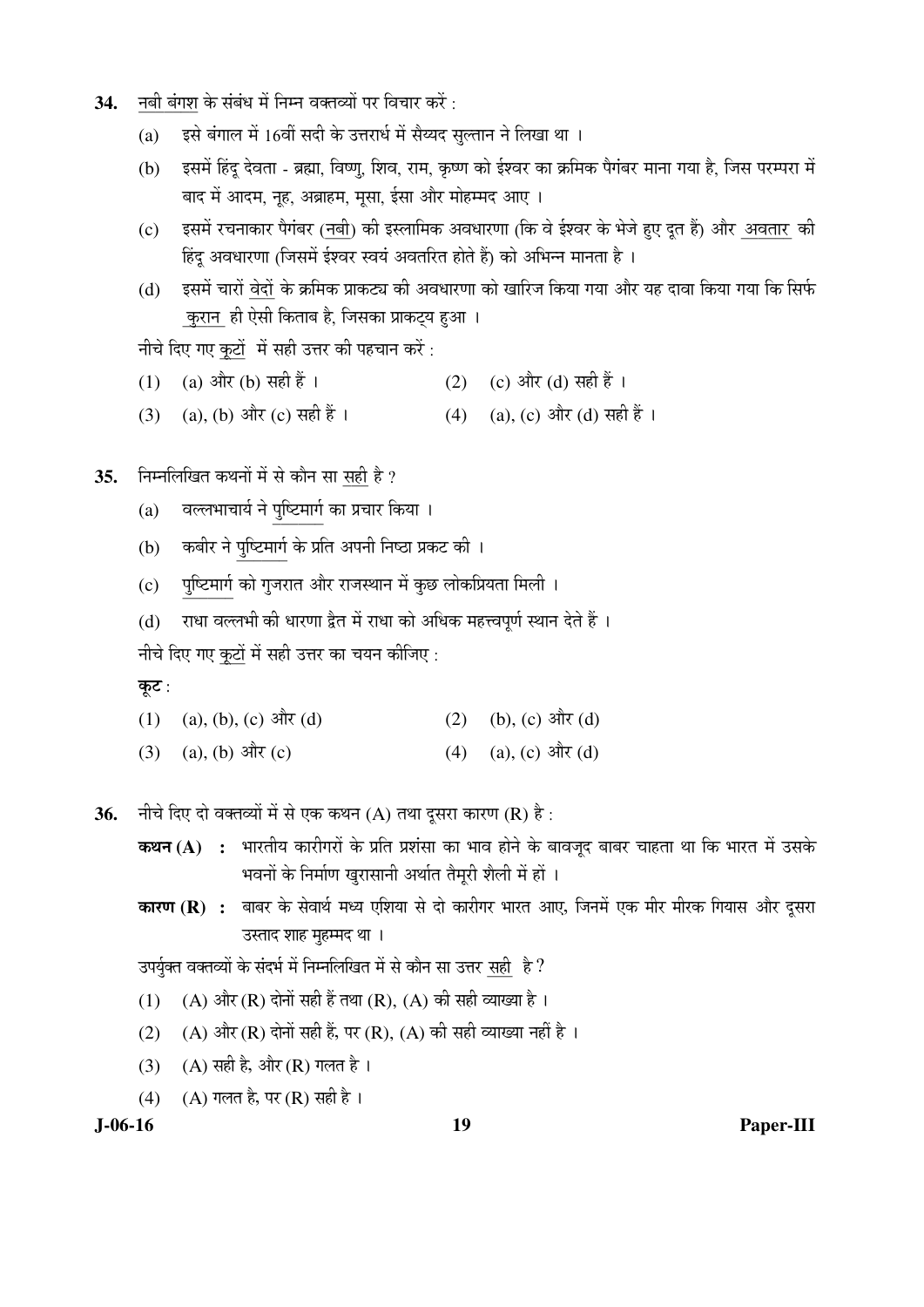**37.** Which of the following rulers made a rule that 'Whoever came to the sarai was to be served with food out of government money according to one's rank and his pony was given grain and drink' :

- (1) Alauddin Khalji (2) Shershah Suri
- (3) Akbar (4) Jahangir

**38.** 'After some time another girl was born to Bibi Daulat Shad, and he (the Emperor) named her Aram Banu Begum … My father was very fond of her, so much so that he treated her acts of rudeness as within bounds of good manners. … And repeatedly addressed me, and said : 'Baba ! for my sake be as kind, after me, as I am to this younger sister, who in the Hindi phrase is <u>ladla</u> (spoilt child), Bear her presumptions, and pass over her impoliteness and impudences.'

 Read the above statement and identify the father-son between whom the conversation took place :

- (1) Babur-Humayun (2) Akbar-Salim
- (3) Shahjahan-Dara Shukoh (4) Aurangzeb-Muhammad Muazzam
- **39.** Which of the following are not correct ?
	- (a) Raja Man Singh of Amber built fort-palace complex Mān Mandir at Gwalior.
	- (b) In 1295-98, the ruler of Arakan carried out extensive repairs of the Mahabodhi temple, at Bodh Gaya.
	- (c) The Gujarat style of architecture exercised considerable influence on Mughal architecture and stone work.
	- (d) Kashmir totally adopted the Mughal style of architecture.

Select your answer from the code given below :

#### **Code :**

| (1) (a), (b) and (c) | (2) (b) and (c) |
|----------------------|-----------------|
|                      |                 |

- (3) (a) and (d)  $(4)$  (c) and (d)
- **40.** Which one of the following statements is not true about Chishti sufi Shaikh Bahauddin of Barnawa ?
	- (1) Tansen is said to have performed before the Shaikh.
	- (2) Shaikh criticised Raja Man Singh's invention of dhrupad as a disservice to the classical forms of music and was designed to cheapen the art.
	- (3) Shaikh invented a musical instrument called 'Sazkhyal'.
	- (4) The pen shaped 'sazkhyal' is popularly known as 'zangula'.

#### Paper-III 20 J-06-16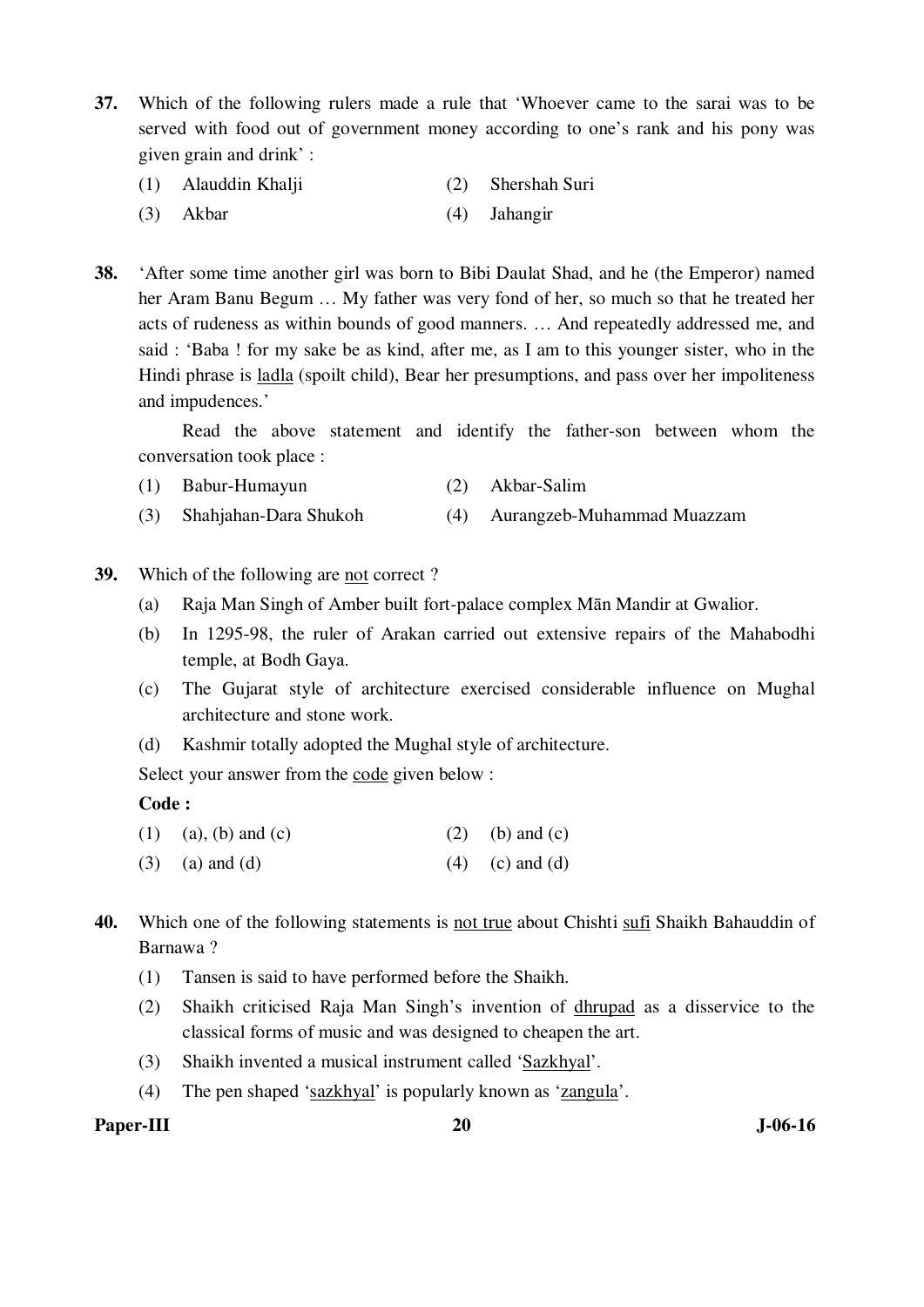- 37. किस शासक ने यह कानून बनाया था कि जो कोई भी सराय में आए, उसे उसके ओहदे के मुताबिक सरकारी पैसे से खाना-पीना खिलाया जाए और उसके टट्ट के लिए भी चारा-पानी का प्रबंध किया जाए ?
	- $(1)$  व्यलाउद्दीन खलजी (2) शेरशाह सुरी
- (3) अकबर (4) जहाँगीर

38. 'कुछ समय बाद बीबी दौलत शाह को एक और बेटी पैदा हई, और उसने (बादशाह ने) उसका नाम आराम बान् बेगम रखा । … मेरे पिता उसे इतना पसंद करते थे कि उसकी गुस्ताखियों को भी अच्छे आचरण की सीमा में मानते थे... और बार-बार मुझे संबोधित करते हुए कहते थे, बाबा ! मेरी खातिर, मेरे बाद भी, इस छोटी बहन के प्रति उतनी ही दयालुता रखना, जैसी मैं रखता हूँ, जो हिंदी मुहावरे में लाडला (बिगड़ा हुआ बच्चा) है, इसकी धृष्टताओं को सह लेना और अक्खडपन को नजरअंदाज करना ।'

उपर्युक्त वक्तव्य को पढ़ें और बताएं कि यह संवाद निम्न में से किस पिता-पुत्र के बीच हुआ ?

- (1) ²ÖÖ²Ö¸ü Æãü´ÖÖµÖæÑü (2) †Ûú²Ö¸ü ÃÖ»Öß´Ö
- (3) शाहजहाँ दारा शिकोह (4) औरंगजेब मुहम्मद मृअज्जम

39. ਜਿਸ में से कौन सही नहीं है ?

- $(a)$  » आमेर के राजा मार्नासंह ने ग्वालियर में किलेनुमा महल मान मंदिर बनवाया ।
- (b) अराकान के शासक ने 1295-98 में बोध गया में महाबोधि मंदिर की बड़े पैमाने पर मरम्मत कराई ।
- (c) गुजराती वास्त् शिल्प ने मुगल वास्त् शिल्प और पत्थरों के काम पर अपना काफी प्रभाव डाला ।
- (d) कश्मीर ने मुगल शैली को पूरी तरह से स्वीकार कर लिया ।

नीचे दिए कुट से सही उत्तर का चयन करें :

Ûæú™ü **:**

- (1) (a), (b)  $3\pi$ <sup>i</sup>(c) (2) (b)  $3\pi$ <sup>i</sup>(c)
- (3) (a)  $\frac{\partial \mathbf{F}}{\partial \mathbf{G}}$  (d) (d) (d) (d)  $\frac{\partial \mathbf{F}}{\partial \mathbf{G}}$

40. बरनावा के चिश्ती सुफी शेख बहाउद्दीन के बारे में निम्न में से कौन सा कथन सही नहीं है ?

- $(1)$  कहा जाता है कि शेख साहब के सामने तानसेन ने अपनी कला का प्रदर्शन किया था ।
- (2) शेख ने राजा मानसिंह द्वारा रचित ध्रुपद की यह कह कर आलोचना की थी कि इससे संगीत के शास्त्रीय रूप को नुकसान पहुँचा और उसे इस कला के स्तर को घटाने के लिए रचा गया था ।
- (3) शेख ने साज़ख़याल नामक एक वाद्य यंत्र का अविष्कार किया था ।
- (4) कलम के आकार वाला <u>साज़ख़याल</u> आम लोगों के बीच <u>ज़ंगुला</u> के नाम से जाना जाता है ।

**J-06-16 21 Paper-III**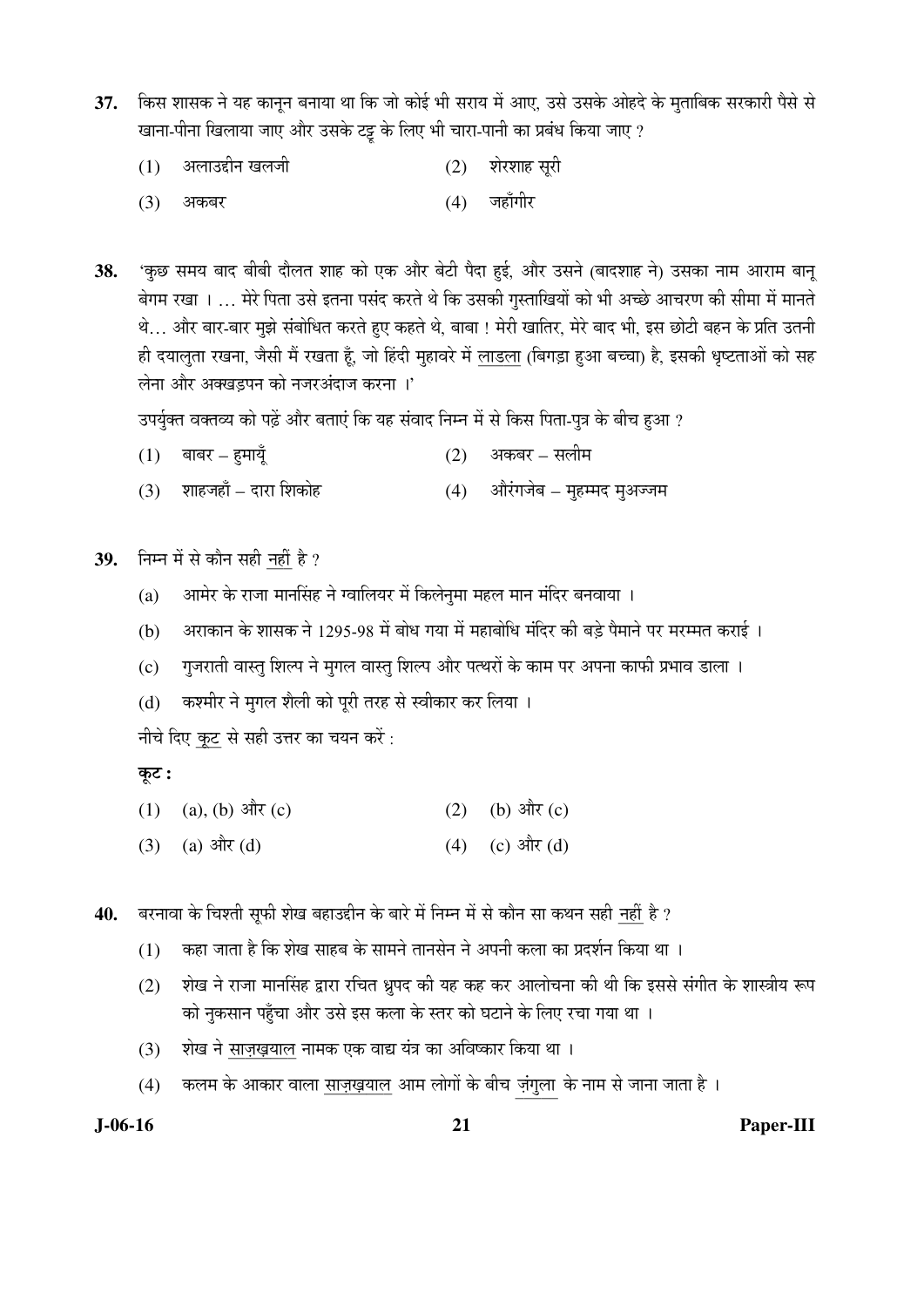- **41.** Which of the following statements are not correct. Choose your answer from the code given below :
	- (a) Jahangir established a tradition that the Rana of Mewar would be exempted from personal attendance at the Mughal court.
	- (b) Both in the case of Kashmir and Sind, Akbar continued to insist on personal submission.
	- (c) From 1585 to 1597, Akbar personally took part in expeditions against Rana Pratap of Mewar.
	- (d) An expedition was sent by Akbar against Duda, the son of Surjan Hada, who was the ruler of Bundi. In this battle Duda was killed and Bundi came under direct control of the Mughals.

#### **Codes :**

- (1) (a)  $\&$  (b) (2) (a)  $\&$  (d)
- (3) (b) & (c) (4) (c) & (d)
- **42.** Consider the following categories of āyagārs (village servants) which did not exist prior to Vijayanagar period.

| (a) Maniyam    | (b) | Karnam        |
|----------------|-----|---------------|
| (c) Niranikkar |     | (d) Talaiyāri |

Select the correct answer from the code given below :

### **Code :**

| (1) (a), (b) and (c)   | (2) (b), (c) and (d)   |
|------------------------|------------------------|
| $(3)$ (a), (b) and (d) | $(4)$ (a), (c) and (d) |

**43.** Given below are two statements one labelled as Assertion (A) and the other labelled as Reason (R) :

**Assertion (A) :** After the death of Guru Arjan, his brother Prithia [Prithi Chand] became the Guru, and his followers called him Guru Miharban.

**Reason (R) :** Bhai Gurdas looks upon Prithi Chand and his successors as 'rebels' and 'false' guru.

In the context of the above two statements which of the following is correct ?

# **Code :**

- (1) Both (A) and (R) are true and (R) is the correct explanation of (A).
- (2) Both (A) and (R) true, but (R) is not the correct explanation of (A).
- (3) (A) is true, but  $(R)$  is false.
- (4) (A) is false, but  $(R)$  is true.

### Paper-III 22 J-06-16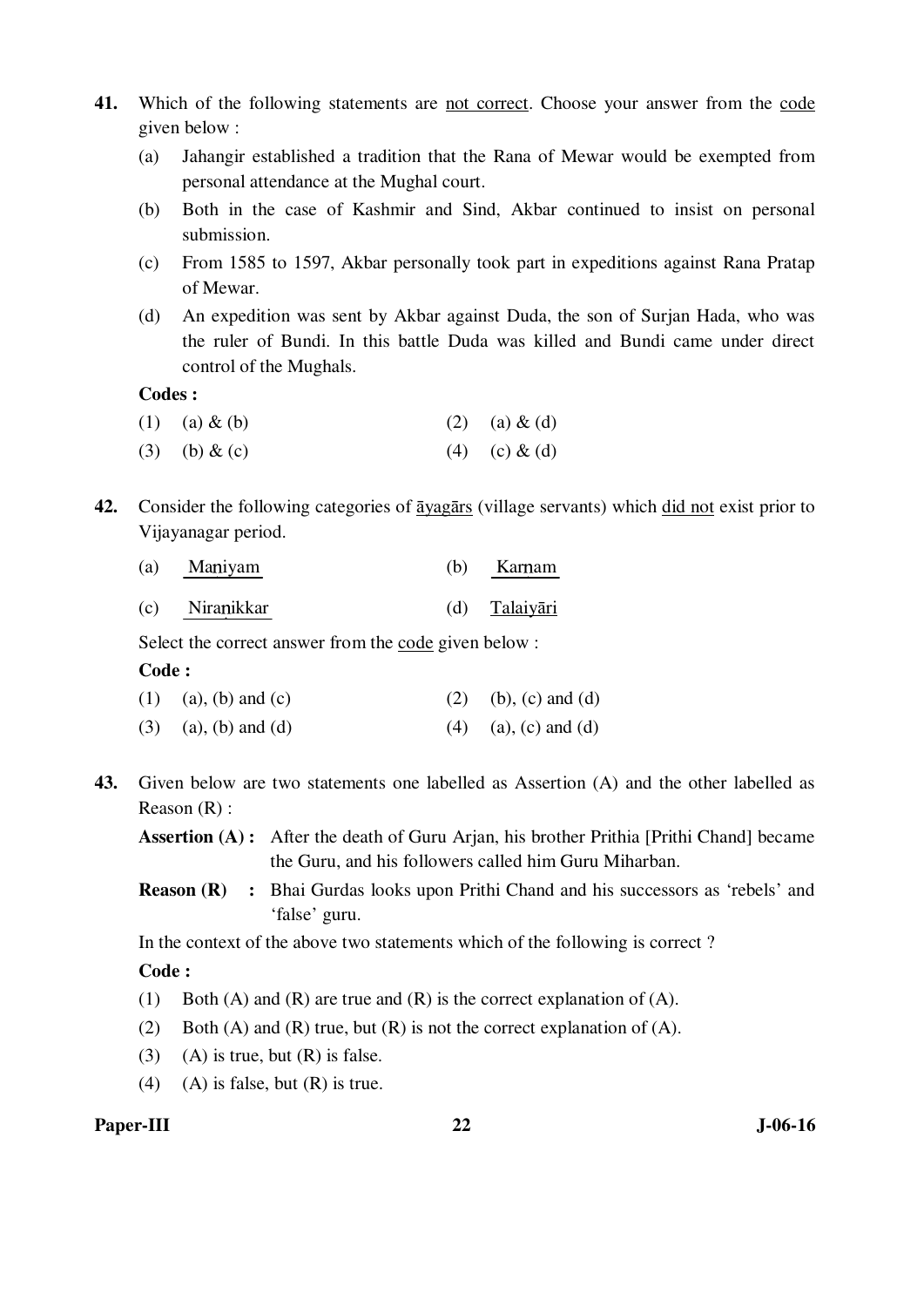- 41. Fir में से कौन सा वक्तव्य सही नहीं हैं ? नीचे दिए कूट में से सही उत्तर की पहचान करें :
	- (a) जहाँगीर ने यह परंपरा शुरू की कि मेवाड़ के राणा को मुगल दरबार में व्यक्तिगत रूप से हाजिरी लगाने से छट रहेगी ।
	- (b) कश्मीर और सिंध दोनों के मामले में अकबर लगातार निजी पेशी पर जोर देता रहा ।
	- (c) मेवाड़ के राणा प्रताप के खिलाफ छेड़े गए अभियान में 1585-1597 की अवधि में अकबर ने स्वयं भाग  $\overline{6}$ लिया ।
	- (d) बूंदी के शासक सुरजन हाड़ा के बेटे दूदा के खिलाफ अकबर ने अपनी सेना भेजी थी । इस युद्ध में दूदा मारा गया और बुंदी सीधे मुगलों के नियंत्रण में आ गया ।

कूट:

- (1) (a)  $3\ddot{R}$  (b) (2) (a)  $3\dot{R}$  (d)
- (3) (b)  $\frac{d\vec{r}}{dt}$  (c) (d) (c)  $\frac{d\vec{r}}{dt}$  (d)

42. आयगार (ग्राम सेवक) की निम्नलिखित उन श्रेणियों पर विचार करें, जो विजयनगर काल के पहले मौजूद नहीं थीं :

- (a) <u>मणियम्</u> (b) <u>कर्णम्</u>
	- (c) निरणीक्कार (d) तलैयारी

नीचे दिए कूटों से सही उत्तर का चयन करें:

#### कूट :

| (1) (a), (b) और (c)   | (2) (b), (c) और (d)   |
|-----------------------|-----------------------|
| $(3)$ (a), (b) और (d) | $(4)$ (a), (c) और (d) |

43. नीचे दो वक्तव्य दिए गए हैं, इनमें से एक को कथन (A) और दूसरे को कारण (R) की संज्ञा दी गई है:

**कथन (A) :** गुरु अर्जन की मृत्यु के पश्चात् उनके भाई प्रिथिया (प्रिथि चंद) गुरु बने और उनके अनुयायियों ने उन्हें गुरु मिहरबान का नाम दिया ।

**कारण (R) :** भाई गुरुदास ने प्रिथि चंद और उनके उत्तराधिकारियों को विद्रोही और झूठा गुरु माना ।

उपर्युक्त वक्तव्यों के संदर्भ में कौन सा सही है ?

#### कूट :

- (1) (A) और (R) दोनों सही हैं और (R), (A) की सही व्याख्या है ।
- (2) (A) और (R) दोनों सही हैं, लेकिन (R), (A) की सही व्याख्या नहीं है ।
- (3) (A) सही है, लेकिन (R) ग़लत है।
- (4) (A) ग़लत है, लेकिन (R) सही है ।

**J-06-16 23 Paper-III**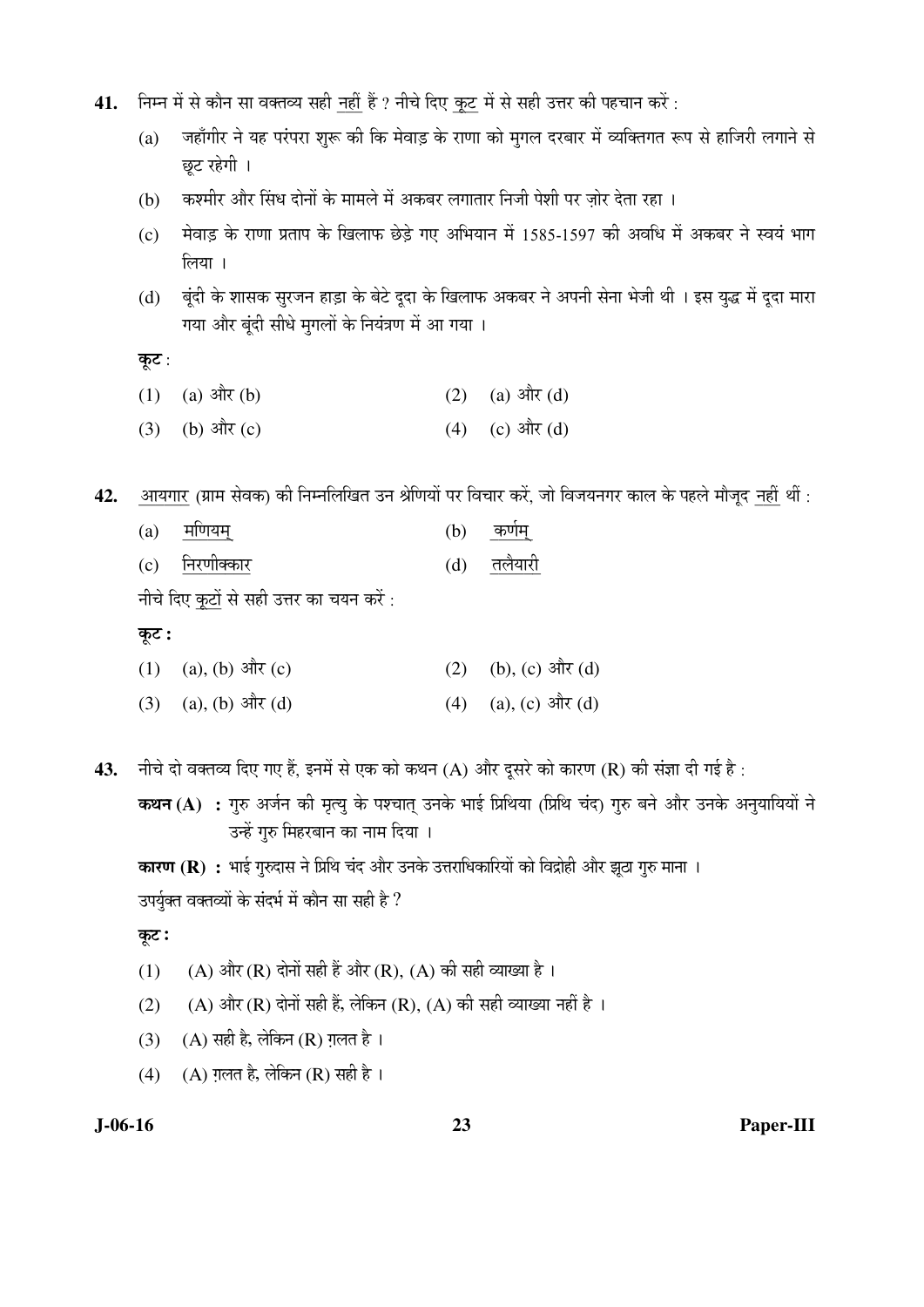- **44.** Which of the following are correct ?
	- (a) Rupa Bhawani of Kashmir composed devotional verses in the Bhakti tradition.
	- (b) The compilation of Adi Granth (1603-04) was done by Guru Arjan.
	- (c) Sachal (eighteenth century) composed in Sindhi lyrical Kafis (poems) showing version of the romance of Heer and Ranjha.
	- (d) Bhālan (died 1554), a Gujarati writer, translated Bana's Kadambari.

Select your answer from the code given below :

- (1) (b), (c) and (d) (2) (c) and (d)
- (3) (a), (c) and (d) (4) (a), (b) and (d)
- **45.** Which of the following are not correct?
	- (a) Tulsidas was a firm believer in the dharmashasātra.
	- (b) The devotees of Shankardeva followed the caste rituals and did image worship.

(c) The Sahajiya sect (eighteenth century) introduced Shaktik and tantrik practices.

Select your answer from the code given below :

| $(1)$ (a), (b), and (c) |  | $(2)$ (a) and (b) |
|-------------------------|--|-------------------|
|-------------------------|--|-------------------|

- (3) (b) and (c)  $(4)$  (a) and (c)
- **46.** Which of the following statements on Shivaji is/are correct?
	- (a) Shivaji assumed the title of Haindava-dharmoddharak at the time of his coronation.
	- (b) Moray deshmukhs of Javli were the first to rally to Shivaji's side.
	- (c) Shivaji did not trust bigger deshmukhs and his actions were divided against bigger deshmukhs.

Select the correct answer from the code given below :

- (1) (a) only (2) (b) only
- (3) (a) and (c)  $(4)$  (b) and (c)

#### Paper-III 24 J-06-16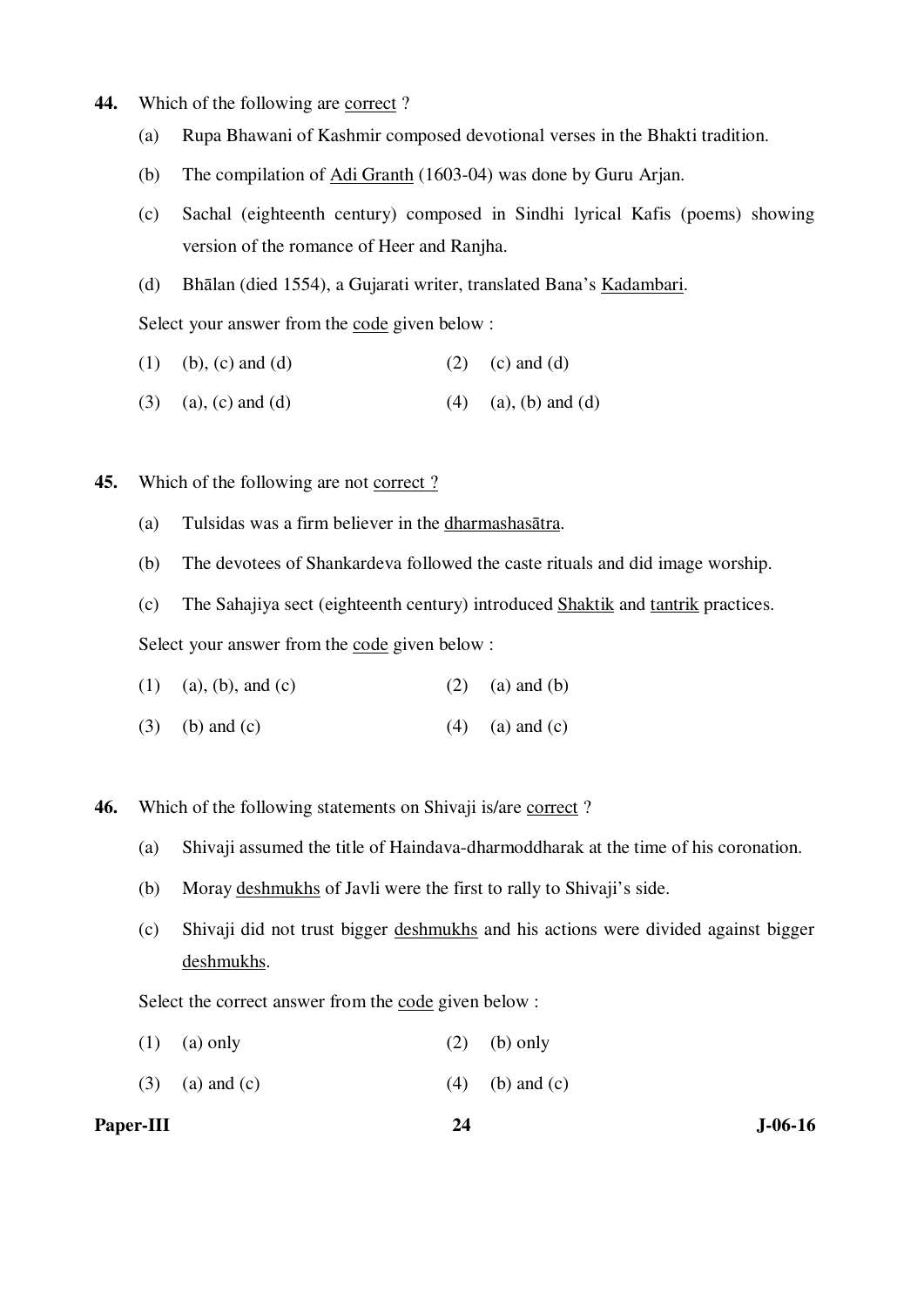- 44. निम्न में से कौन सही हैं ?
	- (a) कश्मीर की रूप भवानी ने भक्ति परंपरा में भक्ति पद रचे ।
	- (b) आदि ग्रंथ (1603-04) का संकलन गुरु अर्जन द्वारा किया गया ।
	- (c) अठारहवीं सदी में सचल द्वारा रचित सिंधी गीत काव्य (काफी) में हीर-रांझा के प्यार का वर्णन है ।
	- (d) गुजराती लेखक भालन (निधन-1554) ने बाण द्वारा रचित <u>कादंबरी</u> का अनुवाद किया था ।

नीचे दिए कूट से सही उत्तर का चयन करें:

- (1) (b), (c)  $\frac{d\vec{r}}{dt}$  (d) (2) (c)  $\frac{d\vec{r}}{dt}$  (d)
- (3) (a), (c)  $\frac{\partial \hat{\mathbf{r}}}{\partial t}$  (d) (4) (a), (b)  $\frac{\partial \hat{\mathbf{r}}}{\partial t}$  (d)

45. **निम्नलिखित में से कौन से सही नहीं हैं** ?

- (a) तुलसीदास का धर्मशास्त्र में दृढ़ विश्वास था ।
- (b) शंकरदेव के उपासकों ने जाति कर्मकाण्डों का अनुसरण किया और मूर्ति पूजा की ।

(c) सहजिया सम्प्रदाय (अठारहवीं शताब्दी) ने शाक्त और तांत्रिक प्रथाओं को प्रारंभ किया । नीचे दिए गए कूटों में से सही उत्तर का चयन कीजिए :

- (1) (a), (b)  $3\pi$ <sup>i</sup>(c) (2) (a)  $3\pi$ <sup>i</sup>(b)
- (3) (b)  $3\pi$  (c) (4) (a)  $3\pi$  (c)

46. शिवाजी के बारे में निम्न में से कौन सा/से कथन सही हैं ?

- (a) हिंगवाजी ने अपने राज्यारोहण के समय हैन्दव-धर्मोद्धारक की उपाधि ग्रहण की ।
- (b) जावली के मोरे देशमुख शिवाजी के समर्थन में खड़े होने वाले सर्वप्रथम थे ।
- (c) शिवाजी ने बड़े देशमुखों पर विश्वास नहीं किया और उन्होंने बड़े देशमुखों के प्रति पृथक-पृथक रवैया अपनाया था ।

नीचे दिए कूट की सहायता से सही उत्तर का चयन करें:

- $(1)$  मात्र  $(a)$  (2) मात्र  $(b)$
- (3) (a)  $3\hat{R}(c)$  (4) (b)  $3\hat{R}(c)$

**J-06-16 25 Paper-III**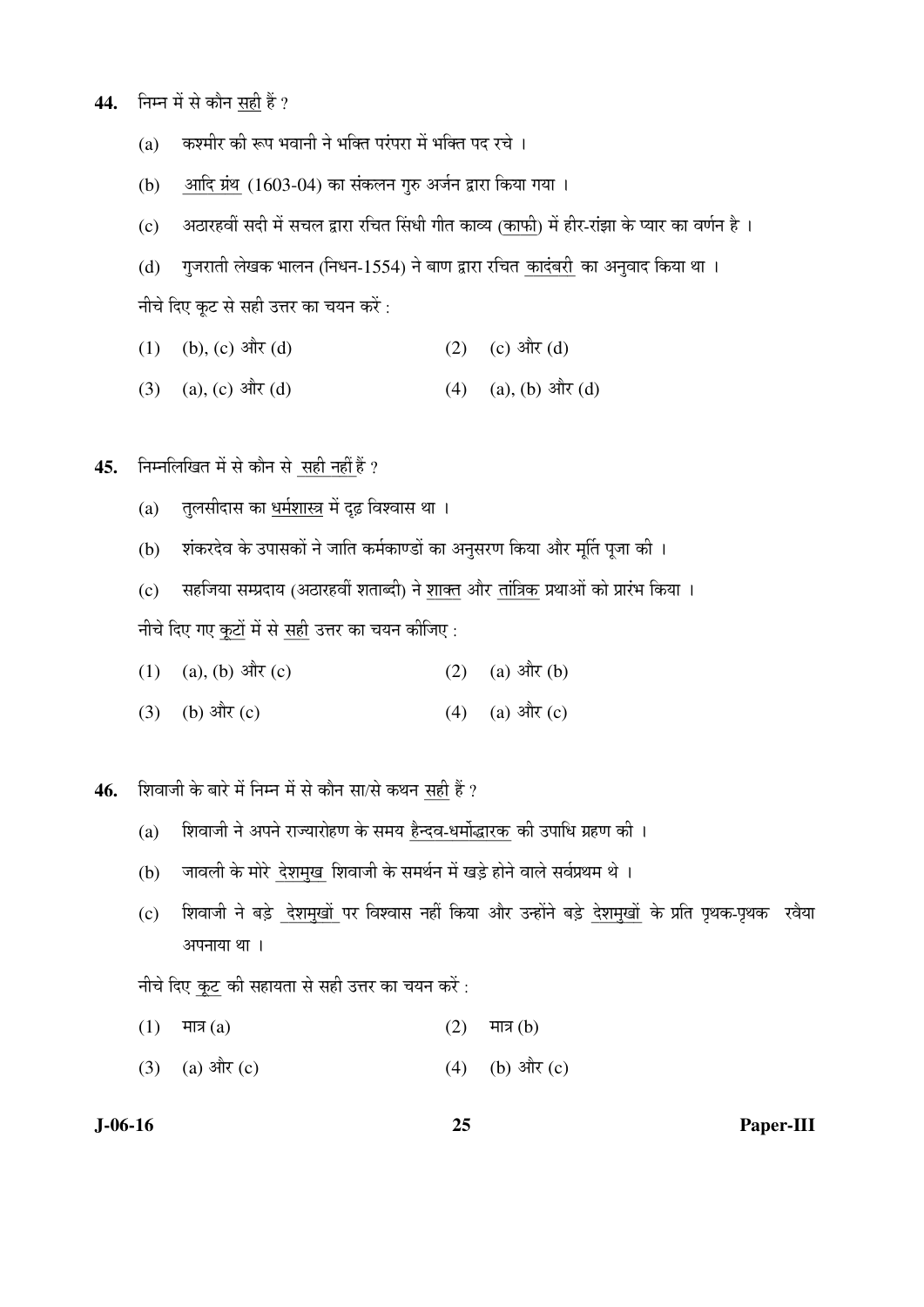**47.** Given below are two statements one labelled as Assertion (A) and the other labelled as Reason (R) :

**Assertion (A) :** The miniature painting which was patronized and promoted by the Mughal emperors was a branch of Persian painting.

**Reason (R)** : Unlike Persian painting, Mughal painting was essentially secular, being intended not for the devout, but for the cultural.

In the context of the above two statements which of the following is correct ?

- (1) Both (A) and (R) are true and (R) is the correct explanation of (A).
- (2) Both (A) and (R) true, but (R) is not the correct explanation of (A).
- (3) (A) is true, but  $(R)$  is false.
- (4) (A) is false, but  $(R)$  is true.
- **48.** Which of the following are correctly matched ?

|     | (Monument)                                           |                          | (Calligrapher)              |
|-----|------------------------------------------------------|--------------------------|-----------------------------|
| (a) | Ataga Khan's tomb, Delhi                             |                          | Mir Abd Allah Mushkin Kalam |
| (b) | Taj Mahal, Agra                                      |                          | Amanat Khān                 |
| (c) | Itimad ud daula's tomb, Agra                         |                          | Abd al Nabi ul Quraishi     |
| (d) | Shah Begum's tomb, Allahabad                         | $\overline{\phantom{m}}$ | Baqi Muhammad               |
|     | Select your answer from the Code given below $\cdot$ |                          |                             |

Select you

- (1) (a) and (d) (2) (a), (b) and (c)
- (3) (b) and (c) (4) (b), (c) and (d)
- **49.** Given below are two statements, one labelled as Assertion (A) and other labelled as Reason (R).
	- **Assertion (A) :** Dadni became widespread after the coming of European companies in India.
	- **Reason (R)** : <u>Dadni</u> was used by European companies as a way of binding up producers in the face of competition from other companies and Indian Merchants.

In the context of the above two statements which of the following is correct ?

#### **Codes :**

- (1) Both (A) and (R) are true and (R) is the correct explanation of (A).
- (2) Both (A) and (R) are true, but  $(R)$  is not the correct explanation of (A).
- (3) (A) is true, but  $(R)$  is false.
- (4) (A) is false, but  $(R)$  is true.

#### Paper-III 26 J-06-16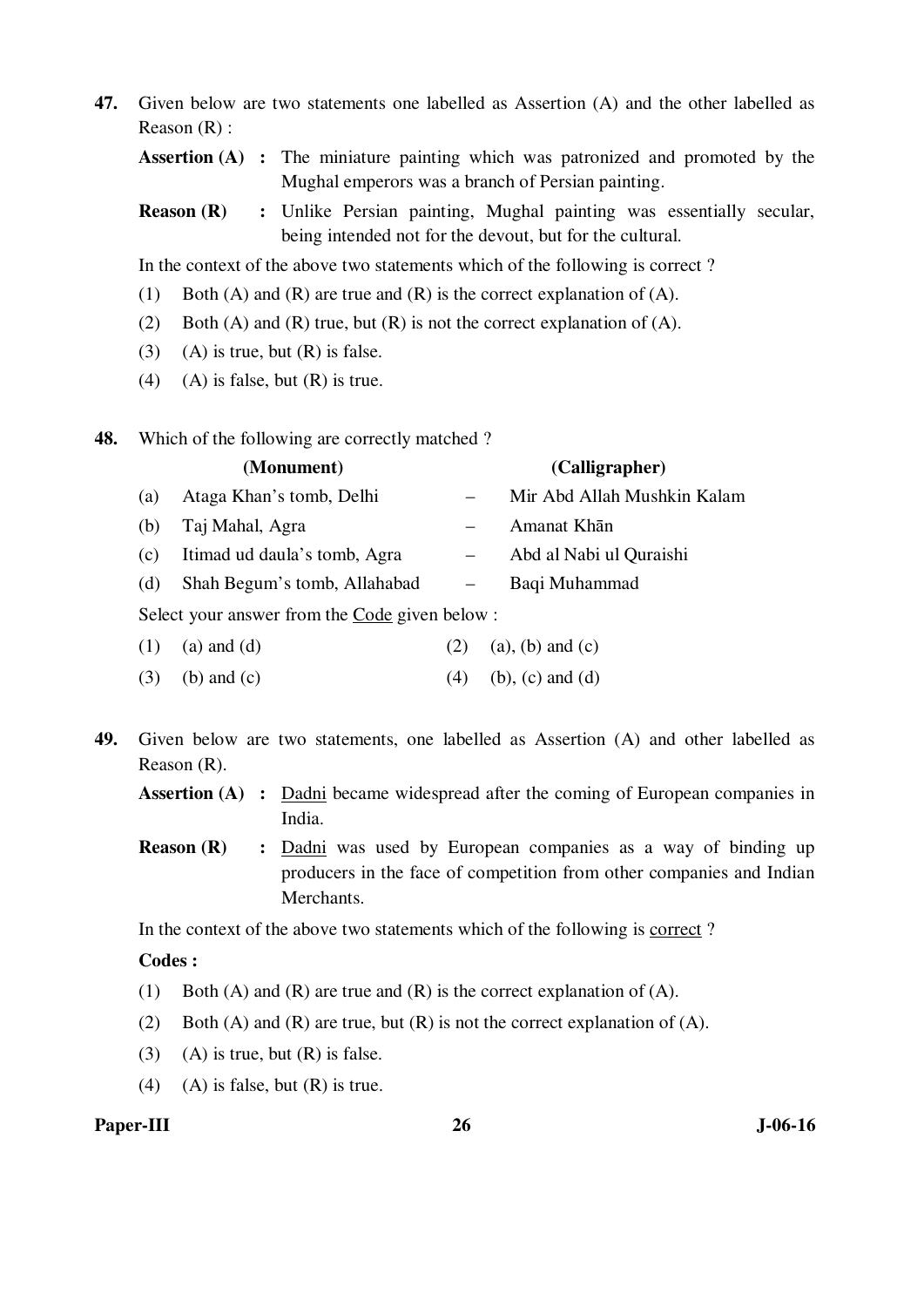- **47.** नीचे दिए दो वक्तव्यों में से एक कथन (A) तथा दूसरा कारण (R) है:
	- **कथन (A) :** मुगल बादशाहों ने जिस लघु चित्रकला को संरक्षण दिया और प्रोत्साहित किया, वह ईरानी पेंटिंग की एक शाखा थी ।
	- **कारण (R) :** मुगल पेंटिंग अनिवार्य रूप से धर्म निरपेक्ष थी । वह धर्म परायणों के लिए नहीं, बल्कि संस्कृति के लिए की जाती थी । इस मामले में वह ईरानी पेंटिंग से अलग थी ।

उपर्युक्त दोनों वक्तव्यों के संदर्भ में निम्न में से कौन सा उत्तर सही है ?

- (1) (A) और (R) दोनों सही हैं तथा (R), (A) की सही व्याख्या है।
- (2) (A) और (R) दोनों सही हैं, पर (R), (A) की सही व्याख्या नहीं है ।
- (3) (A) सही है, पर (R) गलत है।
- (4) (A) गलत है और (R) सही है ।
- 48. FHमलिखित में से कौन सा सही रूप से सुमेलित है ?

|     | स्मारक                                        | सुलेखक                     |
|-----|-----------------------------------------------|----------------------------|
| (a) | अतगा खान का मकबरा, दिल्ली                     | मीर अब्दुल्लाह मुश्कीन कलम |
| (b) | ताज महल, आगरा                                 | अमानत ख़ान                 |
|     | (c) एत्मादुद्दौला का मकबरा, आगरा –            | अब्दुल नबीउल कुरैशी        |
|     | (d) शाह बेगम का मकबरा, इलाहाबाद   —           | बाक़ी मोहम्मद              |
|     | नीचे दिए गए कूटों से सही उत्तर का चयन कीजिए : |                            |

(1) (a)  $\frac{\partial \vec{r}}{\partial x}$  (d)  $\frac{\partial \vec{r}}{\partial y}$  (2) (a), (b)  $\frac{\partial \vec{r}}{\partial x}$  (c)

- (3) (b)  $3\hat{R}$  (c) (4) (b), (c)  $3\hat{R}$  (d)
- 49. नीचे दो वक्तव्यों दिए गए हैं. इनमें से एक को कथन (A) तथा दुसरे को कारण (R) की संज्ञा दी गयी है:

**कथन (A) :** भारत में यूरोपीय कंपनियों के आने के बाद दादनी का व्यापक रूप से प्रचलन हो गया ।

**कारण (R) :** यूरोपीय कंपनियों द्वारा दादनी का उपयोग अन्य कंपनियों और भारतीय व्यापारियों से प्रतिस्पर्धा का सामना करने के लिए उत्पादकों को अपने साथ जोड़े रखने के लिए किया गया ।

उपर्युक्त दो वक्तव्यों के संदर्भ में निम्नलिखित में से कौन सा सही है ?

- कूट :
- (1) (A) और (R) दोनों सही हैं और (R), (A) की सही व्याख्या है।
- (2) (A) और (R) दोनों सही हैं, लेकिन (R), (A) की सही व्याख्या नहीं है।
- (3) (A) सही है, लेकिन (R) ग़लत है।
- (4) (A) ग़लत है, लेकिन (R) सही है।

#### **J-06-16 27 Paper-III**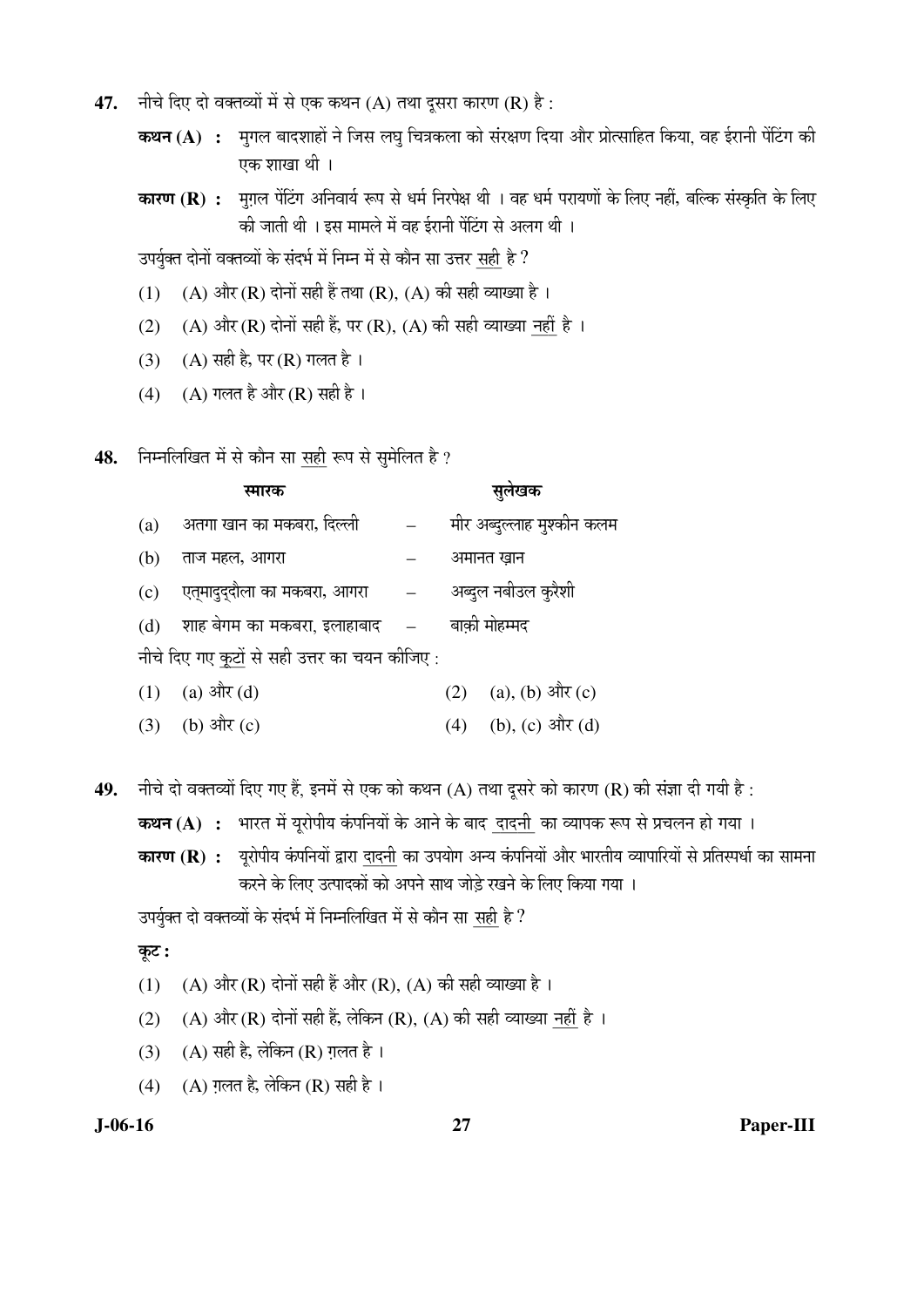- **50.** On dressing of a noble named Marhmat Khān, which of the following emperors disapproved it by ordering him to cut the garment short of few inches from the bottom according to court etiquette, and announced, 'Men should wear simple, white clothes; it is women who should decorate themselves':
	- (1) Humayun (2) Shahjahan
	- (3) Aurangzeb (4) Bahadur Shah I
- **51.** Chronologically arrange the following social legislations and select the correct answer code :
	- (a) Regulation XVII which declared Sati to be illegal in Bengal Presidency.
	- (b) Regulation III which declared infanticide to be murder.
	- (c) Hindu widow's Remarriage Act XVI.
	- (d) India Act V which made slavery illegal.

## **Code :**

- (1) (a), (b), (c), (d) (2) (b), (a), (d), (c)
- (3) (d), (c), (b), (a) (4) (c), (b), (d), (a)
- **52.** From among the following statements which are not correct regarding Pandita Ramabai, answer with the help of the codes given below :
	- (a) She was well versed in the Shastras.
	- (b) She was not married to a man from lower caste.
	- (c) She was converted to Christianity.
	- (d) She went to America to study Medicine and England to raise money for a Widow's home in Bombay.

### **Code :**

- (1) (a) and (b) (2) (c) and (d)
- (3) (b) and (d)  $(4)$  (a) and (c)
- **53.** Who founded Bharat Stree Mahamandal, to promote female education ?
- Paper-III 28 J-06-16 (1) Mrs. Ramabai Ranade (2) Saraladevi Chaudhurani (3) Sister Subbalakhsmi (4) Maniben Kara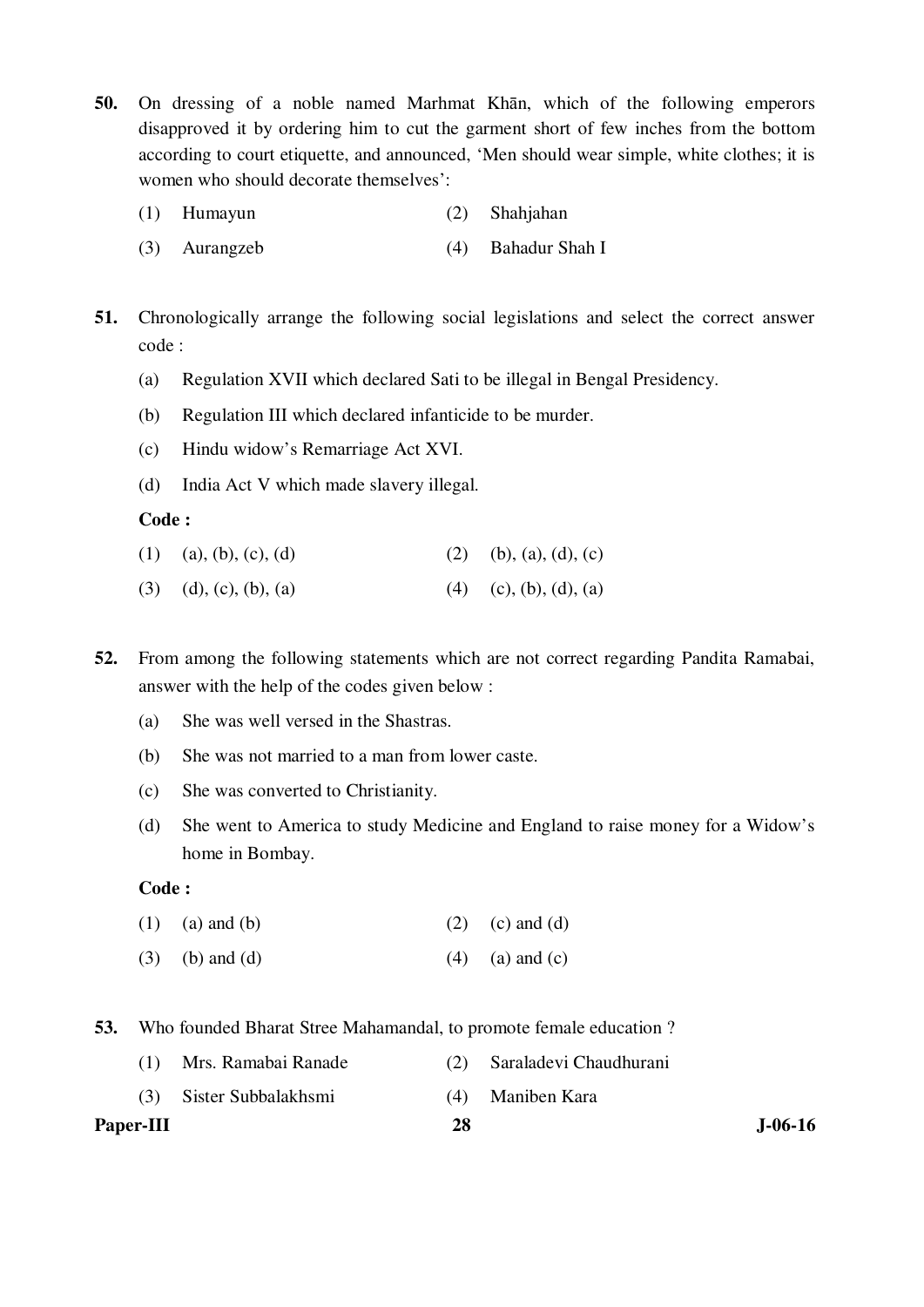50. निम्न में से किस शासक ने अपने अमीर मरहमत खान की पोशाक यह कहते हुए कि वह दरबार के शिष्टाचार के अनुरूप नहीं है, नीचे से कुछ इंच छोटा करवाने का निर्देश दिया और यह घोषणा की कि 'मर्दों को सादे, सफेद कपड़े पहनने चाहिए, सजने-धजने का काम महिलाओं का है ?'

- $(1)$  हुमायूँ  $(2)$  शाहजहाँ
	- $(3)$  औरंगजेब $(4)$  बहादुरशाह I

51. निम्न सामाजिक कानूनों को उनके लागू किए जाने के वर्ष के अनुसार सही कालक्रम में सजाएँ ।

- (a)  $\lambda$ गुलेशन XVII, जिसके अनुसार बंगाल प्रेसिडेंसी में सती प्रथा को अवैध घोषित किया गया ।
- (b) रेगुलेशन III जिसके अनुसार शिशुवध को हत्या घोषित किया गया ।
- (c) हिंदू विडोज रीमैरिज एक्ट XVI
- (d) इंडिया एक्ट V, जिसके अनुसार दास प्रथा को अवैध घोषित किया गया ।

कूट:

- $(1)$  (a), (b), (c), (d)
- (2) (b), (a), (d), (c)
- (3) (d), (c), (b), (a)
- $(4)$  (c), (b), (d), (a)
- 52. पंडिता रमाबाई के संदर्भ में निम्नांकित में से कौन से वक्तव्य सही नहीं हैं । नीचे दिए कूट की सहायता से सही उत्तर बताइए:
	- (a) उन्हें शास्त्रों का पूरा ज्ञान था ।
	- (b) उनका विवाह निम्न जाति के पुरुष के साथ नहीं हुआ था ।
	- (c) उनका धर्मांतरण ईसाई धर्म में हुआ था ।
	- (d) वे चिकित्साशास्त्र के अध्ययन के लिए अमेरिका गईं और बंबई में विधवा आश्रम की स्थापना के लिए धन जुटाने के लिए इंग्लैंड गईं ।

कूट:

- (1) (a)  $3\ddot{R}$  (b) (2) (c)  $3\dot{R}$  (d)
- (3) (b)  $\frac{d\vec{r}}{dt}$  (d) (a)  $\frac{d\vec{r}}{dt}$  (c)

**53.** स्त्री शिक्षा को प्रोत्साहित करने के लिए 'भारत स्त्री महामंडल' की स्थापना किसने की थी ?

- $(1)$  श्रीमती रमाबाई रानाडे (2) सरलादेवी चौधरानी
- (3) सिस्टर शुभलक्ष्मी (4) मणिबेन कारा

**J-06-16 29 Paper-III**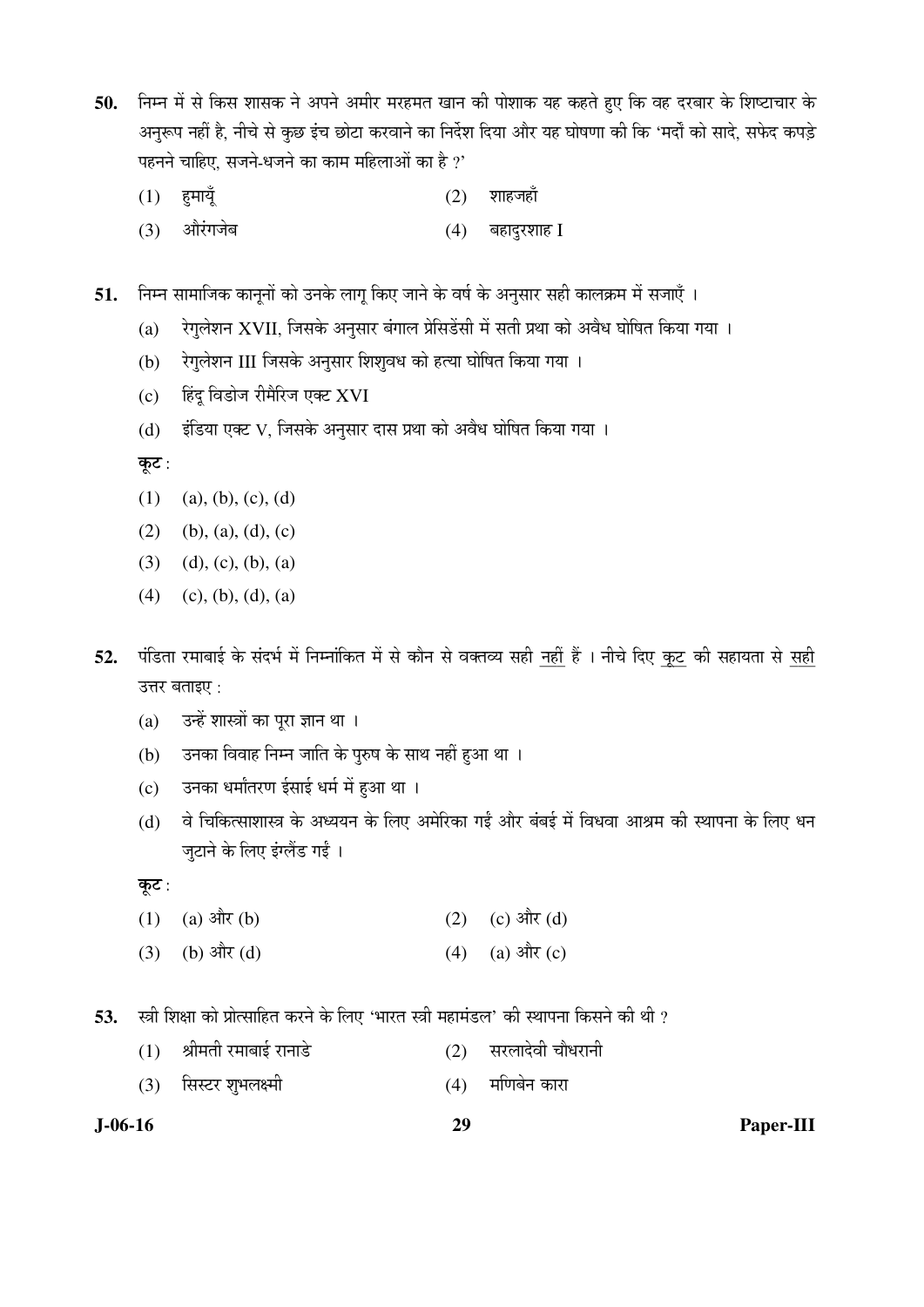- **54.** Who among the following showed extreme courage and boldness in publishing the famous revolutionary poem of Kazi Nazrul Islam ?
	- (1) Basanti Debi Chittaranjan Das (2) Saraladevi Chaudhurani
	- (3) Mrs. Annie Besant (4) Sophia Khan

**55.** From among following, who was not a President of the Indian National Congress ?

- (1) George Yule (2) Alfred Webb
- (3) Charles F. Andrews (4) Henry Cotton

**56.** From among the following statements which are not correct regarding the effects of the Permanent settlement of 1793 ?

- (a) Zamindars and revenue collectors were not only to act as agents of the government in collecting land revenue but also to become owners of the land.
- (b) Zamindars were to give 1/2 of the rental they derived from cultivators and to keep the rest for themselves.
- (c) If the crops failed, the government gave remission in rent to cultivators.
- (d) Their right of ownership was made hereditary and transferable.

Select the correct answer from the code given below :

#### **Code :**

- (1) (a), (b), (c) (2) (a) and (d)
- (3) (b) and (c) (4) (b), (c) and (d)
- **57.** During the tenure of which Viceroy imperial Agricultural Department was created and Agricultural Institute at Pusa was founded ?
	- (1) Lord Dufferine (2) Lord Ripon
	- (3) Lord Curzon (4) Lord Hardinge

**Paper-III** 30 J-06-16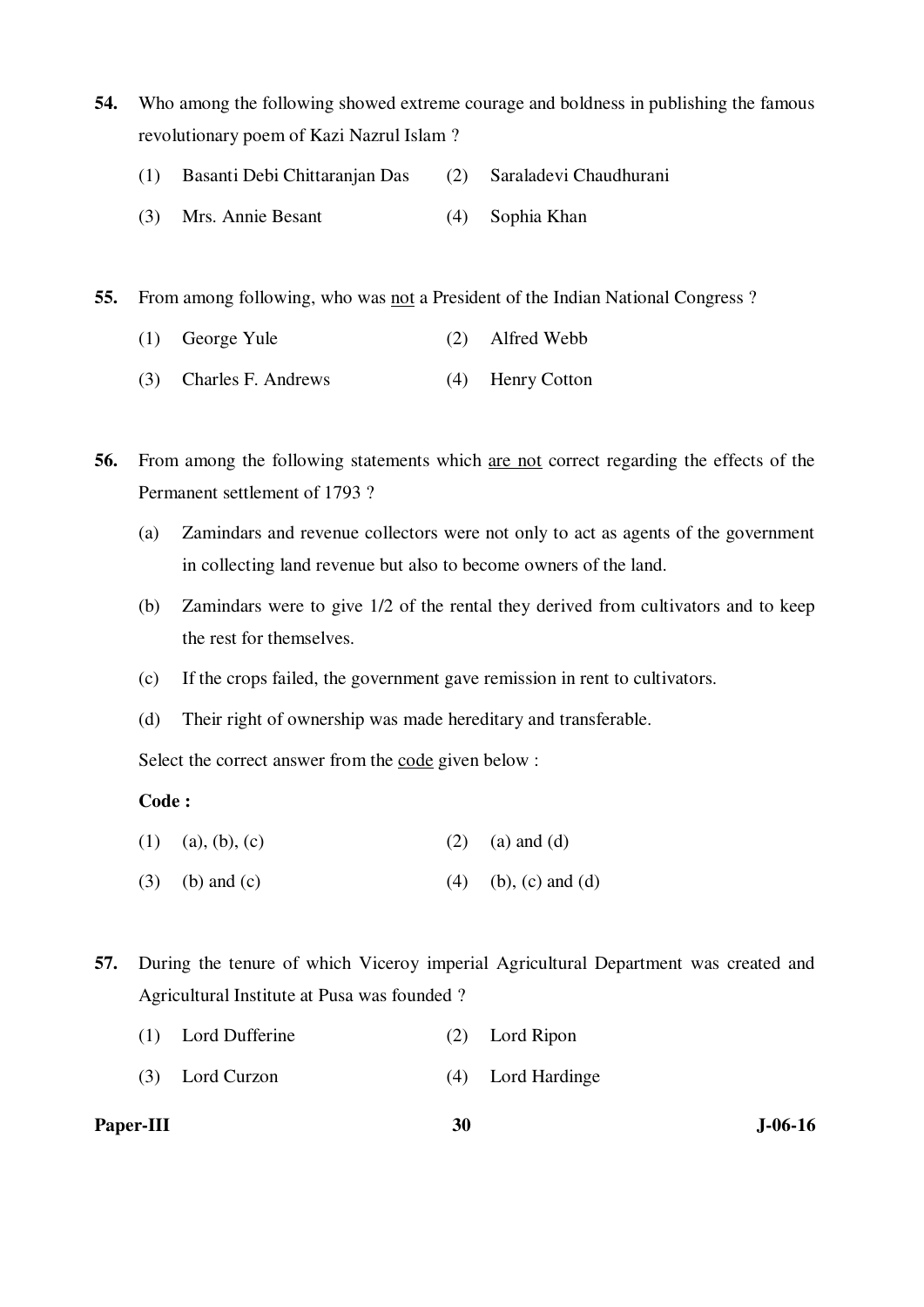- 54. काजी नजरूल इस्लाम की मशहूर क्रांतिकारी कविता को प्रकाशित करने का भारी साहस और निर्भीकता किसने दिखाई $?$ 
	- $(1)$  बसंती देबी चित्तरंजन दास  $(2)$  सरलादेवी चौधरानी
	- $(3)$  श्रीमती एनी बेसेंट  $(4)$  सोफिया खान
- 55. fira में से कौन भारतीय राष्ट्रीय कांग्रेस का अध्यक्ष नहीं था ?
	- (1) •ÖÖ•ÖÔ µÖã»Öü (2) †»±Ïêú›ü ¾Öê²Ö
	- (3) चार्ल्स एफ. एंड्रयूज (4) हेनरी कॉटन

56. 1793 के स्थायी बंदोबस्त के संदर्भ में निम्नलिखित में से कौन से वक्तव्य सही नहीं हैं ?

- (a) जमींदार और राजस्व संग्राहकों को सरकार के एजेंट के रूप में सिर्फ भ्-राजस्व का संग्रह ही नहीं करना था, बल्कि उन्हें जमीन का मालिक भी होना था ।
- (b) जमींदार किसानों से प्राप्त राशि/अन्न का आधा हिस्सा (1/2 भाग) किराए के रूप में देते थे और शेष अपने पास रखते थे।
- $(c)$  अगर फसल नष्ट हो जाती थी, तो सरकार किसानों को किराए में छूट देती थी ।
- (d) भूमि पर उनके अधिकार को पैतृक तथा हस्तांतरणीय बनाया गया था ।

नीचे दिए कूट की सहायता से सही उत्तर का चयन करें:

# कूट :

- (1) (a), (b) और (c)  $(2)$  (a) और (d)
- (3) (b)  $\frac{d}{dx}(c)$  (4) (b), (c)  $\frac{d}{dx}(d)$

57. किस वायसराय के काल में इंपीरियल कृषि विभाग का निर्माण हुआ और पूसा में कृषि संस्थान की स्थापना हुई ?

- $(1)$  लॉर्ड डफरिन  $(2)$  लॉर्ड रिपन
- (3) लॉर्ड कर्जन (4) लॉर्ड हार्डिंग

## **J-06-16 31 Paper-III**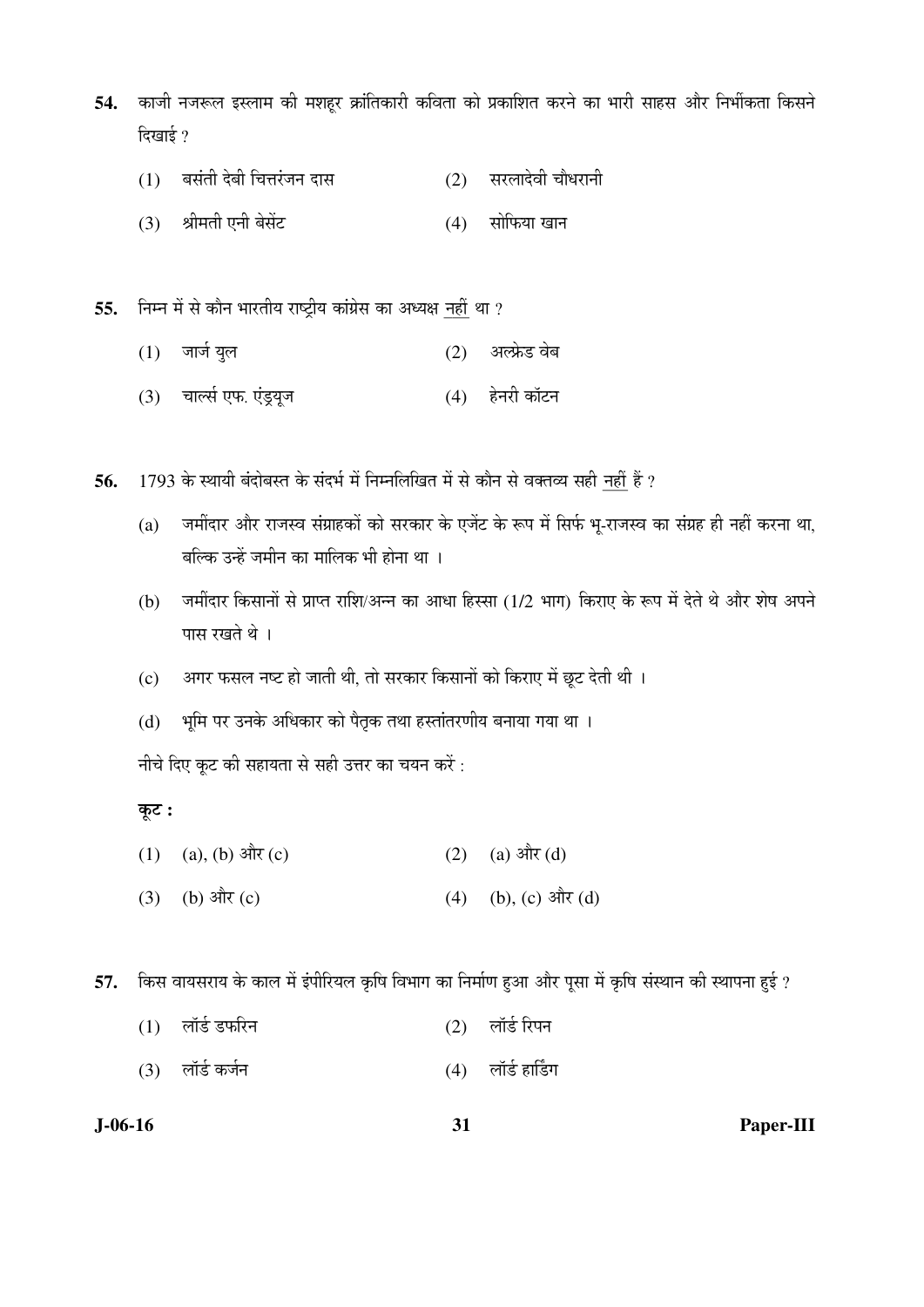| <b>58.</b> Match List-I with List-II and select the correct answer code given below: |  |  |
|--------------------------------------------------------------------------------------|--|--|
|--------------------------------------------------------------------------------------|--|--|

| $List-I$ |               |                      |       | $List - II$ |                        |  |
|----------|---------------|----------------------|-------|-------------|------------------------|--|
|          |               | (Newspaper)          |       |             | (Founder editor)       |  |
| (a)      |               | Mumbai-na-Samachar   |       | (i)         | Bal Shashtri Jambhekar |  |
| (b)      |               | <b>Bombay Durpan</b> |       | (ii)        | Girish Chandra Ghosh   |  |
| (c)      |               | Indian Statesman     |       | (iii)       | Furdonji Murzban       |  |
| (d)      | Hindu Patriot |                      |       | (iv)        | Robert Knight          |  |
| Code:    |               |                      |       |             |                        |  |
|          | (a)           | (b)                  | (c)   | (d)         |                        |  |
| (1)      | (i)           | (iii)                | (iv)  | (ii)        |                        |  |
| (2)      | (ii)          | (i)                  | (iv)  | (iii)       |                        |  |
| (3)      | (iii)         | (i)                  | (iv)  | (ii)        |                        |  |
| (4)      | (iv)          | (ii)                 | (iii) | (i)         |                        |  |

59. Match List-I with List-II and select the correct answer with the help of the codes given below. List-I contains the name of Governor-General and the List-II the year of the assumption of office.

|               | $List-I$  |       | $List - II$ |      |       |
|---------------|-----------|-------|-------------|------|-------|
| (a)           | Minto     |       | (i)         | 1943 |       |
| (b)           | Chemsford |       | (ii)        | 1916 |       |
| (c)           | Irwin     |       | (iii)       | 1926 |       |
| (d)           | Wavell    |       | (iv)        | 1905 |       |
| <b>Codes:</b> |           |       |             |      |       |
|               | (a)       | (b)   | (c)         |      | (d)   |
| (1)           | (iv)      | (i)   | (ii)        |      | (iii) |
| (2)           | (i)       | (ii)  | (iii)       |      | (iv)  |
| (3)           | (iv)      | (ii)  | (iii)       |      | (i)   |
| (4)           | (i)       | (iii) | (ii)        |      | (iv)  |

# **Paper-III** 32 J-06-16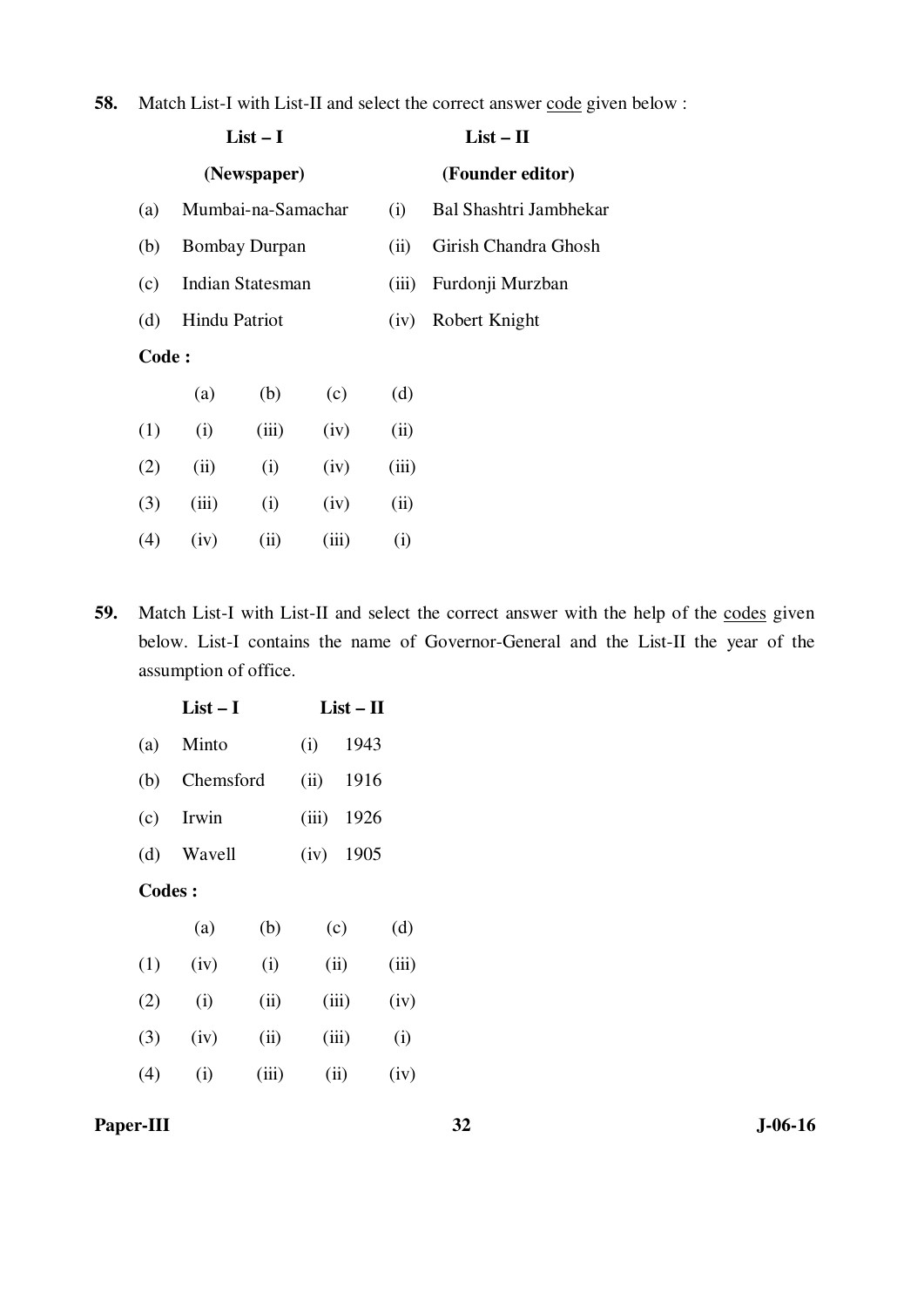**58.** \_\_\_\_\_\_\_ ÃÖæ"Öß – I ÛúÖê ÃÖæ"Öß \_\_\_\_\_\_ – II ÃÖê ×´Ö»ÖÖ‹Ñ †Öî¸ü ×®Ö´®ÖÖÓ×ÛúŸÖ ´Öë ÃÖê ÃÖÆüß \_\_\_Ûæú™üÖë ˆ¢Ö¸ü ÛúÖ "ÖµÖ®Ö Ûú¸ëü :

| सूची – I |                    |                       |                | सूची – II                     |  |  |  |
|----------|--------------------|-----------------------|----------------|-------------------------------|--|--|--|
|          | (समाचार-पत्र)      |                       |                | (संस्थापक संपादक)             |  |  |  |
|          |                    | (a) मुंबई-ना-समाचार   |                | (i)      बाल शास्त्री जांभेकर |  |  |  |
| (b)      | बॉम्बे दर्पण       |                       |                | (ii) गिरीश चंद्र घोष          |  |  |  |
|          |                    | (c) इंडियन स्टेट्समैन |                | (iii) फुर्दोनजी मुर्ज़बान     |  |  |  |
|          | (d) हिंदू पैट्रियट |                       |                | $(iv)$ रॉबर्ट नाइट            |  |  |  |
| कूट :    |                    |                       |                |                               |  |  |  |
|          | (a)                | (b)                   | (c)            | (d)                           |  |  |  |
| (1)      | (i)                | (iii)                 | $(iv)$ (ii)    |                               |  |  |  |
| (2)      | (ii)               | (i)                   | $(iv)$ $(iii)$ |                               |  |  |  |
| (3)      | (iii)              | (i)                   | (iv)           | (ii)                          |  |  |  |
| (4)      | (iv)               | (ii)                  | (iii)          | (i)                           |  |  |  |

**59.** \_\_\_\_\_\_ ÃÖæ"Öß – I ÛúÖ \_\_\_\_\_\_\_ ÃÖæ"Öß – II ÃÖê ×´Ö»ÖÖ®Ö Ûú¸ëü †Öî¸ü ®Öß"Öê פü‹ \_\_\_ Ûæú™ü Ûúß ÃÖÆüÖµÖŸÖÖ ÃÖê \_\_\_ ÃÖÆüß ˆ¢Ö¸ü ÛúÖ "ÖµÖ®Ö Ûú¸ëü … ÃÖæ"Öß-I ´Öë ÝÖ¾Ö®ÖÔ¸ü जनरलों के नाम हैं और सूची-II में उनके पद ग्रहण करने का वर्ष ।

| सूची – I | सूची – II  |       |       |       |       |
|----------|------------|-------|-------|-------|-------|
| (a)      | मिंटो      |       | (i)   | 1943  |       |
| (b)      | चेम्सफोर्ड |       | (ii)  | 1916  |       |
| (c)      | इरविन      |       | (iii) | 1926  |       |
| (d)      | वेवल       |       | (iv)  | 1905  |       |
| कूट :    |            |       |       |       |       |
|          | (a)        | (b)   |       | (c)   | (d)   |
| (1)      | (iv)       | (i)   |       | (ii)  | (iii) |
| (2)      | (i)        | (ii)  |       | (iii) | (iv)  |
| (3)      | (iv)       | (ii)  |       | (iii) | (i)   |
| (4)      | (i)        | (iii) |       | (ii)  | (iv)  |
|          |            |       |       |       |       |

**J-06-16 33 Paper-III**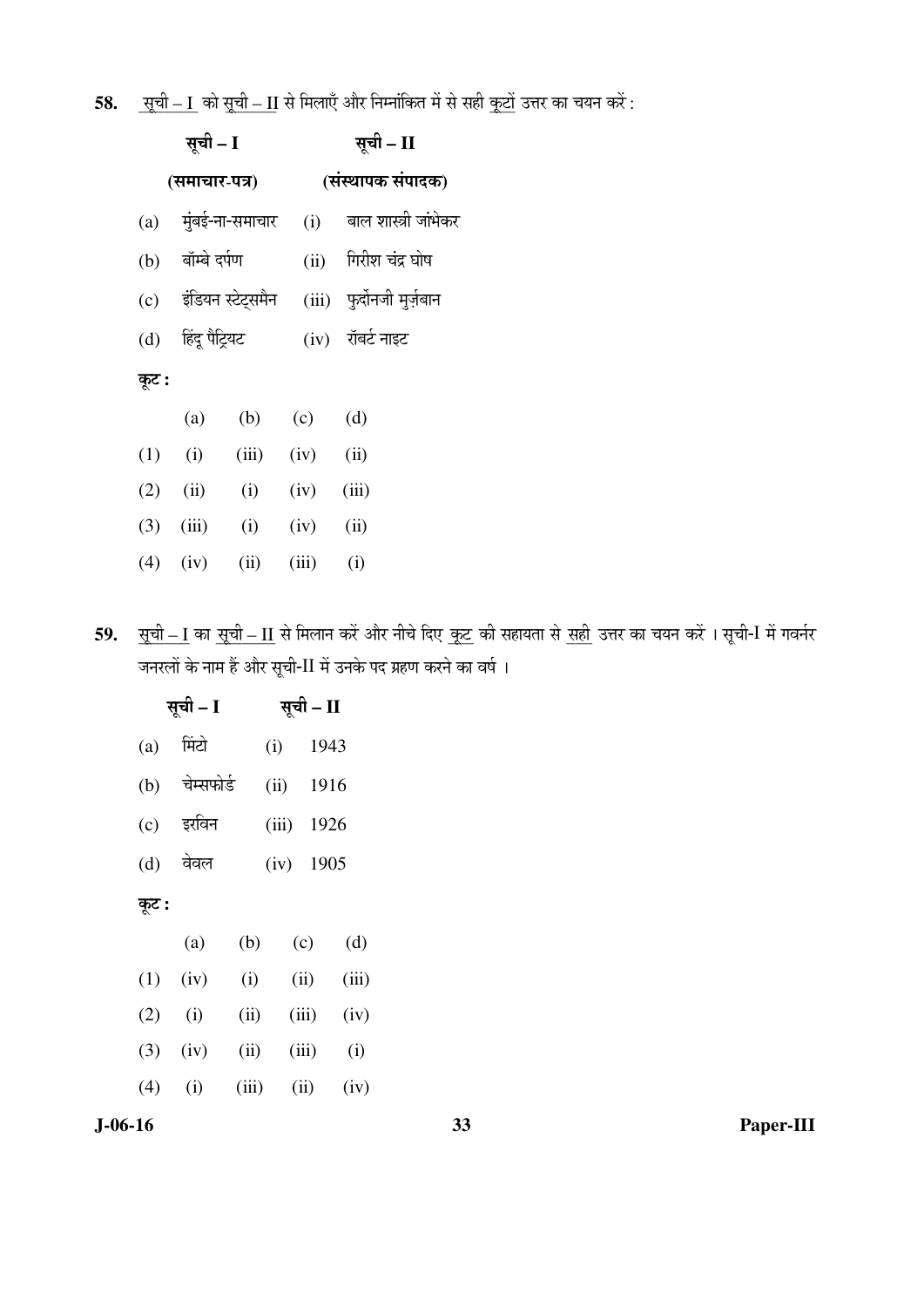- **60.** Who launched the Depressed classes Mission in Bombay in 1906 ?
	- (1) Narayen Meghaji Lokhande (2) Bhaskarrao Jadhav
	- (3) Vithal Ramji Shinde (4) N.G. Chandavarkar
- **61.** Who among the following attended the International Socialist Congress at Stuttgart in August 1907 ?
	- (1) Madam Cama and Sardar Singh Rana
	- (2) Shayamji Krishna Varma and Madam Cama
	- (3) Taraknath Das and Sardar Singh Rana
	- (4) Madam Cama and Taraknath Das
- **62.** Which Indian revolutionary assassinated Sir Curzon Wyllie at the Imperial Institute, London in 1909?
	- (1) Lala Har Dayal (2) V.D. Savarkar
	- (3) Madan Lal Dhingra (4) Virendranath Chattopadhyay
- **63.** Who launched the most important Urdu journal 'Al Hilal' on 1<sup>st</sup> June, 1912 ?
	- (1) Muhammad Azad (2) Abdul Ansari
	- (3) Hamidul Ansari (4) Abul Kalam Azad
- **64.** Who among the following made the following statement ?

 'Nationalism is not a mere political programme. Nationalism is a religion that has come from God. Nationalism is a creed in which you shall have to live. Nationalism is not going to be crushed. Nationalism is immortal; Nationalism cannot die'.

- (1) Satyendru Das (2) Keshab Chandra Das
- (3) Dwarkanath Ghosh (4) Arobindo Ghosh
- **65.** Who among the following was an ardent champion of Hindu-Muslim unity, devoted much effort to bringing the Congress and Muslim League together and addressed many sessions of the Muslim league ?

| Paper-III |                        | 34 |                       | <b>J-06-16</b> |
|-----------|------------------------|----|-----------------------|----------------|
|           | (3) Sultan Jahan Begum |    | (4) Sarojini Naidu    |                |
| (1)       | Sophia Khan            |    | Raj Kumari Amrit Kaur |                |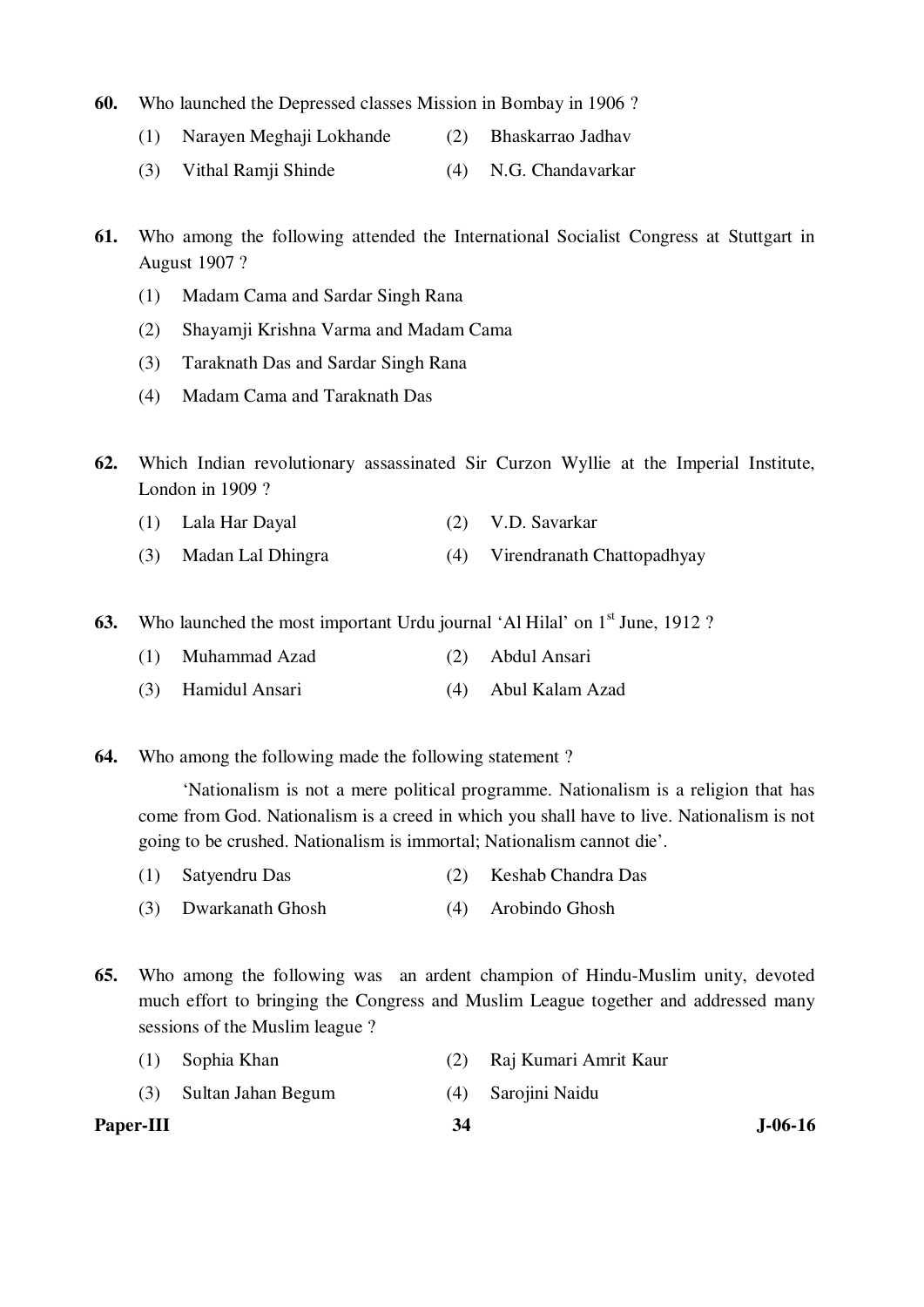- **60.** बंबई में 1906 में डिप्रेस्ड क्लासेज मिशन की शुरुआत किसने की ?
	- $(1)$  नारायण मेघाजी लोखंडे  $(2)$  भास्करराव जाधव
	- (3) ×¾Ö÷ü»Ö ¸üÖ´Ö•Öß Ø¿Ö¤êü (4) ‹®Ö.•Öß. "ÖÓ¤üÖ¾Ö¸üÛú¸ü
- **61.** निम्न में से किसने अगस्त 1907 में स्टुटग़ार्ट् में इंटरनेशनल सोशलिस्ट कांग्रेस में भाग लिया था ?
	- $(1)$  मैडम कामा और सरदार सिंह राणा
	- (2) श्यामजी कृष्ण वर्मा और मैडम कामा
	- (3) तारकनाथ दास और सरदार सिंह राणा
	- (4) मैडम कामा और तारकनाथ दास

 $62.$  किस भारतीय क्रांतिकारी ने 1909 में लंदन के इंपीरियल इंस्टिट्यूट में सर कर्जन वायली की हत्या की थी ?

- $(1)$  लाला हर दयाल $(2)$  वी.डी. सावरकर
- (3) मदनलाल ढींगरा (4) वीरेंद्रनाथ चट्टोपाध्याय

**63.** 1 जून, 1912 को उर्दू की सबसे महत्त्वपूर्ण पत्रिका 'अल हिलाल' की शुरुआत किसने की थी ?

- $(1)$  मुहम्मद आजाद  $(2)$  अब्दुल अंसारी
- (3) हमीदुल अंसारी (4) अबुल कलाम आजाद

64. राष्ट्रवाद मात्र एक राजनीतिक कार्यक्रम नहीं है । यह एक धर्म है, जिसे ईश्वर ने दिया है । राष्ट्रवाद एक पंथ है, जिसमें आपको रहना है । राष्ट्रवाद को दबाया नहीं जा सकता । राष्ट्रवाद अमर है, यह नष्ट नहीं हो सकता ।' यह कथन किसका है ?

- $(1)$  सत्येंद्र दास  $(2)$  केशब चंद्र दास
- $(3)$  द्वारकानाथ घोष (4) अरबिंदो घोष

**65.** निम्न में से कौन हिंदू-मुस्लिम एकता की प्रबल समर्थक थीं, जिन्होंने कांग्रेस और मुस्लिम लीग को साथ लाने के लिए अथक प्रयास किए और मुस्लीम लीग के अनेक अधिवेशनों को संबोधित किया ?

- $(1)$  सोफिया खान  $(2)$  राजकुमारी अमृत कोर
- (3) सुल्तान जहाँ बेगम (4) सरोजिनी नायडू

**J-06-16 35 Paper-III**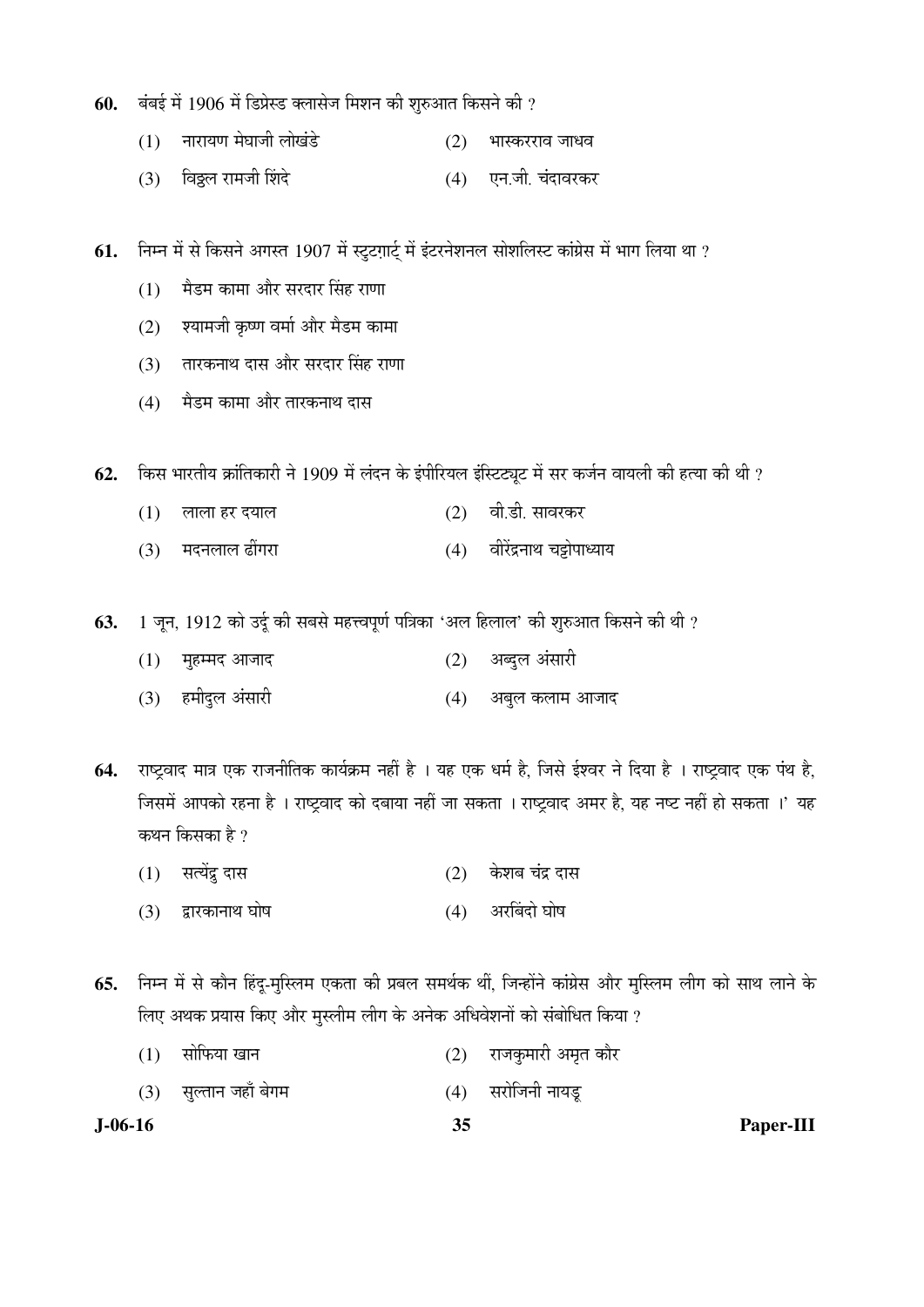| 66. | Who is described as the 'poet of freedom' and also the 'poet of the Renaissance in Tamil<br>Literature' ? |                                                    |     |                                                                                             |  |
|-----|-----------------------------------------------------------------------------------------------------------|----------------------------------------------------|-----|---------------------------------------------------------------------------------------------|--|
|     | (1)                                                                                                       | Ramlinga Swamigal                                  | (2) | Krishna Pillai                                                                              |  |
|     | (3)                                                                                                       | Umaru Pulavar                                      | (4) | C. Subramania Bharati                                                                       |  |
| 67. |                                                                                                           | Who founded in 1924 'Bahishkrit Hitkarnini Sabha'? |     |                                                                                             |  |
|     | (1)                                                                                                       | Madan Mohan Malaviya                               | (2) | Govind Vallabh Pant                                                                         |  |
|     | (3)                                                                                                       | Dr. S.K. Bole                                      | (4) | Dr. B.R. Ambedkar                                                                           |  |
| 68. |                                                                                                           |                                                    |     | In which year the All India Women's Conference (AIWC) held their first session ?            |  |
|     | (1)                                                                                                       | 1922                                               | (2) | 1926                                                                                        |  |
|     | (3)                                                                                                       | 1927                                               | (4) | 1928                                                                                        |  |
| 69. |                                                                                                           | Movement?                                          |     | When did Mahatma Gandhi start his Dandi march as a part of Civil Disobedience               |  |
|     | (1)                                                                                                       | $22nd$ September, 1930                             | (2) | $4th$ April, 1929                                                                           |  |
|     | (3)                                                                                                       | $24th$ February, 1931                              | (4) | $12th$ March, 1930                                                                          |  |
| 70. |                                                                                                           |                                                    |     | Who founded the Radical Democratic party and was known for Radical Humanism?                |  |
|     | (1)                                                                                                       | Achhyut Patwardhan                                 | (2) | Vinoba Bhave                                                                                |  |
|     | (3)                                                                                                       | Acharya Narendra Dev                               | (4) | Manvendra Nath Roy                                                                          |  |
| 71. |                                                                                                           | the codes given below:                             |     | Chronologically arrange the establishment of following Indian Institutions with the help of |  |
|     | (a)                                                                                                       | Indian Institute of Science – Bangalore.           |     |                                                                                             |  |
|     | (b)                                                                                                       | <b>Bose Research Institute – Calcutta</b>          |     |                                                                                             |  |
|     | (c)                                                                                                       | Forest Research Institute - Dehra Dun              |     |                                                                                             |  |
|     | (d)                                                                                                       | Harcourt Butler Technological Institute – Kanpur   |     |                                                                                             |  |
|     | <b>Codes:</b>                                                                                             |                                                    |     |                                                                                             |  |
|     | (1)                                                                                                       | (d), (c), (b), (a)                                 | (2) | (b), (d), (c), (a)                                                                          |  |
|     | (3)                                                                                                       | (a), (b), (d), (c)                                 | (4) | (a), (b), (c), (d)                                                                          |  |
|     | Paper-III                                                                                                 |                                                    | 36  | $J-06-16$                                                                                   |  |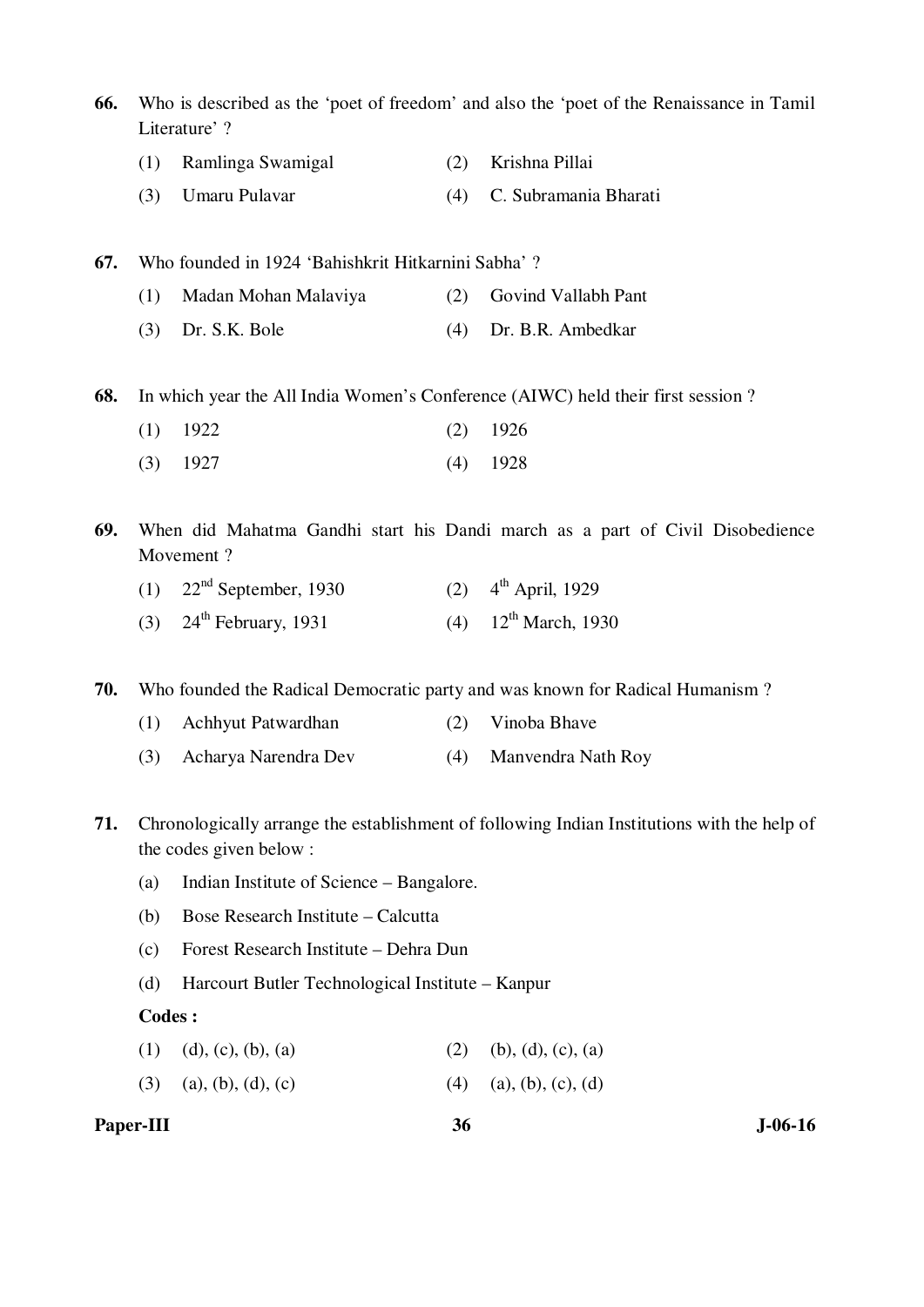| 66.       |           | किस रचनाकार को 'आजादी का कवि' और 'तमिल साहित्य में पुनर्जागरण का कवि' कहा जाता है ? |                   |                                                                                                                             |
|-----------|-----------|-------------------------------------------------------------------------------------|-------------------|-----------------------------------------------------------------------------------------------------------------------------|
|           | (1)       | रामलिंगा स्वामिगल                                                                   | (2)               | कृष्णा पिल्लै                                                                                                               |
|           | (3)       | उमरु पुलवर                                                                          | (4)               | सी. सुब्रमणिया भारती                                                                                                        |
| 67.       |           | निम्न में से किसने 1924 में 'बहिष्कृत हितकारिणी सभा' की स्थापना की थी ?             |                   |                                                                                                                             |
|           | (1)       | मदन मोहन मालवीय                                                                     | (2)               | गोविंद वल्लभ पंत                                                                                                            |
|           |           | (3) डॉ. एस.के. बोले                                                                 |                   | (4) डॉ. बी.आर. अंबेडकर                                                                                                      |
| 68.       |           | ऑल इंडिया वीमेंस काँफ्रेंस (AIWC) ने अपना पहला अधिवेशन किस वर्ष किया था ?           |                   |                                                                                                                             |
|           | (1)       | 1922                                                                                | (2)               | 1926                                                                                                                        |
|           | (3)       | 1927                                                                                | (4)               | 1928                                                                                                                        |
| 69.       |           | सविनय अवज्ञा आंदोलन के रूप में महात्मा गांधी ने दांडी मार्च का आरंभ कब किया था ?    |                   |                                                                                                                             |
|           | (1)       | 22 सितंबर, 1930                                                                     | (2)               | 4 अप्रैल, 1929                                                                                                              |
|           | (3)       | 24 फरवरी, 1931                                                                      |                   | $(4)$ 12 मार्च, 1930                                                                                                        |
| 70.       | जाता था ? | (1) अच्युत पटवर्धन                                                                  | (2)               | निम्न में से 'रैडिकल डेमोक्रेटिक पार्टी' की स्थापना किसने की थी और किन्हें क्रांतिकारी मानवतावाद के लिए जाना<br>विनोबा भावे |
|           |           | (3) आचार्य नरेंद्र देव                                                              | (4)               | मानवेंद्रनाथ रॉय                                                                                                            |
| 71.       |           |                                                                                     |                   | नीचे दिए कूट की सहायता से निम्नांकित भारतीय संस्थाओं को उनकी स्थापना के कालक्रम में दिखाएँ :                                |
|           | (a)       | इंडियन इंस्टिट्यूट ऑफ साईंस                                                         |                   | बेंगलोर                                                                                                                     |
|           | (b)       | बोस रिसर्च इंस्टिट्यूट                                                              |                   | कलकत्ता                                                                                                                     |
|           | (c)       | फॉरेस्ट रिसर्च इंस्टिट्यूट                                                          |                   | देहरादून                                                                                                                    |
|           | (d)       | हरकोर्ट बटलर टेक्नोलॉजिकल इंस्टिट्यूट                                               | $\qquad \qquad -$ | कानपुर                                                                                                                      |
|           | कूट :     |                                                                                     |                   |                                                                                                                             |
|           | (1)       | (d), (c), (b), (a)                                                                  |                   |                                                                                                                             |
|           | (2)       | (b), (d), (c), (a)                                                                  |                   |                                                                                                                             |
|           | (3)       | (a), (b), (d), (c)                                                                  |                   |                                                                                                                             |
|           | (4)       | (a), (b), (c), (d)                                                                  |                   |                                                                                                                             |
| $J-06-16$ |           |                                                                                     | 37                | Paper-III                                                                                                                   |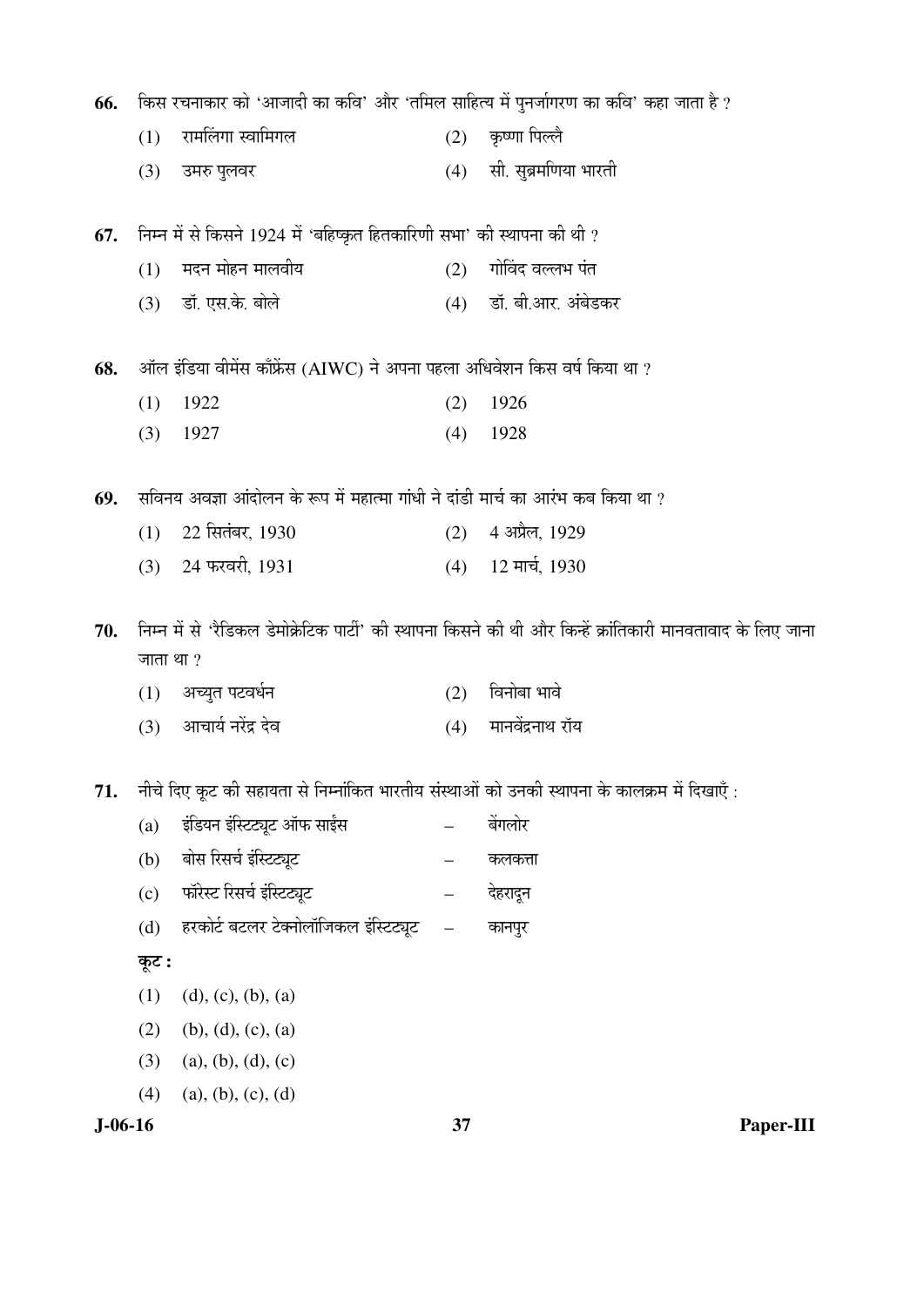- **72.** In which year Mutiny of the Naval ratings took place in Bombay ?
	- (1)  $18^{th}$  February, 1946 (2)  $23^{rd}$  March, 1946
	- (3)  $12^{th}$  October, 1946 (4)  $11^{th}$  November, 1946
- **73.** From among the following reasons which one is not a correct answer regarding Nehru's decision to stay in the British Commonwealth, despite of strong public opinion to the contrary ?
	- (1) India could benefit from her presence in a multinational body.
	- (2) It provided a certain strategic security.
	- (3) India also played an active role in U.N. peace-keeping forces in various parts of the world.
	- (4) India believed that the British could help in governance.
- **74.** Choose the correct answer from the code given below :

On date the Indian Independence Bill was introduced in the House of Commons by the Prime Minister Attlee. The bill was passed on \_\_\_\_\_\_ and by the House of Lord on the following day and received the Royal Assent on date.

 **Codes :** 

- (1)  $4^{th}$  July 1947,  $15^{th}$  July 1947,  $16^{th}$  July 1947
- (2)  $14^{th}$  July 1947,  $16^{th}$  July 1947,  $17^{th}$  July 1947
- (3)  $10^{th}$  July 1947, 14<sup>th</sup> July 1947, 18<sup>th</sup> July 1947
- (4)  $4^{th}$  July, 1947, 15<sup>th</sup> July 1947, 18<sup>th</sup> July 1947

#### **75.** Match List-I with List-II and select the correct code given below.

| List $-1$                 | List – $\Pi$           |
|---------------------------|------------------------|
| (a) Surendranath Banerjea | The Legacy of Lokmanya |

- (b) Subhas Chandra Bose (ii) My Memories of I.N.A. & It's Netaji
	-
- (c) Theodore L. Shay (iii) A Nation in Making
	-
- (d) Shahnawaz Khan (iv) The Indian Struggle 1935-1942

## **Codes :**

|     | (a)   | (b)  | (c)               | (d)   |
|-----|-------|------|-------------------|-------|
| (1) | (iv)  | (ii) | (i)               | (iii) |
| (2) | (ii)  | (iv) | (iii)             | (i)   |
| (3) | (i)   | (ii) | (iii)             | (iv)  |
| (4) | (iii) | (iv) | $\left( i\right)$ | (ii)  |

#### Paper-III 38 J-06-16

\_\_\_\_\_\_\_\_\_\_\_\_\_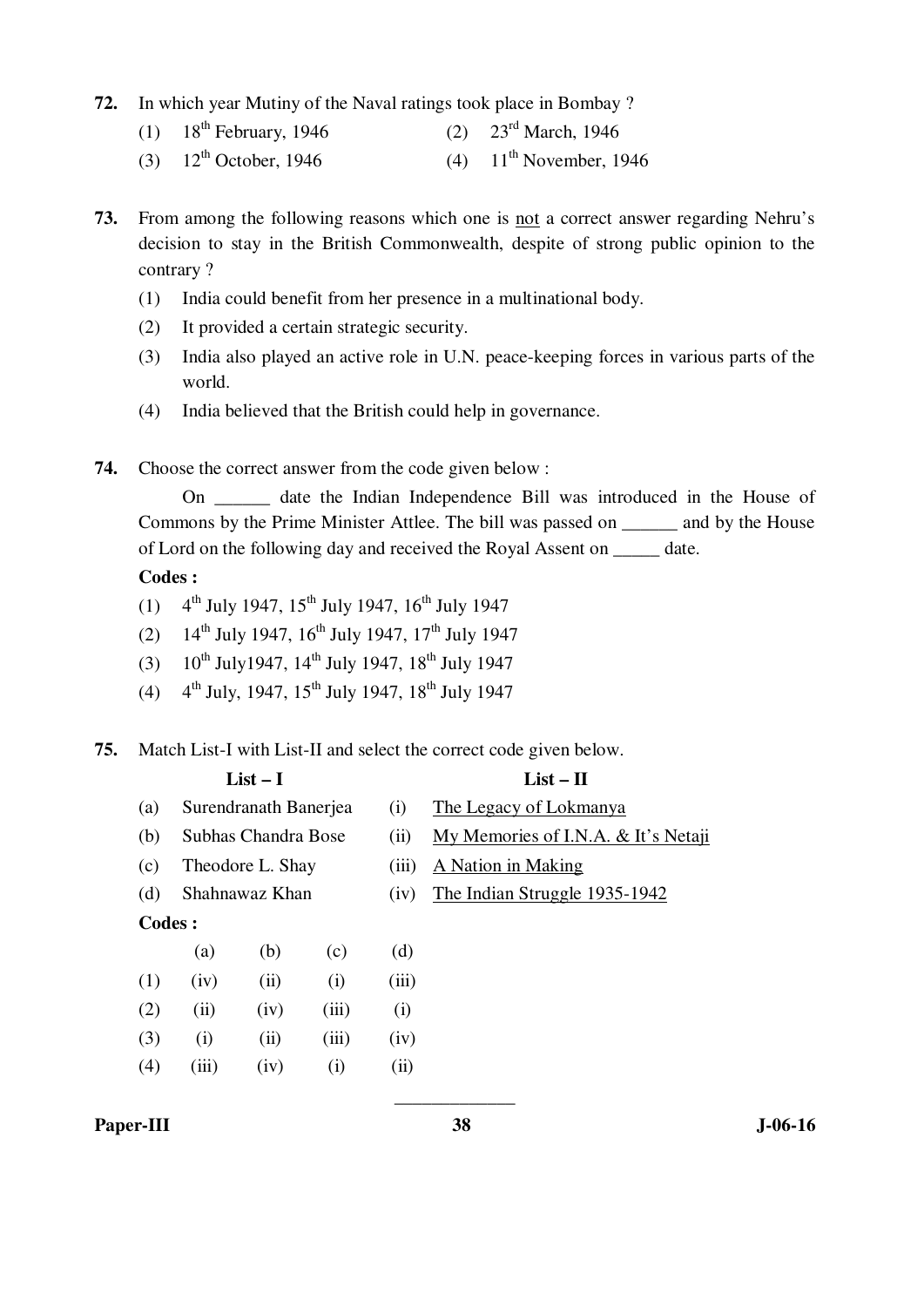- 72. बंबई में श्रेणी निर्धारण का नौसैनिक विद्रोह कब हुआ था ?
	- $(1)$  18 फरवरी, 1946<br> $(2)$  23 मार्च, 1946
	- $(3)$  12 अक्टूबर, 1946 (4) 11 नवंबर, 1946

73. देश के भीतर प्रबल विरोधी जनमत होने के बावजूद ब्रिटिश राष्ट्र मंडल में बने रहने के नेहरू के फैसले के संबंध में निम्नलिखित में से कौन सा कारण सही नहीं है ?

- $(1)$  भारत को एक बहर्राष्ट्रीय समूह में बने रहने का लाभ मिलेगा ।
- $(2)$  इससे एक विशेष रणनीतिक सुरक्षा मिलती थी ।
- (3) भारत विश्व के अनेक हिस्सों में संयुक्त राष्ट्र की शांति सेना को सक्रिय सहयोग दे रहा था ।
- (4) भारत ऐसा मान रहा था कि ब्रिटेन उसे शासकीय मामलों में सहायता देगा ।
- 74. नीचे दिए गए कूट से सही उत्तर का चयन करें:

प्रधान मंत्री एटली ने हाउस ऑफ कामन्स में तारीख को इंडियन इंडिपेंडेंस बिल पेश किया । यह बिल \_\_\_\_\_\_\_\_ ÛúÖê ¯ÖÖ׸üŸÖ Æãü†Ö †Öî¸ü †ÝÖ»Öê Æüß ×¤ü®Ö ÆüÖˆÃÖ †Öò±ú »ÖÖ›ÔËüÃÖ ´Öë … \_\_\_\_\_\_\_\_ ÛúÖê ‡ÃÖê ¸üÖ•ÖÛúßµÖ (¸üÖòµÖ»Ö) स्वीकृति प्राप्त हुई ।

कूट:

- (1) 4 जुलाई 1947, 15 जुलाई 1947, 16 जुलाई 1947
- (2) 14 जुलाई 1947, 16 जुलाई 1947, 17 जुलाई 1947
- (3) 10 जुलाई 1947, 14 जुलाई 1947, 18 जुलाई 1947
- (4) 4 जुलाई 1947, 15 जुलाई 1947, 18 जुलाई 1947

75. **सची – I का सची – II से मिलान करें और** सही कट का चयन करें :

# सूची – I द्वारा – सूची – II

| (a)   | सुरेंद्रनाथ बनर्जी |                | (i)   | द लीगेसी ऑफ लोकमान्य                           |
|-------|--------------------|----------------|-------|------------------------------------------------|
| (b)   |                    | सुभाषचंद्र बोस | (ii)  | <u>माय मेमोरीज ऑफ आई.एन.ए. एंड इट्स नेताजी</u> |
| (c)   |                    | थ्योडोर एल शाय | (iii) | ॲ नेशन इन मेकिंग                               |
| (d)   |                    | शाहनवाज़ खान   | (iv)  | द इंडियन स्ट्रगल 1 <u>935-1942</u>             |
| कूट : |                    |                |       |                                                |
|       | (a)                | (b)            | (c)   | (d)                                            |
| (1)   | (iv)               | (ii)           | (i)   | (iii)                                          |
| (2)   | (ii)               | (iv)           | (iii) | (i)                                            |
| (3)   | (i)                | (ii)           | (iii) | (iv)                                           |
| (4)   | (iii)              | (iv)           | (i)   | (ii)                                           |

\_\_\_\_\_\_\_\_\_\_\_\_

**J-06-16 39 Paper-III**